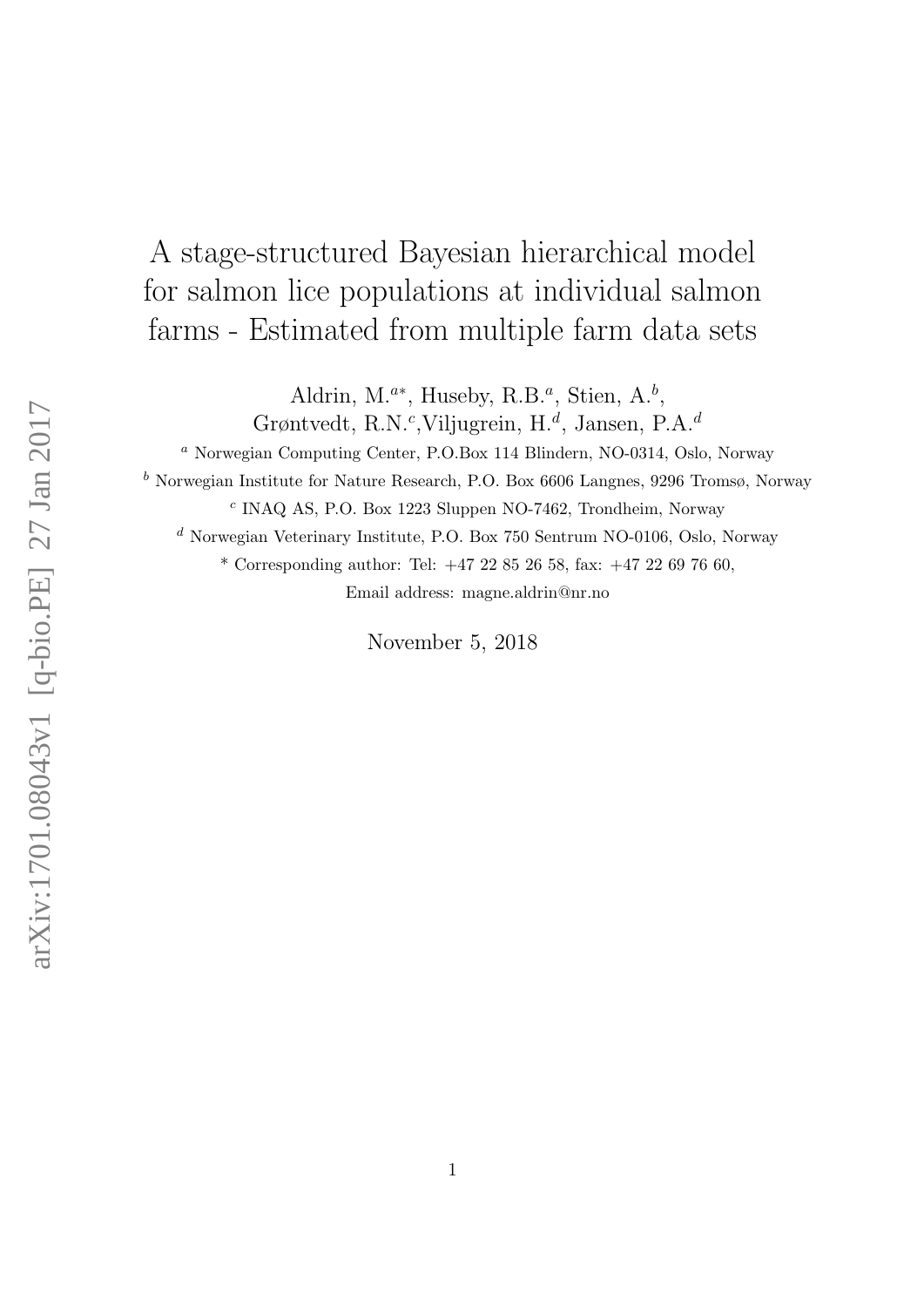Abstract Salmon farming has become a prosperous international industry over the last decades. Along with growth in the production farmed salmon, however, an increasing threat by pathogens has emerged. Of special concern is the propagation and spread of the salmon louse, Lepeophtheirus salmonis. In order to gain insight into this parasites population dynamics in large scale salmon farming system, we present a fully mechanistic stage-structured population model for the salmon louse, also allowing for complexities involved in the hierarchical structure of full scale salmon farming. The model estimates parameters controlling a wide range of processes, including temperature dependent demographic rates, fish size and abundance effects on louse transmission rates, effects sizes of various salmon louse control measures, and distance based between farm transmission rates. Model parameters were estimated from data including 32 salmon farms, except the last production months for five farms which were used to evaluate model predictions. We used a Bayesian estimation approach, combining the prior distributions and the data likelihood into a joint posterior distribution for all model parameters. The model generated expected values that fitted the observed infection levels of the chalimus, adult female and other mobile stages of salmon lice, reasonably well. Predictions for the time periods not used for fitting the model were also consistent with the observational data. We argue that the present model for the population dynamics of the salmon louse in aquaculture farm systems may contribute to resolve the complexity of processes that drive that drive this hostparasite relationship, and hence may improve strategies to control the parasite in this production system.

KEY WORDS: population model, aquaculture, stochastic model, sea lice counts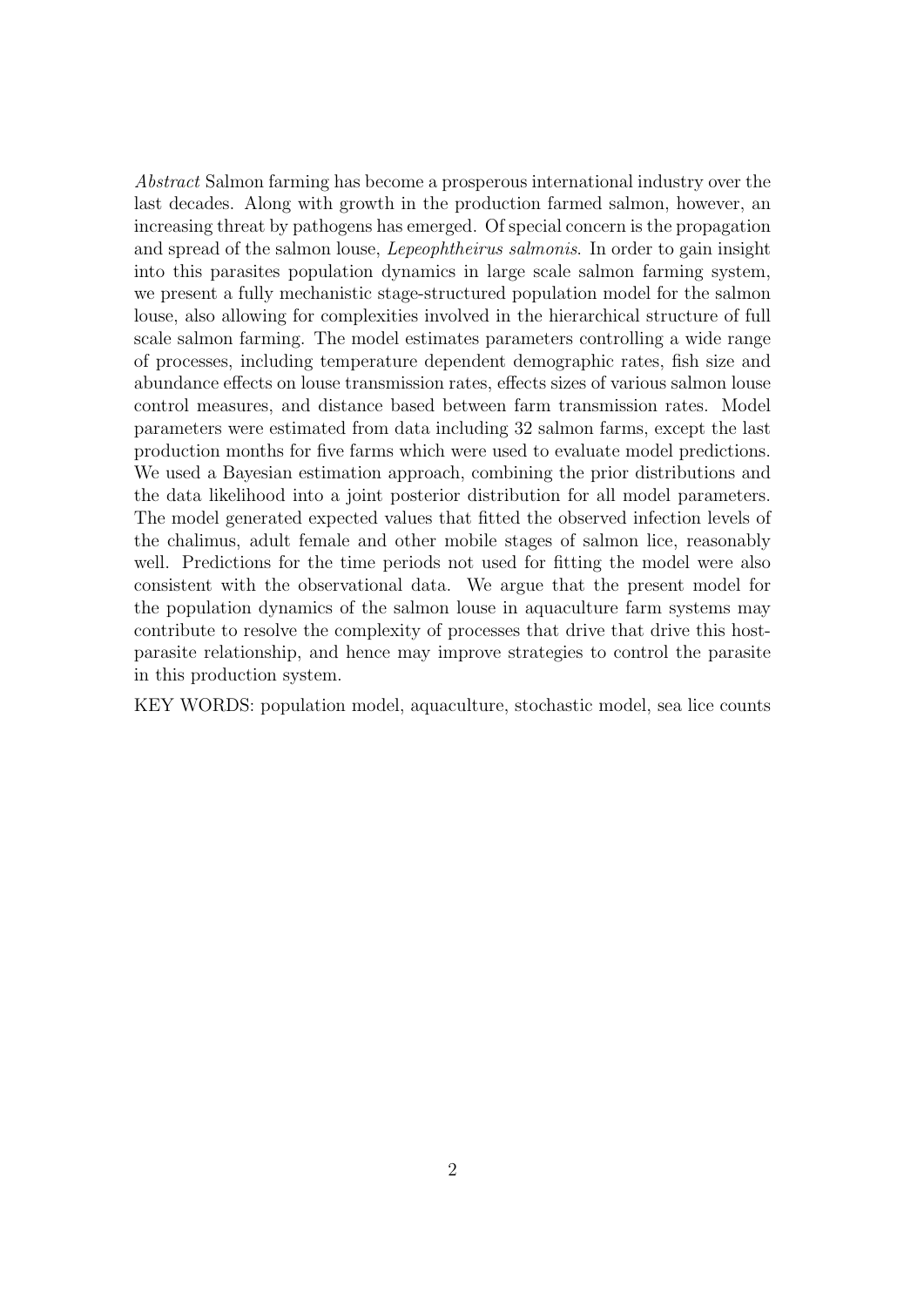# 1 Introduction

Salmon farming has become a large and economically prosperous international industry over the last decades. Norway holds a leading position as a producer of farmed salmonids with an annual production of about 1.2 million tonnes, which is roughly half of the worldwide production [\(Anonymous, 2015\)](#page-35-0). Further growth in the production of salmonids is in demand [\(Anonymous, 2015\)](#page-35-0) , but this will come at the cost of increasing risks of pathogen propagation and transmission. Large-scale host density dependence acting on pathogen transmission has been demonstrated in salmon farming production systems, both for macro parasites [\(Aldrin et al., 2013;](#page-35-1) [Jansen et al., 2012;](#page-36-0) [Kristoffersen et al., 2014\)](#page-37-0) and viruses [\(Aldrin et al., 2011,](#page-35-2) [2010;](#page-35-3) [Kristoffersen et al., 2009\)](#page-37-1). Of special concern, is the propagation and spread of the salmon louse, Lepeophtheirus salmonis, and this parasite's potentially harmful effect on wild salmon populations (Krkošek et al., [2007\)](#page-37-2).

Mathematical and statistical models are increasingly being used to evaluate infection pathways and risk factors for pathogen propagation and disease development, both in aquatic and terrestrial animal farming [\(Aldrin et al., 2013,](#page-35-1) [2011,](#page-35-2) [2010;](#page-35-3) [Salama and Murray, 2013;](#page-38-0) [Murray and Salama, 2016;](#page-37-3) [Jonkers et al., 2010;](#page-36-1) [Diggle,](#page-35-4)  $2006$ ; Höhle,  $2009$ ; Keeling et al.,  $2001$ ; Scheel et al.,  $2007$ ). When such models are able to describe the main patterns in the host-pathogen population dynamics, including the spread within and between farms, they can be used to predict future infection levels as well as simulate the outcomes of disease mitigation scenarios, examples being interventions to mitigate bovine tuberculosis in Great Britain [\(Brooks-Pollock et al., 2014\)](#page-35-5) and long term effects of infection control measurements to mitigate salmonid alphavirus (SAV) incidences causing pancreas disease (PD) outbreaks [\(Aldrin et al., 2015\)](#page-35-6). The Norwegian salmonid production system is exceptionally well suited for developing models for salmon lice infection dynamics because of the wealth of surveillance time-series that document both the spatial locations and population sizes of host populations at risk of infection, as well as salmon lice abundances in these host populations. Coupling these host and parasite population data have provided insights into e.g. how salmon lice spread between farms depending on between-farm distances, and how transmission and parasite abundances depend on local host biomasses [\(Jansen et al.,](#page-36-0) [2012;](#page-36-0) [Aldrin et al., 2013;](#page-35-1) [Kristoffersen et al., 2014\)](#page-37-0). However, previous models that describe both between and within farm parasite population dynamics have for simplicity typically been autoregressive statistical models focusing on single aggregated measures of parasite infection levels [\(Jansen et al., 2012;](#page-36-0) [Aldrin et al.,](#page-35-1) [2013;](#page-35-1) [Kristoffersen et al., 2013,](#page-37-4) [2014\)](#page-37-0). Alternatively, models have been developed for simulation purposes only [\(Groner et al., 2014\)](#page-36-4) or focused on the population dynamics on single farms over a limited time period (Krkošek et al., 2010). Most of these approaches have relied heavily on estimates of demographic rates ob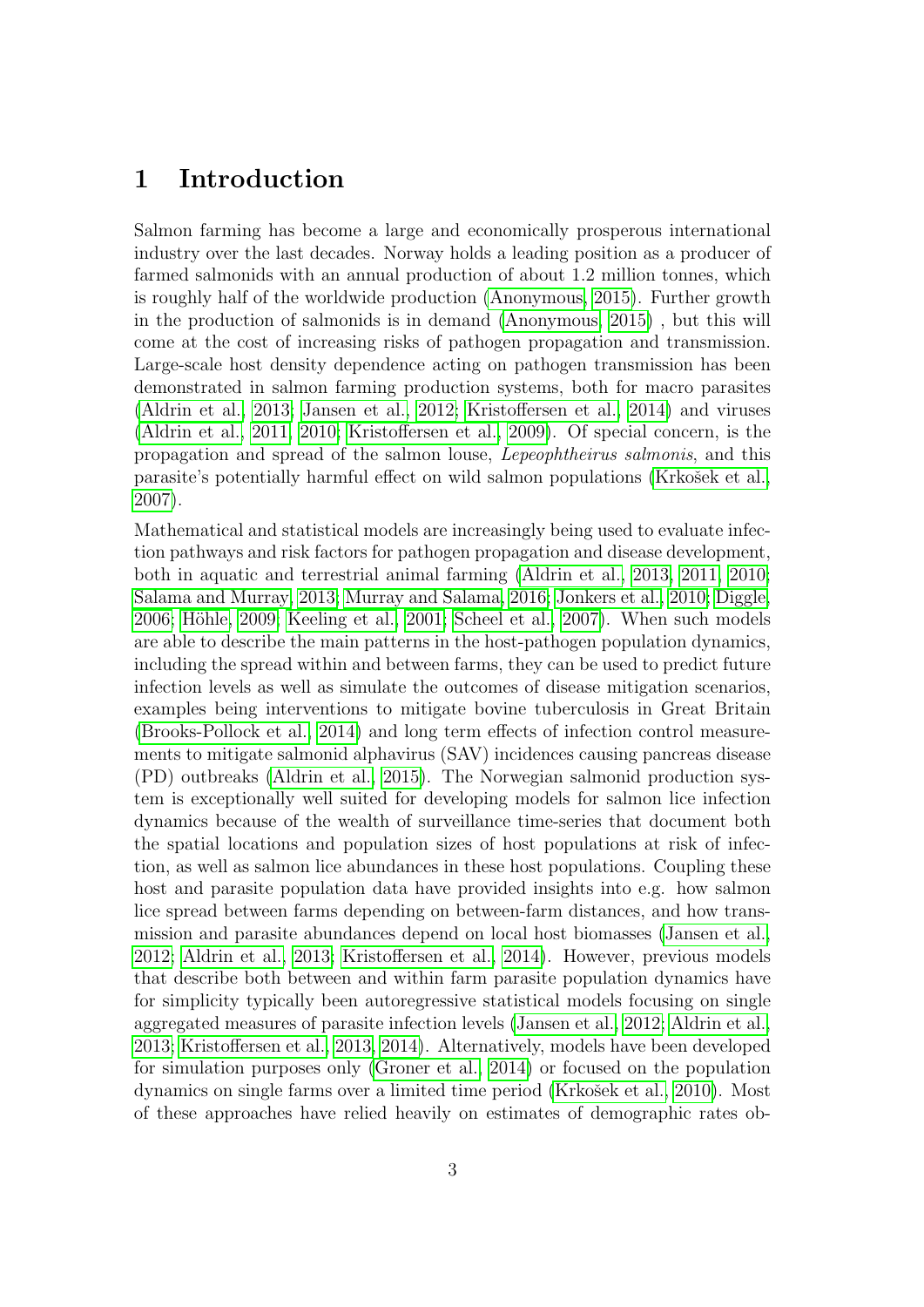tained in the laboratory [\(Stien et al., 2005;](#page-38-2) [Revie et al., 2005;](#page-37-6) [Gettinby et al.,](#page-36-5) [2011;](#page-36-5) [Groner et al., 2013;](#page-36-6) [Rittenhouse et al., 2016;](#page-38-3) [Groner et al., 2016\)](#page-36-7).

The aim of the present paper is to formulate a fully mechanistic stage-structured population model for the salmon louse, that also allows for the complexities involved in full scale salmon farming. Furthermore, the model accounts for the hierarchical structure of the data obtained from the production system where salmon lice are counted on subsamples of fish, the fish being aggregated into separate cages and the cages being aggregated to farm. The model estimates parameters controlling a wide range of processes, including effects of temperature on demographic rates, fish size and abundance effects on transmission rates, the different effect sizes, temporal and stage specific effects of a wide range of salmon lice control measures, and distance-based transmission rates between farms. The objectives for developing such a complex population model for the salmon louse are: 1) To evaluate whether estimates of demographic rates obtained in the laboratory seems applicable in full scale production settings. 2) To evaluate the efficiency of different control measures. 3) To explore importance of different sources of infection (e.g. internal versus external sources). 4) To develop a tool that can keep account of the salmon louse populations at the production unit level in salmon farms, based on the successive counting of salmon louse infestations. 5) To develop a tool for short term predictions of salmon louse infection levels. 6) Finally, to develop a sufficiently realistic model that can be used for scenario-simulations exploring the effects of various parasite control strategies. In this paper, we describe the model in detail and discuss the results in relation to objectives 1-5.

# 2 Materials and methods

# <span id="page-3-0"></span>2.1 Modelling background

Many authors have previously presented models for salmon louse population dynamics. Most of these models are formulated on a continuous time scale [\(Stien](#page-38-2) [et al., 2005;](#page-38-2) [Revie et al., 2005;](#page-37-6) [Gettinby et al., 2011;](#page-36-5) [Groner et al., 2013;](#page-36-6) [Rit](#page-38-3)[tenhouse et al., 2016;](#page-38-3) Krkošek et al., 2009), whereas others are formulated at a discrete scale with a time step one day [\(Groner et al., 2016\)](#page-36-7), which is also the case for our model. However, more important when comparing with our model is that the parameter values in previous models primarily are based on laboratory data or on small scale experimental units in the marine environment. When real production data has been used for estimation, these have been aggregated. For instance, [Stien et al. \(2005\)](#page-38-2) used only laboratory data published in previous papers, whereas [Groner et al. \(2013\)](#page-36-6) and [Groner et al. \(2016\)](#page-36-7) used values from [Stien et al. \(2005\)](#page-38-2) for some parameters and values from several other previous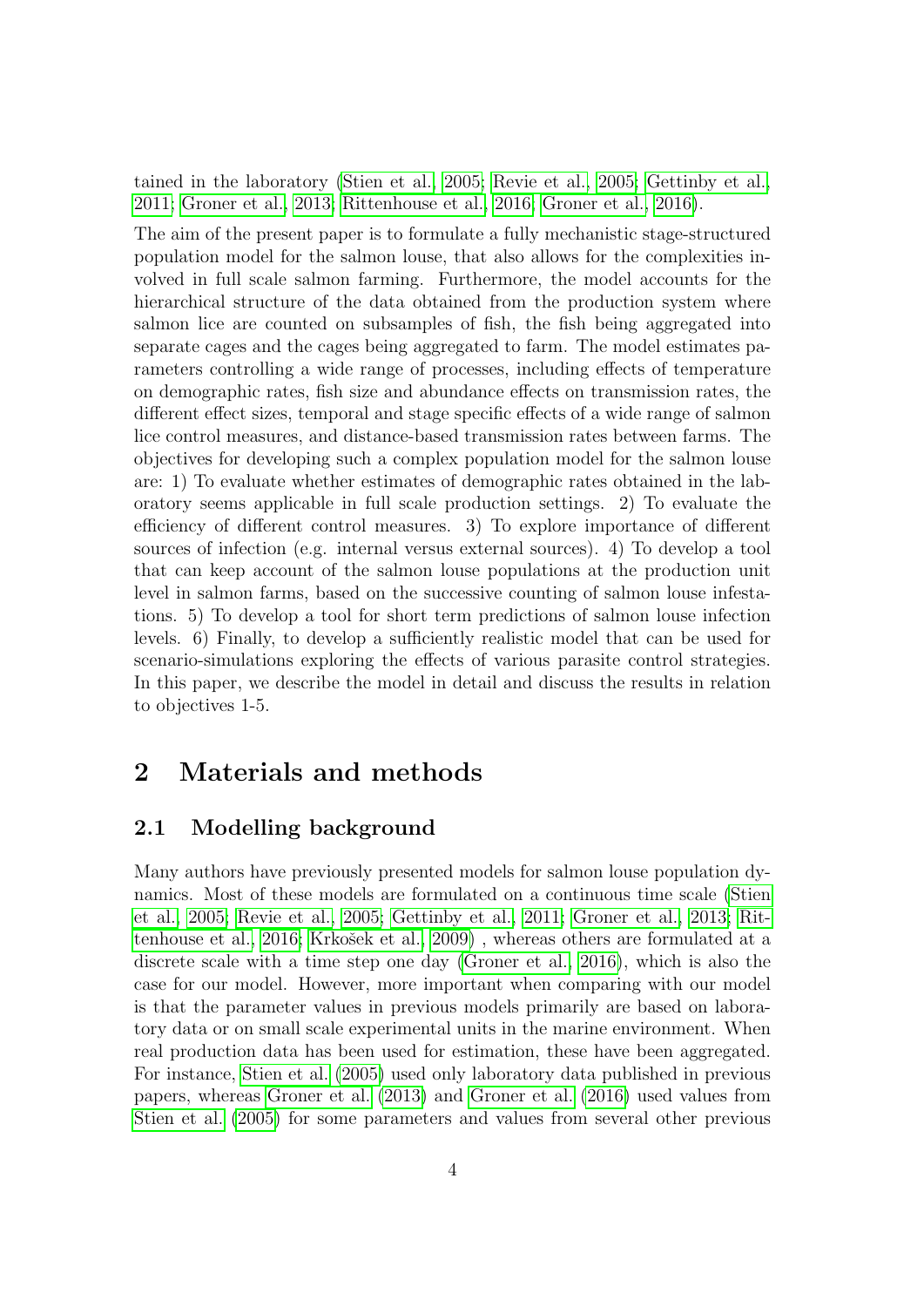papers for other parameters. Furthermore, [Revie et al. \(2005\)](#page-37-6) and [Gettinby et al.](#page-36-5) [\(2011\)](#page-36-5) used laboratory data from previous studies to estimate the majority of the parameters and real production data to estimate the remaining parameters, but the production data were aggregated over farms and to a monthly time scale. One exception is the study by Krkošek et al. (2009), who estimated their model by experimental data from small scale marine cages, but their model covers only the parasitic stages of the salmon louse.

The present estimating approach is fundamentally different. The parameters are estimated by fitting the model to every lice count collected through the whole production period on each cage at each of 32 farms. However, to ensure that the final parameter values are within biological plausible ranges, we use laboratory data, mostly based on results summarised in [Stien et al. \(2005\)](#page-38-2), to specify informative prior distributions for many of the parameters. The priors are then updated to posterior distributions by the full scale farm data using Bayesian methods. Since the model is estimated on real data from many different farms under various conditions, it has to simultaneously incorporate many features to handle activities or events that affect lice abundance, including various types of treatments, external infection from neighbouring farms and the movement of fish (and then also lice) between cages at the same farm. Our model is therefore more complex than the aforementioned models.

For instance, our model takes into account and estimate the effect of several different types of treatments, such as medical bath treatments, in-feed treatments and the use of cleaner fish. Of the aforementioned models, the model of [Groner](#page-36-6) [et al. \(2013\)](#page-36-6) includes the effect of cleaner fish, but the effect size was taken from previous studies from the 1990-ies. Likewise, the models used in [Revie et al.](#page-37-6) [\(2005\)](#page-37-6), [Gettinby et al. \(2011\)](#page-36-5) and [Groner et al. \(2013\)](#page-36-6) include effects of medical treatments, but again the values of the effects were based on previous studies. Our model is designed to allow new interventions to be incorporated and their effect on lice abundances to be estimated from real-time production data.

Fish are always free of lice when they are stocked as smolt to seawater cages, so the lice population at a farm is always initiated by external infection. The models used in [Revie et al. \(2005\)](#page-37-6), [Gettinby et al. \(2011\)](#page-36-5) and [Groner et al. \(2013\)](#page-36-6) include external infection as a constant, estimated from aggregated data. In our model, the external infection is farm-specific and time-varying, depending on abundance of adult female lice at neighbouring farms. Because we intend to maximise the model fit to each lice count at each cage at each farm, some of the parameters in our model are farm-specific or even cage-specific and some are time-varying, whereas other parameters are constant and common for all cages and farms.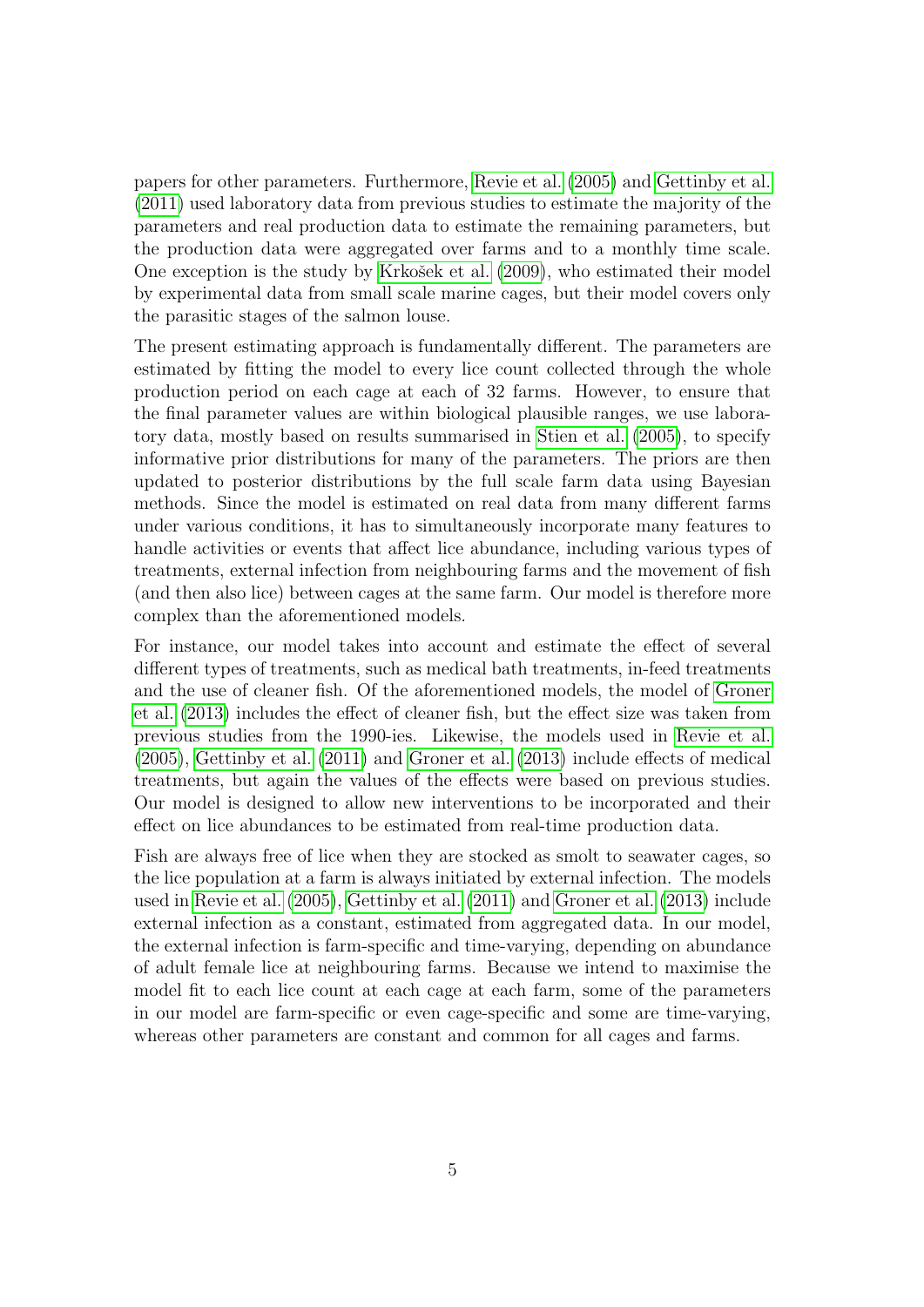### 2.2 Salmon farming and salmon lice

Farm production of salmon comprises of a freshwater juvenile phase, being followed by a marine grow out phase, the latter which is the focus of this study. The production of salmon on a marine farm typically initiates by stocking juvenile smolts to cages (or net-pens) either in spring or in autumn. Salmon are kept in the marine farms for about 1.5 years after which they are slaughtered for food consumption. In Norway, only fish of the same year class of age are kept on a given farm and we term this a cohort throughout the present paper. After slaughtering, it is mandatory to fallow the farm for a period of at least two months before stocking a new cohort of salmon. Fish may occasionally be moved from one marine farm location to an empty farm location, in which case this farm will initially report fish weights larger than expected for smolts recently stocked into the sea.

### <span id="page-5-0"></span>2.3 Data

The main body of data in the present study consist of cage-level data from 32 marine salmon farms in Norway, of which 12 farms are located north of the island Frøya in Mid-Norway (Figure [1\)](#page-6-0). For each farm, the data covers a full production cycle for farmed salmon, from stocking as smolts to slaughtering as adult Atlantic salmon (Salmo salar L.), including fish production data, lice counts, temperatures and louse control efforts. Salmon were stocked between 2011 and 2013 and slaughtered about 1 1/2 year after stocking, between 2012 and 2014. The number of production units (cages) per farm varied from 3 to 12, but were usually around 8 (mean 7.7). For 9 farms, the fish were moved between cages within the farm during the production period.

Seawater temperatures were measured at 5 m depth at the farms. The average temperature was  $9.1°C$ , and  $95\%$  of the temperatures were between 3.6 and 15.0◦C. Data on salinity were not available in sufficient detail and have therefore not been used.

The production data consist of daily numbers and mean weights of salmon per cage during the production period, information on movement of salmon between cages within farms and information on antiparasitic lice treatment using chemotherapeutic medicals (day of application and type of medical). Furthermore, the data contain information on stocking of cleaner fish (day and number of cleaner fish stocked), but with limited information on their mortality, and hence also for the number of cleaner fish present at a given day. We do not distinguish between various species of cleaner fish.

The production cycles lasted on average 16.5 months per cage, with on average 140 000 fish per cage, typically more in the beginning of a production cycle and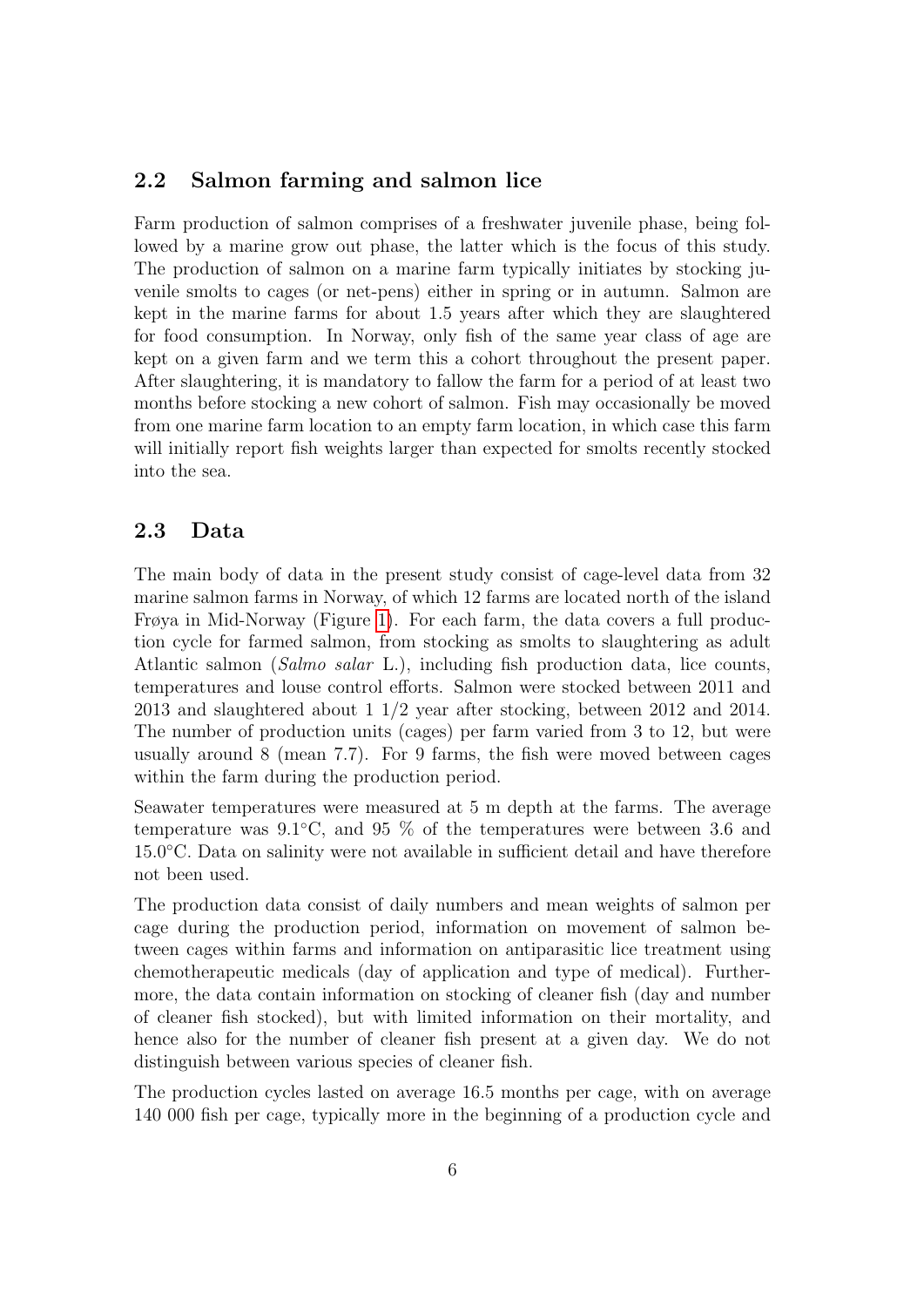

<span id="page-6-0"></span>Figure 1: Geographical positions of the 32 salmon farms on the West coast of Norway (green circles). The highlighted area contains the 12 farms in Nord-Frøya.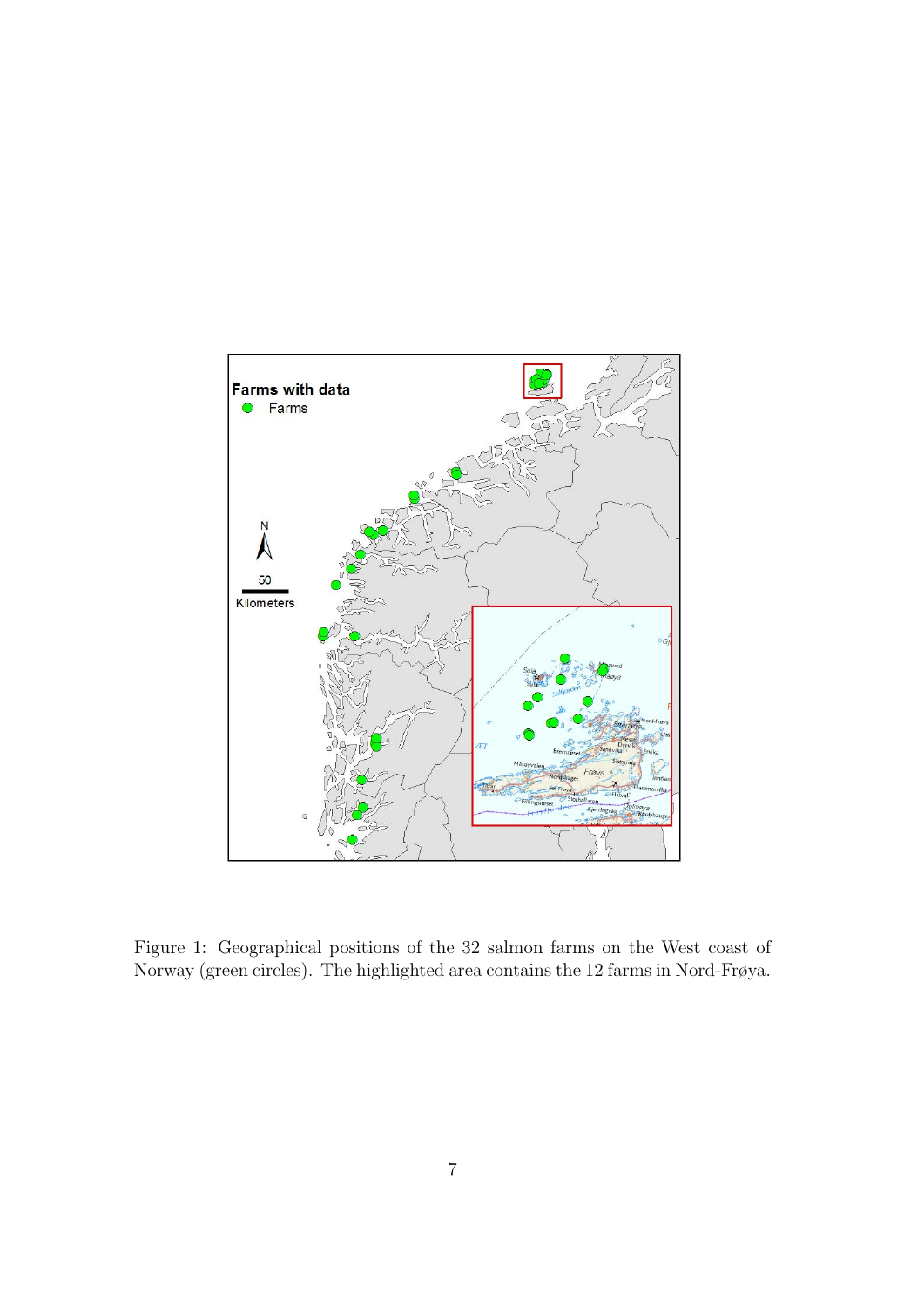less towards the end. The average minimum and maximum fish weights during a production cycle was 140 g and 5.7 kg, respectively. 89 % of the cages contained cleaner fish in parts of the production period.

As a main rule, lice counts were performed on a sample of at least 10 fish every second week for each cage. The salmon lice were divided into three categories according to developmental stages, *i.e.* i) chalimus  $(CH)$ , ii) other mobiles  $(OM)$ , which consist of pre-adults and adult males, and iii) adult females  $(AF)$ . There were on average 41 lice counts per cage, with averages (abundance) of 0.23 CH, 0.76 OM and 0.18 AF per fish.

Six different types of antiparasitic medicals were used (Table [1\)](#page-8-0), and there were on average 4.6 events of medical treatments per cage. We assume that the effects of deltamethrin and cypermethrin are equal, since these are similar compounds. Furthermore, when azamethiphos is used in combination with deltamethrin or cypermethrin, we assume it has the same effect as using deltamethrin or cypermethrin alone, since this combination is used when reduced treatment effect is expected due to resistance towards the medicals. The medicals emamectin benzoate and diflubenzuron are given through the feed, typically over a period of around two weeks. These treatments have a relatively low daily effect, but effects last over a prolonged period. The other medicals are applied as bath treatments over a duration of a few hours, with a larger daily effect, but lasting over a shorter period. We assume it is a time delay of  $\Delta^{del}$  days (Table [1\)](#page-8-0) after application before the treatments give visible effects. Furthermore, we assume that the duration of the effect,  $\Delta^{dur}$ , depends on the seawater temperature according to

$$
\Delta^{dur} = \delta^{dur} / T_{t^0}, \tag{1}
$$

where  $\delta^{dur}$  is a constant given in Table [1](#page-8-0) and  $T_{t^0}$  is the seawater temperature when the medical is applied. One exception is when hydrogen peroxide was applied, for which  $\Delta^{dur}$  is temperature independent and given by  $\Delta^{dur} = \delta^{dur}$  (in days). In addition to the detailed cage-level data on the 32 farms, we have more aggregated data on all other Norwegian marine salmon farms. For a farm  $f'$  at day t, we know the number of salmon, denoted by  $N_{tf}^{SAL}$ . We also have an estimate  $\hat{A}_{tf}^{AF}$  of the abundance of AF lice at the farm, based on weekly lice counts on a sample of fish, and therefore also an estimate of the total number of AF lice, given by  $\hat{N}_{tf}^{AF} = \hat{A}_{tf}^{AF} N_{tf}^{SAL}$ . Finally, we have the seaway distances between all farms, and we let  $d_{ff'}$  denote the seaway distance between a farm f and another farm  $f'$ .

Based on these quantities for all other farms, we have calculated an external infection pressure index for each of the 32 farms, which can be seen as a preliminary estimate of external infection pressure at time t. This is a weighted sum of the estimated numbers of AF lice at neighbouring farms, where the weights decrease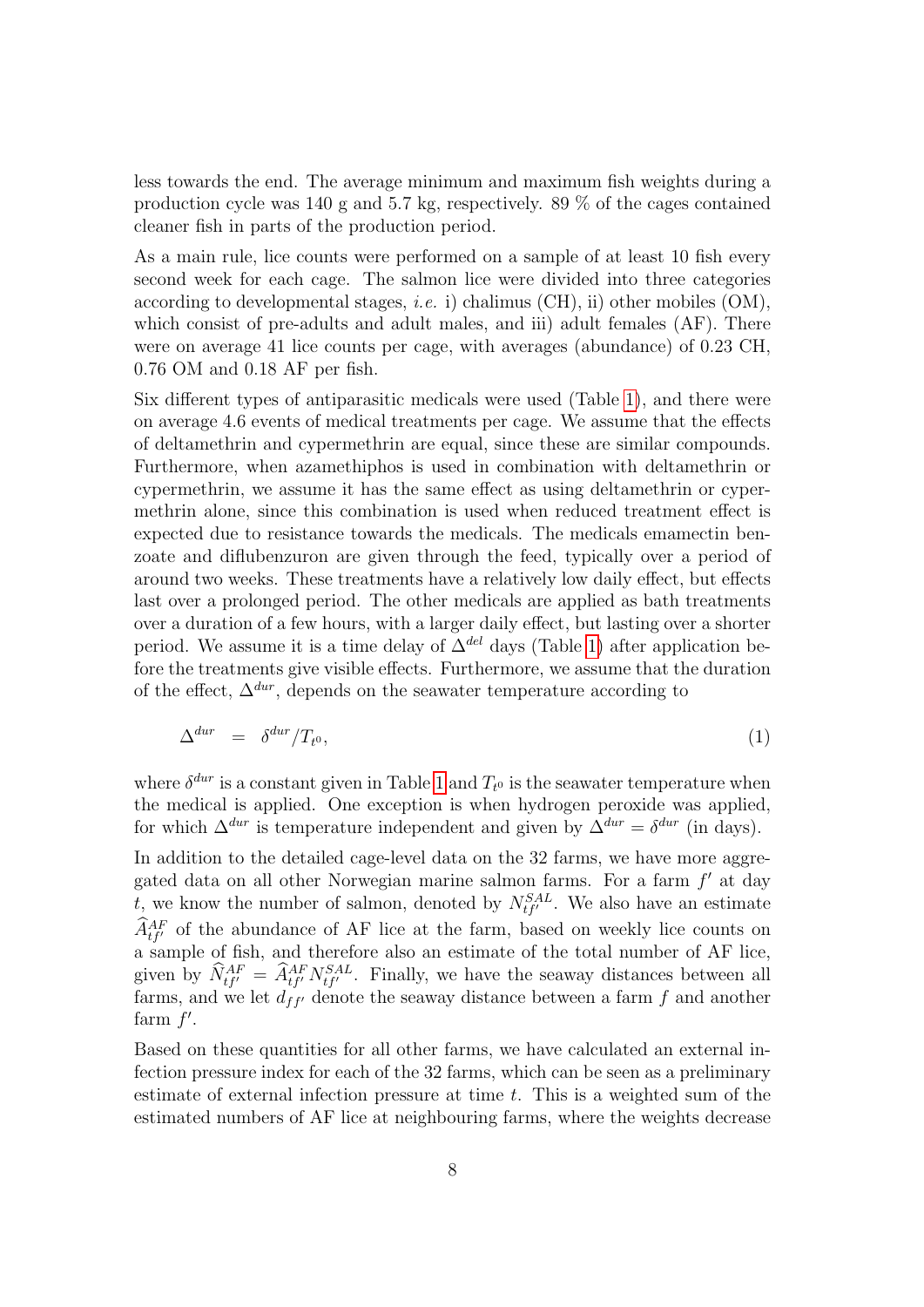<span id="page-8-0"></span>Table 1: Overview of types of medical treatments used. Codes: Y=yes, N=no, NA=missing information. The table content is based on information in [Nygaard](#page-37-8) [\(2010\)](#page-37-8) and [Ottesen et al. \(2012\)](#page-37-9). For hydrogen peroxide, the unit for  $\delta^{dur}$  is days.

|                              |          |                 | Duration                        |             |        |        |        |        |
|------------------------------|----------|-----------------|---------------------------------|-------------|--------|--------|--------|--------|
|                              |          | Delay           | constant                        |             |        |        |        |        |
|                              | Product  | $\Delta^{del}$  | $\delta^{dur}$                  | Temperature | Effect | Effect | Effect | Effect |
| Medical                      | name     | $(\text{days})$ | $(\text{days} \cdot ^{\circ}C)$ | dependency  | on CH  | on PA  | on A   | on egg |
| Deltamethrin                 | Alphamax | $\Omega$        | 84                              |             |        |        |        | Ν      |
| Cypermethrin                 | Betamax  | 2               | 84                              |             |        |        | Y      | N      |
| Azamethiphos                 | Salmosan |                 | 42                              | V           | N      |        | V      | N      |
| Hydrogen peroxide $(H_2O_2)$ |          | 0               | 7                               | N           | Ν      |        | Y      | NA     |
| Emamectin benzoate           | Slice    | 5               | 210                             |             |        |        | V      | ΝA     |
| Diflubenzuron                | Releeze  | 10              | 126                             |             |        |        | Ν      | N      |

by increasing seaway distance to the farm in question. This index is denoted by  $N_{tf}^{AFExt}$  for farm f at time t, and is given by

$$
N_{tf}^{AFExt} = \sum_{f' \neq f} g(d_{ff'}) \widehat{N}_{tf'}^{AF}, \tag{2}
$$

where  $q(\cdot)$  is a function decreasing by increasing distance given by

$$
g(d) = \exp(-0.618d^{0.568}). \tag{3}
$$

This distance function is taken from [Aldrin et al. \(2013\)](#page-35-1), and is based on a datadriven model for lice abundance estimated from more than eight years of data on all 1400 Norwegian salmon farms that were active in the data period.

We have also calculated a corresponding weighted average of the counted abundance of adult females at neighbouring farms, given by

$$
A_{tf}^{AFExt} = \sum_{f' \neq f} g(d_{ff'}) \widehat{A}_{tf'}^{AF} / \sum_{f' \neq f} g(d_{ff'}), \tag{4}
$$

Figure [2](#page-9-0) shows the most relevant data for one cage at one farm. The upper panel shows time plots of the seawater temperature (on the left y-axis) and the external infection pressure index. In addition, the first stocking of salmon in this cage is indicated by the vertical pink line and the various medical treatments are shown as blue vertical lines. Finally, the stocking of cleaner fish is also shown as vertical lines. The vertical extension of these lines is proportional to the stocked cleaner fish ratio (on the right y-axis), i.e. the number of stocked cleaner fish divided by the number of salmon. The lower three panels show the counted abundance of lice in the CH, OM and AF categories.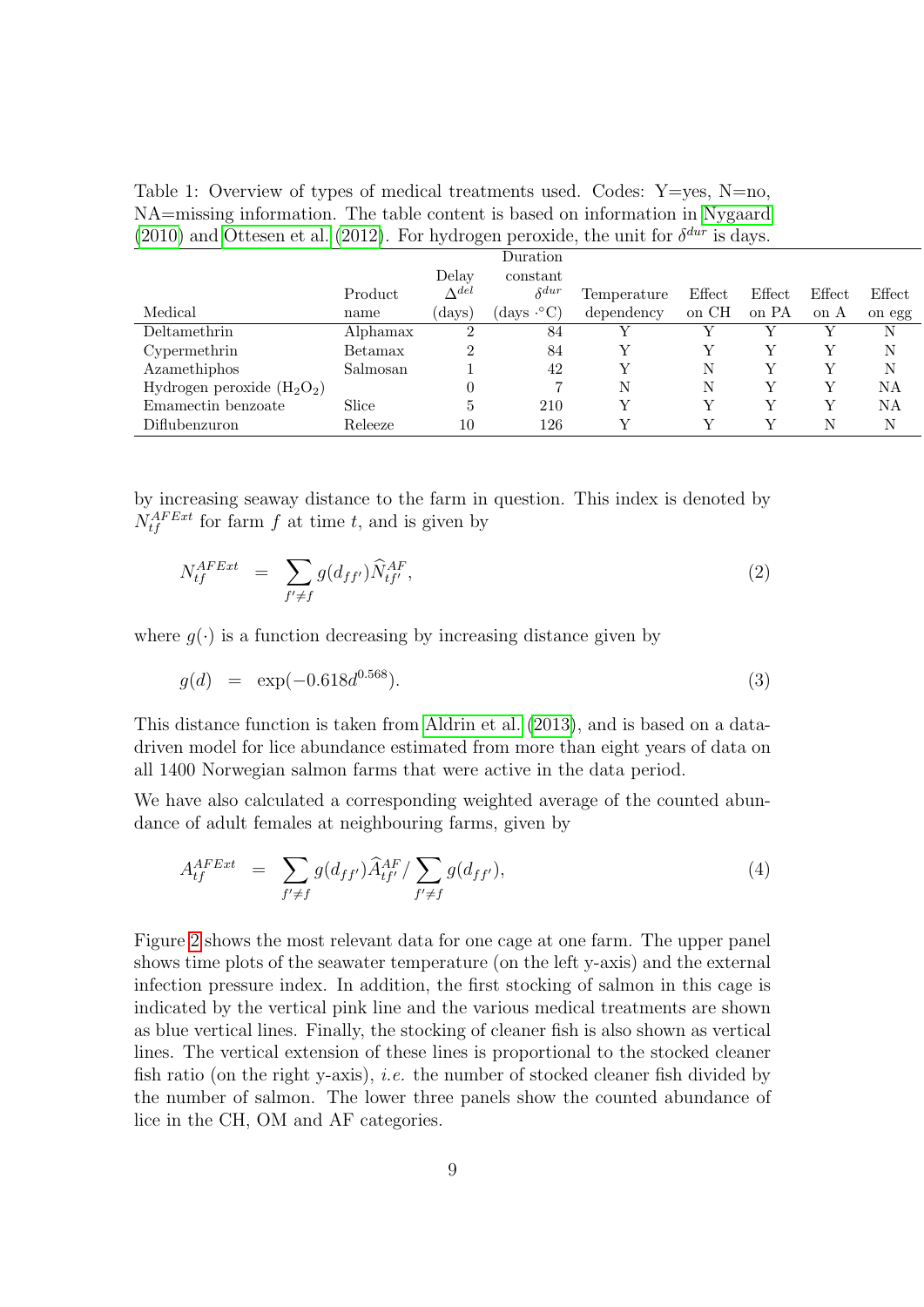

<span id="page-9-0"></span>Figure 2: Counted lice abundance and other information for one cage at one farm. Upper panel: Seawater temperature (green line), external infection pressure index (red dotted curve), time of stocking (pink vertical line), treatments (blue vertical lines) and stocked cleaner fish ratio (black vertical lines). Three lower panels: Counts of chalimi, other mobiles or adult females shown as green circles connected by straight lines.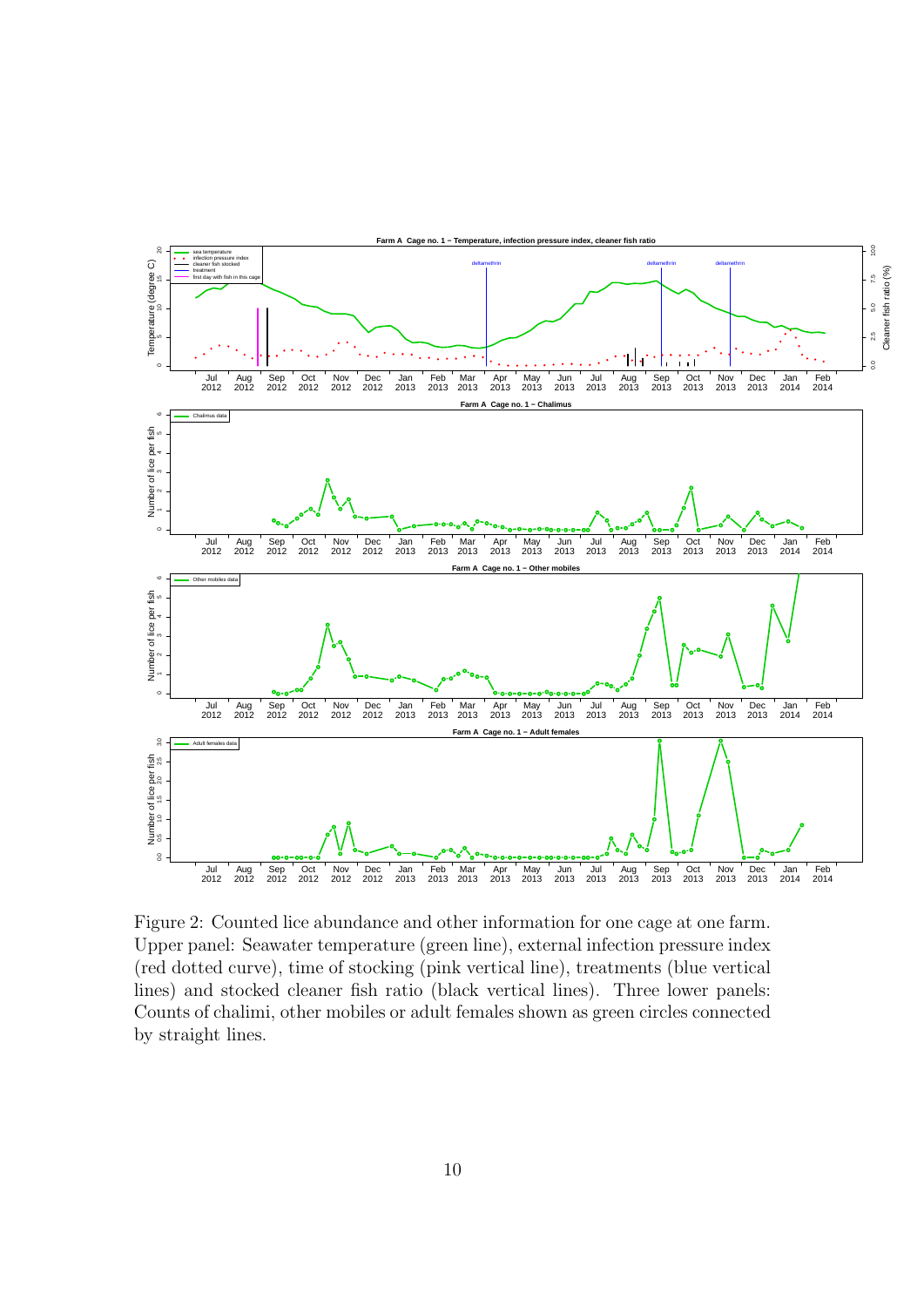## 2.4 Model framework

#### 2.4.1 Some model overview and notation

Biologically, the life cycle of the salmon louse consists of eight developmental stages [\(Hamre et al., 2013\)](#page-36-8). These are aggregated into the following five stages in our model: i) recruits (R, eggs and nauplii larvae), ii) copepodids (CO, infective planktonic larvae), iii) chalimi (CH, sessile lice on fish), iv) pre-adults (PA, mobile lice on fish) and v) adults (A, also mobile lice on fish). The adults are further divided into adult females (AF) and adult males (AM). When an infective copepodid (stage CO) attaches to a fish host, it takes approximately 24 hours before it moults into the CH stage (Krkošek et al., 2009). We ignore this short period and assume that a copepodid enters the CH stage immediately upon attachment to a fish host. The salmon lice count data from fish farms pool the stages PA and AM together in one category (OM), whereas the stages CH and AF are counted as separate categories.

The time resolution of the model is one day. The general idea is that for stage-age  $a = 0$ , the lice have developed into the given stage from the previous stage, and that for  $a > 0$ , the lice can develop into the subsequent stage. We further assume that within a day, in the following order;

- 0) lice may be counted on a sample of fish,
- i) lice may die due to natural mortality or treatment,
- ii) the surviving lice might develop to the next stage, and finally,
- iii) fish, with sessile or mobile lice, can be moved to another cage or be slaughtered.

When fish are stocked to marine farms as smolt, they are free of lice, and hence the initial lice transmission is caused by external infections. Not until some lice at the farm have developed into adults, the internal infection process can start. The population model for a farm with two cages is illustrated by Figure [3.](#page-11-0) In the R and CO stages, the lice are associated with the farm, but not with any specific cage. From the CH stage and onwards, however, the lice infect fish and are therefore associated with specific cages. In the following subsections we describe the various aspects of the population model and how the model is related to lice count data. Table [2](#page-12-0) gives an overview of the main notation we use.

The main elements of the model are inspired by the model in [Stien et al. \(2005\)](#page-38-2), but with some extensions, e.g. to capture management interventions on the farms. The model is validated rather informally, by assessing whether parameter estimates are plausible and by graphical evaluation of predictions ahead in time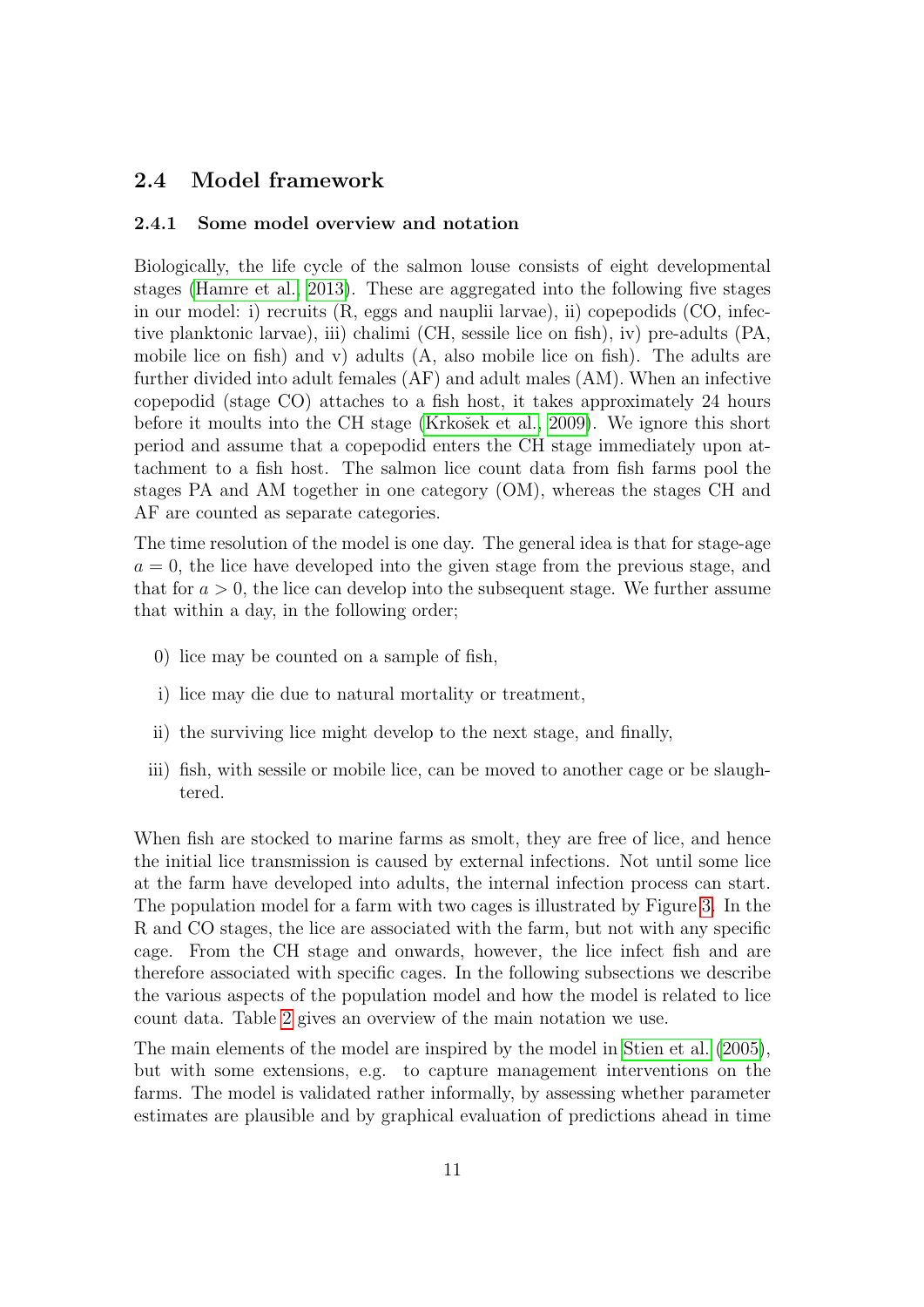for five farms where the last 3-11 months of data were not used in the estimation process.

The model is estimated from the available data by a Bayesian approach. We thus need prior distributions for the model parameters. Many of these priors are informative, based on results from laboratory experiments, e.g those reported in [Stien et al. \(2005\)](#page-38-2). For some priors, however, we use more vague settings (see Section 2 in the Supplementary material for details).



<span id="page-11-0"></span>Figure 3: Overview of the population model for the salmon louse. Lice in the orange, red and green stages are counted, whereas lice in the blue stages are not counted. Lice are associated with a cage from the chalimus stage, here illustrated by a farm with two cages. The d-s, m-s and r-s symbolise development, mortality and recruitment, respectively.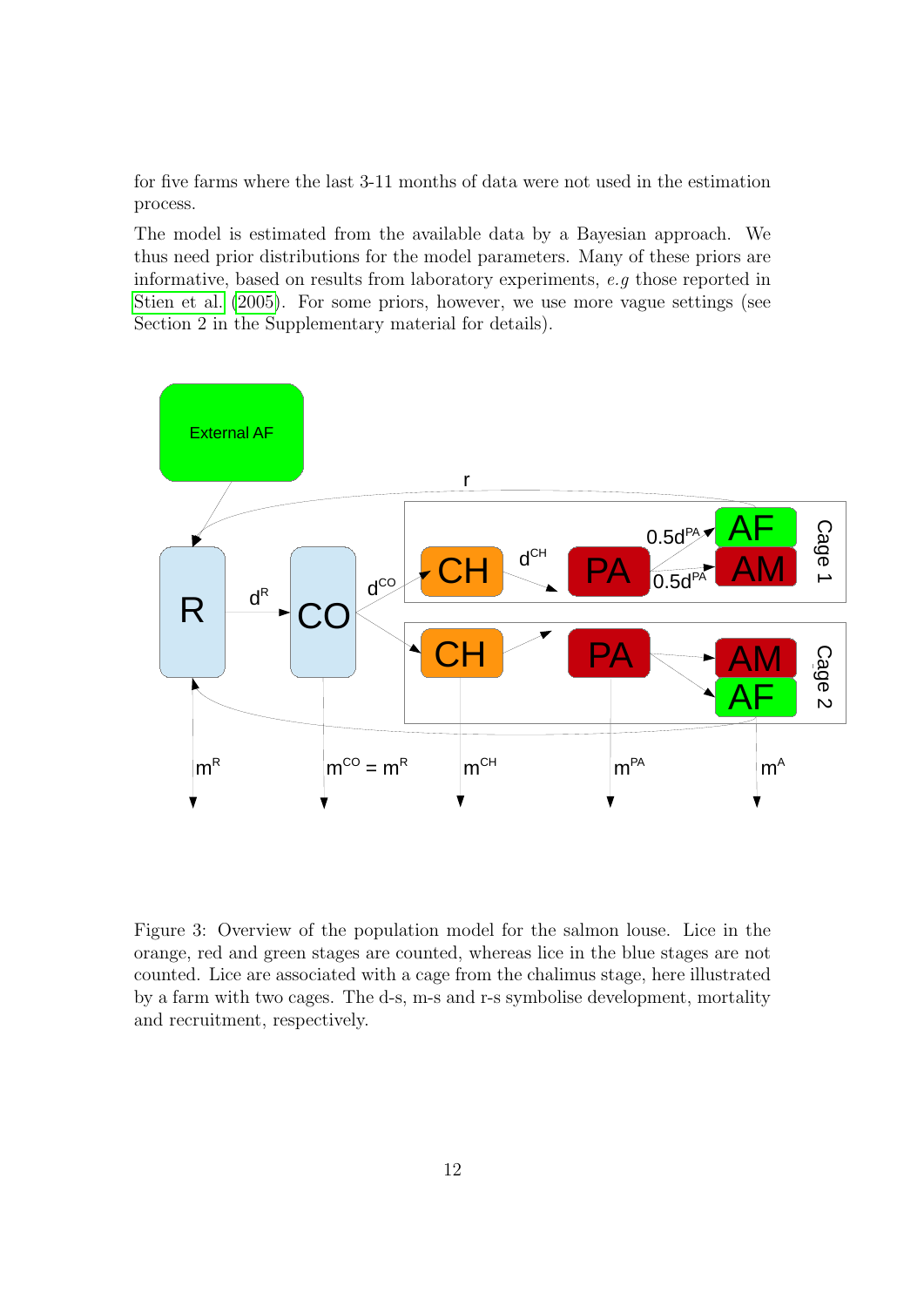<span id="page-12-0"></span>Table 2: Overview of the model notation. When relevant, quantities may be used with subscripts f, t, a and c, and with superscripts  $R$ ,  $CO$ ,  $CH$ ,  $PA$ ,  $AF$  or  $AM$ 

| $\boldsymbol{f}$                                        | index for farm                                            |
|---------------------------------------------------------|-----------------------------------------------------------|
| t                                                       | index for time (day)                                      |
| $\boldsymbol{a}$                                        | index for stage-age                                       |
| $\overline{c}$                                          | index for cage                                            |
| $\bar{N^R}$                                             | total number of lice recruits                             |
| $N^{CO}$                                                | total number of copepodids                                |
| $N^{CH}$                                                | total number of chalimus larvae on fish in a given cage   |
| $N^{PA}$                                                | total number of pre-adult lice on fish in a given cage    |
| $N^{\cal AF}$                                           | total number of adult female lice on fish in a given cage |
| $N^{AM}$                                                | total number of adult male lice on fish in a given cage   |
| S                                                       | survival rate (proportion per day)                        |
| $\boldsymbol{m}$                                        | mortality rate $(m = 1 - s)$                              |
| d                                                       | development rate (proportion per day)                     |
| $\boldsymbol{r}$                                        | reproduction rate (numbers per day and per AF lice)       |
| ${\cal N}^{SAL}$                                        | number of salmon                                          |
| W                                                       | average weight of salmon                                  |
| $M_{c^{\prime}c}^{SAL}$                                 | number of salmon moved from cage $c'$ to cage $c$         |
| $w_{c'c}$                                               | proportion of salmon moved, $M_{c'c}^{SAL}/N_{c'}^{SAL}$  |
| $N^{CLF}$                                               | number of cleaner fish                                    |
| $S^{CLF}$                                               | number of cleaner fish stocked                            |
| Υ                                                       | Number of lice counted on a sample of $n$ fish            |
| $\lambda$                                               | parameters related to mortality                           |
| $\delta$                                                | parameters related to development                         |
| $\mu$                                                   | expected values                                           |
| $\frac{\beta, \, \gamma, \, \kappa, \, \rho}{\sigma^2}$ | various parameters                                        |
|                                                         | variances                                                 |
| $\boldsymbol{z}$                                        | autoregressive processes                                  |
| $\phi$                                                  | autoregressive coefficients                               |

### 2.4.2 Population model

Below, we present the population model for lice at a given farm (but for simplicity without the farm index  $f$ ). The model consists of two equations per stage. The first equation handles lice entering a given stage at stage-age 0, typically from the preceding stage. The exception being the R stage, where the new recruits are the result of reproduction from adult females within the same farm and from neighbouring farms. The second per-stage equation handles lice ageing into higher stage-ages without developing into another stage.

The submodels for survival, development and reproduction rates are presented later in Sections [2.4.3,](#page-14-0) [2.4.4,](#page-17-0) [2.4.5](#page-18-0) and [2.4.6.](#page-19-0)

#### Model for the recruitment stage

At the R stage, lice are not associated with a specific cage, but rather seen as a reservoir of recruits with the potential to infect a fish host at the farm in question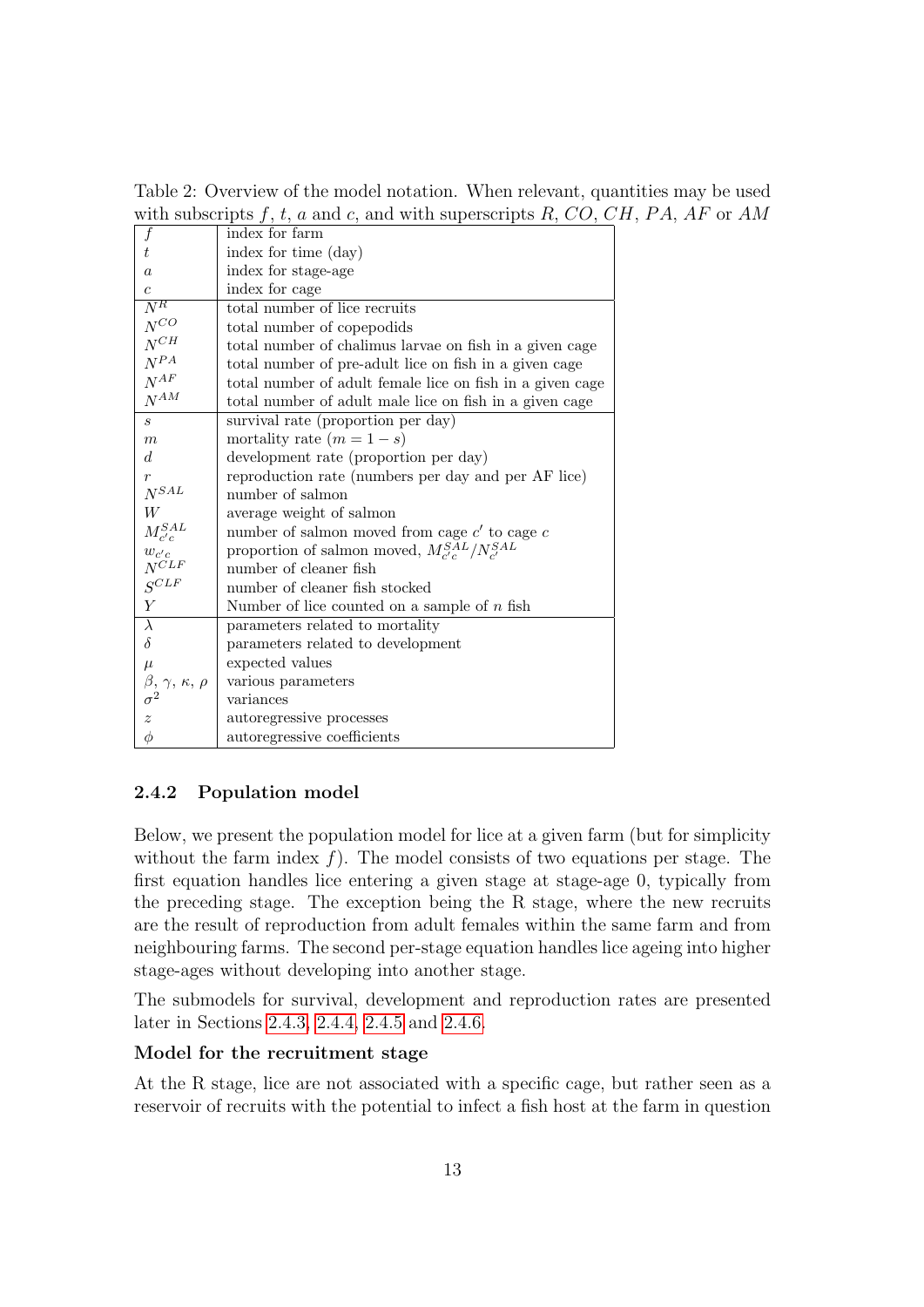in the future. The model is:

<span id="page-13-0"></span>
$$
N_{t(a=0)}^{R} = e_t^{Ext} N_{t-1}^{AFExt} r_{t-1}^{Ext} + \sum_c \sum_{a'} [N_{(t-1)a'c}^{AF} s_{(t-1)a'c}^{AF} r_{(t-1)a'c}], \qquad (5)
$$

$$
N_{t(a>0)}^R = N_{(t-1)(a-1)}^R s_{(t-1)(a-1)}^R [1 - d_{(t-1)(a-1)}^R]. \tag{6}
$$

The first term in [\(5\)](#page-13-0) represents recruitment (into stage-age 0) from neighbouring farms, also called external recruitment. Here,  $N_{t-1}^{AFExt}$  is a weighted sum of adult females at neighbouring farms at time  $t-1$  (see Section [2.3\)](#page-5-0). Furthermore, we assume that these reproduce with a rate  $r_{t-1}^{Ext}$  (see Section [2.4.7](#page-20-0)). Then,  $N_{t-1}^{AFExt}r_{(t-1)}^{Ext}$  can be interpreted as a preliminary estimate of the number of external recruits reaching the farm. However, this accounts for seaway distances to neighbouring farms, but not for the sea currents in the area that may be more or less favourable for a given farm, and which also may vary over time. Therefore we have introduced the modifying factor  $e_t^{Ext}$ , which is a farm-dependent and time varying modifying factor, see Section [2.5](#page-20-1) for an exact definition.

The second term in [\(5\)](#page-13-0) represents recruitment (into stage-age 0) from adult female lice at the same farm, also called internal recruitment. The product  $N_{(t-1)a'c}^{AF}$   $s_{(t-1)a'c}^{AF}$  is the number of adult females at stage-age a' in cage c that survives at time  $t - 1$  and they reproduce with a rate  $r_{(t-1)a'c}$  (see Section [2.4.6\)](#page-19-0). The new recruits are summed over all possible stage-ages of the adult females and over all cages.

Eq. [\(6\)](#page-13-0) keeps track of the number of recruits of stage-age  $a > 0$  that i) survives from the previous time point with survival rate  $s_{(t-1)(a-1)}^R$  (see Section [2.4.3\)](#page-14-0) and ii) do not develop into the infective CO stage, where  $d_{(t-1)(a-1)}^R$  is the development rate, i.e. the proportion of recruits that develop into the CO stage (see Section [2.4.4\)](#page-17-0).

The equations for the next stages use similar notation for survival rates, development rates and numbers of lice.

#### Model for the copepodid stage

$$
N_{t(a=0)}^{CO} = \sum_{a'} N_{(t-1)a'}^{R} s_{(t-1)a'}^{R} d_{(t-1)a'}^{R}, \qquad (7)
$$

$$
N_{t(a>0)}^{CO} = N_{(t-1)(a-1)}^{CO} s_{(t-1)(a-1)}^{CO} [1 - \sum_{c} d_{(t-1)(a-1)c}^{CO}]. \tag{8}
$$

Here, the development rate  $d_{(t-1)(a-1)c}^{CO}$  (see Section [2.4.5\)](#page-18-0) represents the infection rate, i.e. the proportion of the available copepodids that during a day infect fish in cage c and thus enter the CH stage. The sum over cages,  $d_{(t-1)(a-1)}^{CO} =$  $\sum_{c} d_{(t-1)(a-1)c}^{CO}$  is then the total infection rate at the farm. This is modelled as independent of stage-age.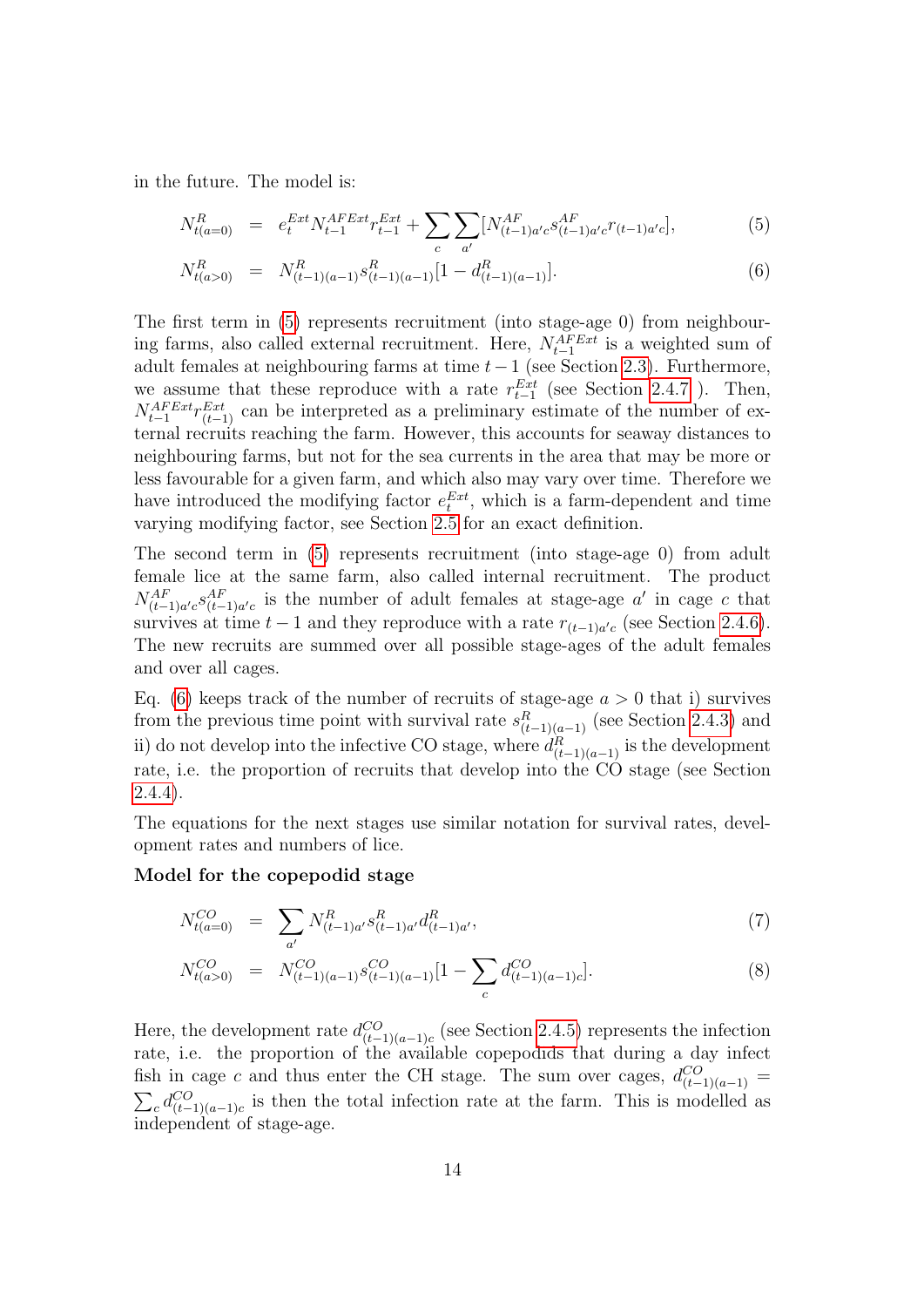#### Model for the chalimus stage

$$
N_{t(a=0)c}^{CH} = \sum_{a'} N_{(t-1)a'}^{CO} S_{(t-1)a'}^{CO} d_{(t-1)a'c}^{CO},
$$
\n(9)

$$
N_{t(a>0)c}^{CH} = \sum_{c'} N_{(t-1)(a-1)c'}^{CH} S_{(t-1)(a-1)c'}^{CH} [1 - d_{(t-1)(a-1)}^{CH}].
$$
\n(10)

From the CH stage on, the lice are attached to a fish, and therefore associated with a specific cage. We assume that the attached lice follow the fish if the fish are moved to another cage or if the fish are removed from the farm (including slaughtering and other fish mortality). To handle this, the equations given here for the CH, PA and AF stages are extended slightly (see Section 1.2 in the Supplementary material).

#### Model for the pre-adult stage

$$
N_{t(a=0)c}^{PA} = \sum_{a'} \sum_{c'} N_{(t-1)a'c'}^{CH} S_{(t-1)a'c'}^{CH} d_{(t-1)a'}^{CH},
$$
\n(11)

$$
N_{t(a>0)c}^{PA} = \sum_{c'} N_{(t-1)(a-1)c'}^{PA} S_{(t-1)(a-1)c'}^{PA} [1 - d_{(t-1)(a-1)}^{PA}]. \tag{12}
$$

#### Model for the adult stages

For the adult stage, we distinguish in principle between males and females. However, we assume that males and females have the same survival and development rates and therefore each constitute 50 % of the adults. The main reason for this is that we do not have data on the number of adult males on the fish, and therefore do not have the information necessary for separate estimation of adult male demographic rates.. The equations for adult females are then

$$
N_{t(a=0)c}^{AF} = 0.5 \sum_{a'} N_{(t-1)a'c'}^{PA} S_{(t-1)a'c'}^{PA} d_{(t-1)a'}^{PA}, \qquad (13)
$$

$$
N_{t(a>0)c}^{AF} = \sum_{c'} N_{(t-1)(a-1)c'}^{AF} s_{(t-1)(a-1)c'}^{AF}, \qquad (14)
$$

while the number of adult males is equal to the number of adult females:

$$
N_{tac}^{AM} = N_{tac}^{AF}.
$$
\n
$$
(15)
$$

#### <span id="page-14-0"></span>2.4.3 Survival rates

We assume that the survival rates may be farm-specific for some stages, and therefore use the index  $f$  when convenient, but we sometimes drop the superscript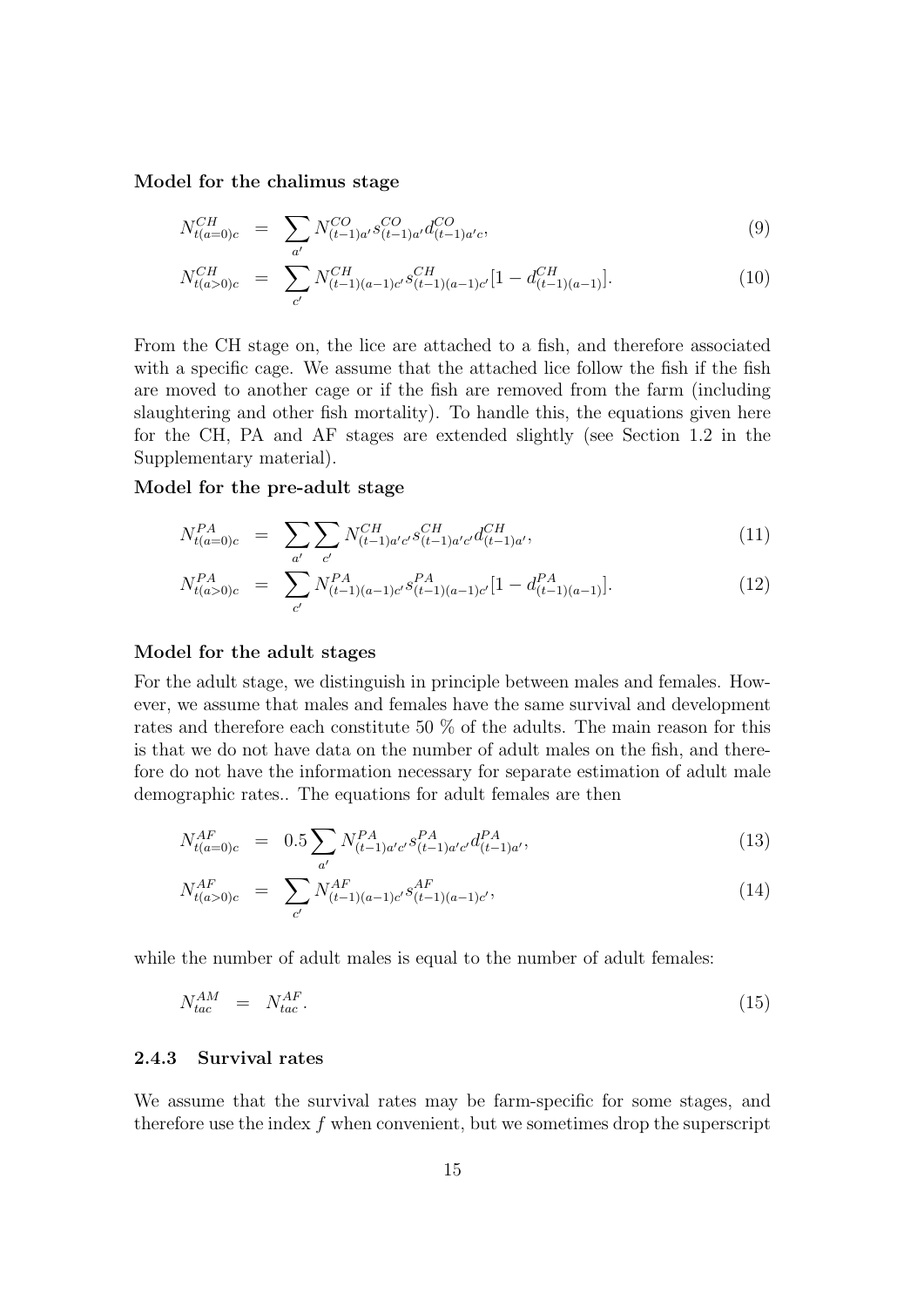that indicates the stage name. We assume that the total survival rate is the product of three terms;

$$
s_{tfac} = s_{tfac}^{nat} \cdot s_{tfac}^{clf} \cdot s_{tfac}^{cht} = (1 - m_{tfac}^{nat}) \cdot (1 - m_{tfac}^{clf}) \cdot (1 - m_{tfac}^{cht}), \qquad (16)
$$

where  $s_{tfac}^{nat}$  is survival after natural mortality,  $s_{tfc}^{clf}$  is survival after additional mortality due to cleaner fish predation (independent of stage-age) and  $s_{tfc}^{cht}$  is survival after additional mortality due to chemotherapeutic treatment (independent of stage-age). The m-s denote the corresponding mortalities. The two latter terms are relevant only for the CH, PA and A stages. All the three mortality (and survival) terms must lie between 0 and 1, but they have different structures.

#### Natural mortality

For the R and CO stages, we simply assume that the natural mortality is a constant that is common for both stages, i.e.

$$
m_{tfac}^{Rnat} = m^{Rnat} = \lambda^{RConat}, \qquad (17)
$$

$$
m_{tfac}^{Conat} = m^{Conat} = \lambda^{RConat} \tag{18}
$$

For each of the CH, PA and A stages, we assume that the natural mortalities are stochastic processes that can vary over time and between farms, but are common for all cages within a farm and independent of stage-age. This may account for factors that differ between farms and change over time, for instance salinity, which is not included in the model. Furthermore, including these mortalities as farm-specific and time-varying terms improves the fit of the model to data. For each farm and louse stage, the mortality is assumed to follow an autoregressive model of order  $1 (AR(1))$  on the logit-scale as

$$
m_{tfac}^{nat} = m_{tf}^{nat} = \exp(z_{tf}^{nat} / (1 + \exp(z_{tf}^{nat})), \tag{19}
$$

$$
(z_{tf}^{nat} - \lambda_0^{nat}) = \phi^{nat} \cdot (z_{(t-1)f}^{nat} - \lambda_0^{nat}) + \varepsilon_{tf}^{nat}, \tag{20}
$$

$$
Var(\varepsilon_{tf}^{nat}) = (\sigma^{nat})^2.
$$
\n(21)

Here,  $z_{tf}^{nat} = \text{logit}(m_{tf}^{nat}) = \text{log}(m_{tf}^{nat}/(1 - m_{tf}^{nat}))$ . Furthermore,  $\lambda_0^{nat}$  is the expected value on the logit-scale,  $\phi^{nat}$  an autoregressive coefficient and  $\varepsilon_{tf}^{nat}$  a white noise process with variance  $(\sigma^{nat})^2$ . These parameters have separate values for each stage. In addition, the time-varying mortalities  $m_{tfac}^{nat}$  are restricted to lie within specified intervals, which are (0.0006-0.02) for CH, (0.002-0.21) for PA and (0.0003-0.70) for A. These limits are motivated from the various studies summarised in [Stien et al. \(2005\)](#page-38-2), and are simply the most extreme limits of the intervals given in their Table 4.

In addition, we assume  $m = 1$  from stage-age 80 for adults and from stage-age 60 for the other stages. This is an approximation made to save computer time.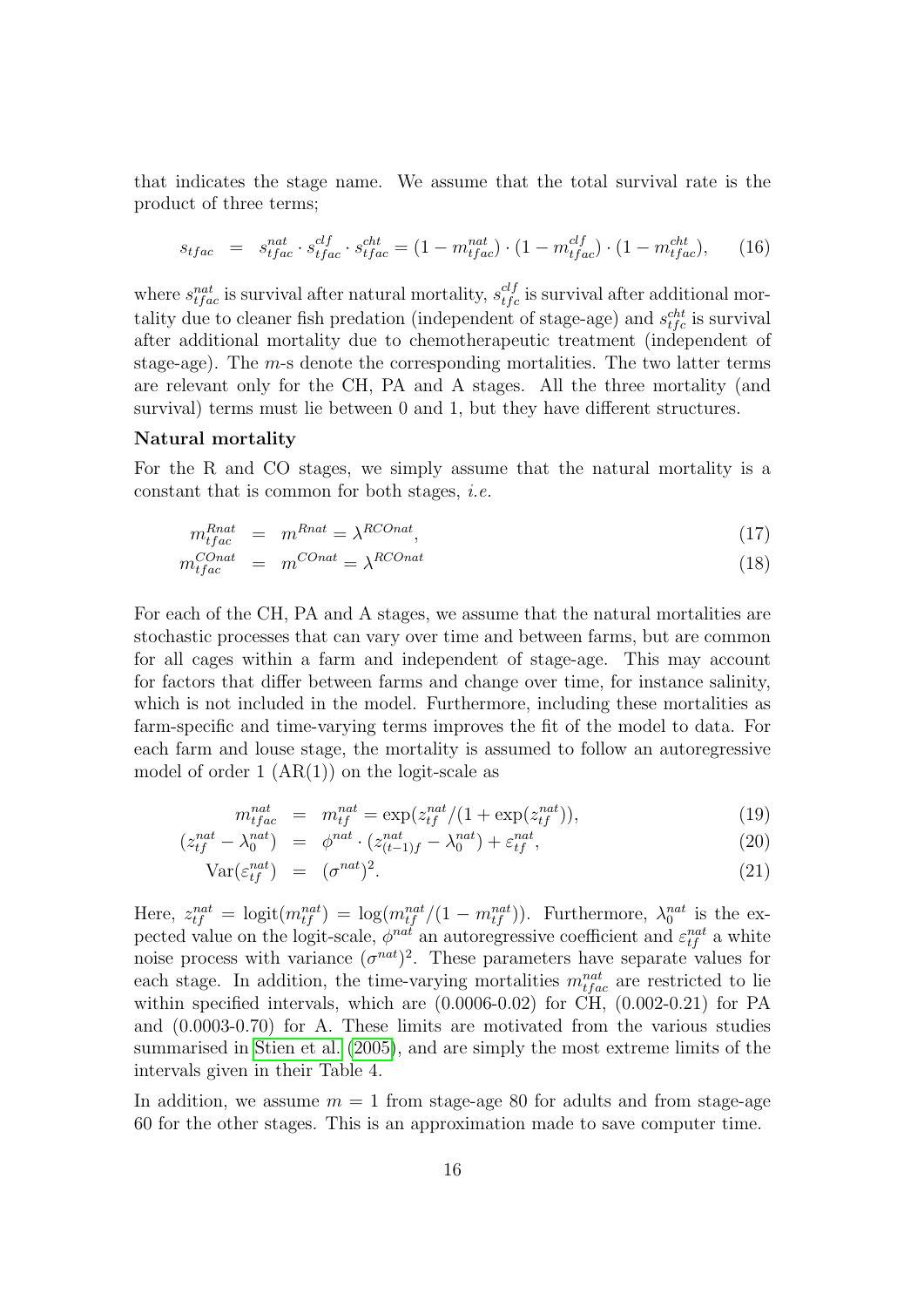#### Mortality due to cleaner fish

We assume that cleaner fish feed on lice at the PA and A stages only [\(Leclercq](#page-37-10) [et al., 2014\)](#page-37-10), and that the corresponding mortality for these two stages are equal. Let  $x_{tfc}^{clf} = N_{tfc}^{CLF} / N_{tfc}^{SAL}$  be the ratio of the number of cleaner fish to the number of salmon in cage c, at farm  $f$  and time  $t$ . This ratio depends among others on the mortality of cleaner fish, which has to be estimated, and the model for this is described later in Section [2.5.1.](#page-21-0) Lice mortality in the PA and A stages due to cleaner fish is then given by

$$
m_{tfac}^{clf} = m_{tfc}^{clf} = 1 - \exp(-\lambda^{clf} x_{tfc}^{clf}), \qquad (22)
$$

where the parameter  $\lambda^{clf}$  is non-negative, such that the mortality always is between 0 and 1. One reason for assuming such a simple model for the effect of cleaner fish (as opposed to the effect of medical treatments discussed below) is that we also must estimate the cleaner fish ratio which is multiplied by the cleaner fish effect.

#### Mortality due to chemotherapeutic treatment

We assume that the chemotherapeutic treatments introduce extra mortality of lice in some or all the stages CH, PA and A, depending on the type of treatment. However, for simplicity we assume that lice are only affected as long as they stay in the stage they were at the time of treatment. If they manage to develop to the next stage, they are clear of the treatment effect. Let the set of subscripts f cbi denote the *i*-th application of a chemotherapeutic of type b in cage c at farm f. Assuming that this treatment was given at time  $t_{fcbi}^0$ , we define an indicator variable  $x_{tfack}^{cht}$  that is 1 when the treatment is active (a period after the treatment is given) for lice at stage-age  $a$ , i.e. when

$$
t \in [t_{fcbi}^{0} + \Delta_b^{del}, t_{fcbi}^{0} + \Delta_b^{del} + \Delta_{fcbi}^{dur}) - 1] \text{ and } a \ge t - t_{fcbi}^{0},
$$
\n(23)

where the delay constant  $\Delta_b^{del}$  and the duration  $\Delta_{fcbi}^{dur}$  are explained in Section 2.3.

The mortality due to chemotherapeutic treatment is given by

$$
m_{tfac}^{cht} = 1 - \exp\left(\sum_{b} -u_{fcbi}^{cht} x_{tfacb}^{cht}\right),\tag{24}
$$

where  $u_{fcbi}^{ch}$  is a regression coefficient expressing the effect of the specific application of the treatment. These regression coefficients vary systematically between treatment types, accounting for varying efficiency of different types of treatments. In addition, they vary randomly between different applications of the same treatment type, which for instance may be due to a varying degree of resistance in the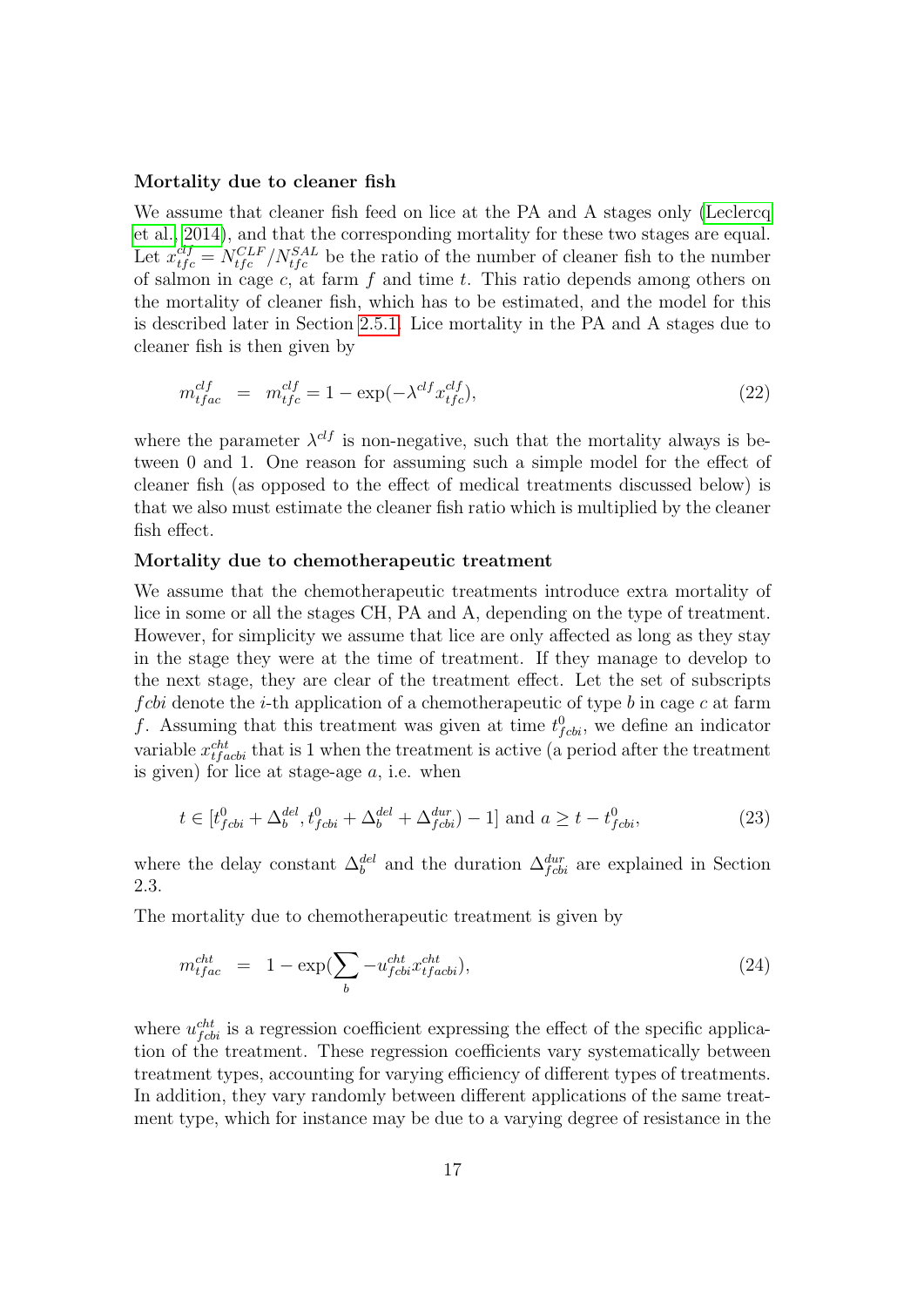lice populations. This is handled by the following formulation

$$
u_{fcbi}^{cht} = \log(1 + \exp(u_{fcbi}^{cht*})), \qquad (25)
$$

$$
u_{fcbi}^{cht*} \sim \mathcal{N}(\lambda^{cht}, (\sigma^{cht})^2). \tag{26}
$$

In general, the parameters  $\lambda^{cht}$  and  $\sigma^{cht}$  differ between various types of treatment, but are set equal for some treatment types. These parameters are equal for the stages for which a treatment have effect, but the effect of a specific treatment fcbi, represented by the random coefficient  $u_{fcbi}^{cht}$ , may vary between stages (this is for simplicity omitted from the notation above).

#### <span id="page-17-0"></span>2.4.4 Development rates

We consider here the development rate from one stage to the next, for the stages R, CH and PA. In all of the population models for lice that we mentioned in the introduction, the development rate is 0 until some, perhaps temperature-specific, minimum stage-age, and afterwards positive and constant. In our opinion, the concept of a strict and absolute minimum development time can be questioned in a population with millions of individuals, and the assumption of a constant development thereafter may be unrealistic. We have chosen to consider the development to the next stage as a time-to-event process, and model it as a discretised version of a Weibull distribution. The Weibull distribution is widely used in statistical models for time-to-event or survival analysis [\(Aalen et al., 2008\)](#page-35-7). It also gave a better fit to our data than a comparable formulation that included the minimum development time model mentioned above as a special case (data not shown).

When the time to an event is continiuous and Weibull distributed, the event rate (often called hazard in survival analysis) is  $(\delta^{sc})^{-\delta^s}\delta^s a^{\delta^s-1}$ , where a is the stage-age or time,  $\delta^s$  is a shape parameter and  $\delta^{sc}$  is a scale parameter (sometimes  $(\delta^{sc})^{-\delta^s}$  is termed the scale parameter). In our case, it is convenient to re-parameterise this as a function of the median time to event,  $\delta^m$ , and the shape parameter. The event rate then becomes  $\log(2) (\delta^m)^{-\delta^s} \delta^s a^{\delta^s-1}$ , since the median in the Weibull distribution is  $\delta^{sc}(\log(2))^{(1/\delta^s)}$ .

We use a discretised version of this, *i.e.* our development rate is the probability to develop to the next stage within a day, and it must therefore also be restricted to be at most one. We assume that the median time to develop may vary over time and between farms, and introduce therefore the subscripts  $tfa$  on it. The model for the development rate is then

<span id="page-17-1"></span>
$$
d_{tfa} = \min(\log(2)(\delta_{tfa}^m)^{-\delta^s} \delta^s a^{\delta^s - 1}, 1) \text{ for } a = 0, 1, \dots \tag{27}
$$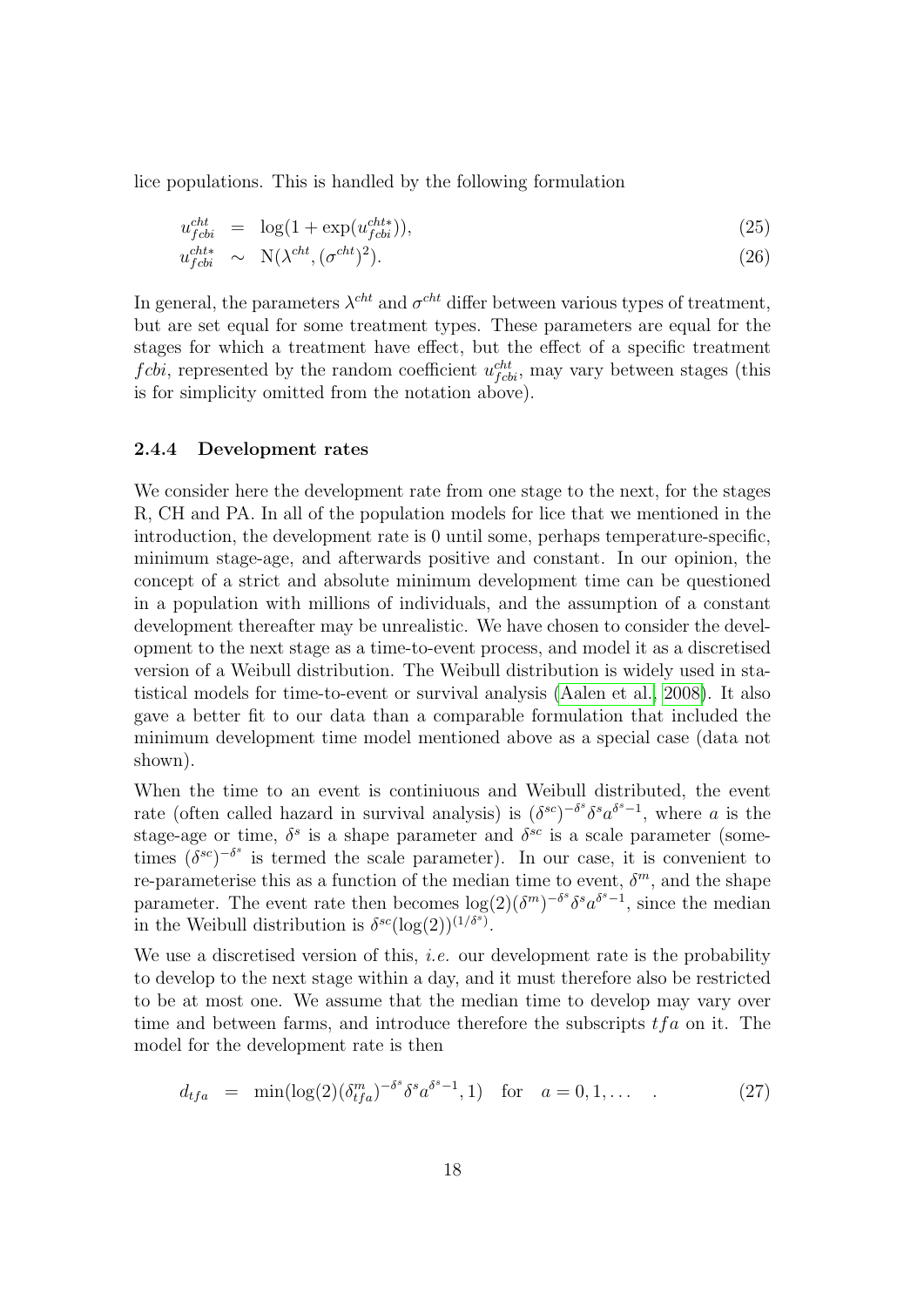We further assume that the median development time depends on the temperature history as  $\delta_{tfa}^m = c/(\bar{T}_{tfa})^{\delta^p}$ , where  $\bar{T}_{tfa}$  is the average temperature that lice at stage-age  $a$  at farm  $f$  have experienced, *i.e.* the average temperature from time  $t - a$  to time t, c is a constant and  $\delta^p$  is another constant that performs a power transformation of  $\bar{T}_{tfa}$ . To get a more clear interpretation of the constant c, we parametrise it as a function of the median development time at 10◦ C, denoted by  $\delta^{m10}$ . The final model for the median development time then becomes

<span id="page-18-1"></span>
$$
\delta_{tfa}^{m} = (10^{\delta^{p}} \delta^{m10}) / (\bar{T}_{tfa})^{\delta^{p}} = \delta^{m10} (10 / \bar{T}_{tfa})^{\delta^{p}}.
$$
\n(28)

The development rate defined by Eqs. [\(27\)](#page-17-1) and [\(28\)](#page-18-1) also depends on the stage in the way that the parameters  $\delta^{m10}$ ,  $\delta^s$  and  $\delta^p$  are stage-specific. One motivation for introducing  $\delta^{m10}$  as a basic parameter is that we use results on development times around 10◦ C from other studies as prior information, to ensure that our estimates lies within biological plausible ranges. For the R stage, which consists of eggs and nauplii, this prior information is given separate for eggs and nauplii. Therefore, for the R stage,  $\delta^{Rm10}$  is the sum of one parameter  $\delta^{Em10}$  for eggs and another quantity  $\delta^{Nm10}$  for nauplii, *i.e.* 

$$
\delta^{Rm10} = \delta^{Em10} + \delta^{Nm10} \quad , \tag{29}
$$

and  $\delta^{Em10}$  is also contained in the reproduction factor introduced later in Section [2.4.6.](#page-19-0)

In the estimation, we restrict  $\delta^s$  to be larger than 1, and the development rate will then be 0 at stage-age 0 and then increase by increasing stage-age. Furthermore, the larger  $\delta^s$  is, the more steep will the development rate increase from 0 to 1 around the median. When  $\delta^s > 2$ , the difference between the mean and the median will be less than 7 %. It should further be noted that the parameter  $\delta^{m10}$  is only approximately the median development time, since we consider a time-discrete version of the Weibull distribution.

Assuming a constant temperature T, [Stien et al. \(2005\)](#page-38-2) modelled the minimum development time as  $c_1/(T+c_2)^{c_3}$ , where  $c_1, c_2$  and  $c_3$  are constants. They further assumed that  $c_3 = 2$  and estimated  $c_1$  and  $c_2$ . We use a similar formulation for the median development time, but assume  $c_2 = 0$  and estimate  $c_1$  and  $c_3$ . In practice, these two formulations are quite similar for the relevant temperatures and for the estimated values of  $c_3 = \delta^p$  (between 0.4 and 1.3, see Table Table [3\)](#page-27-0).

#### <span id="page-18-0"></span>2.4.5 Infection rate

The infection rate is the proportion of the copepodids that infect fish during a day and thus develop into the CH stage. It is farm- and cage-dependent, but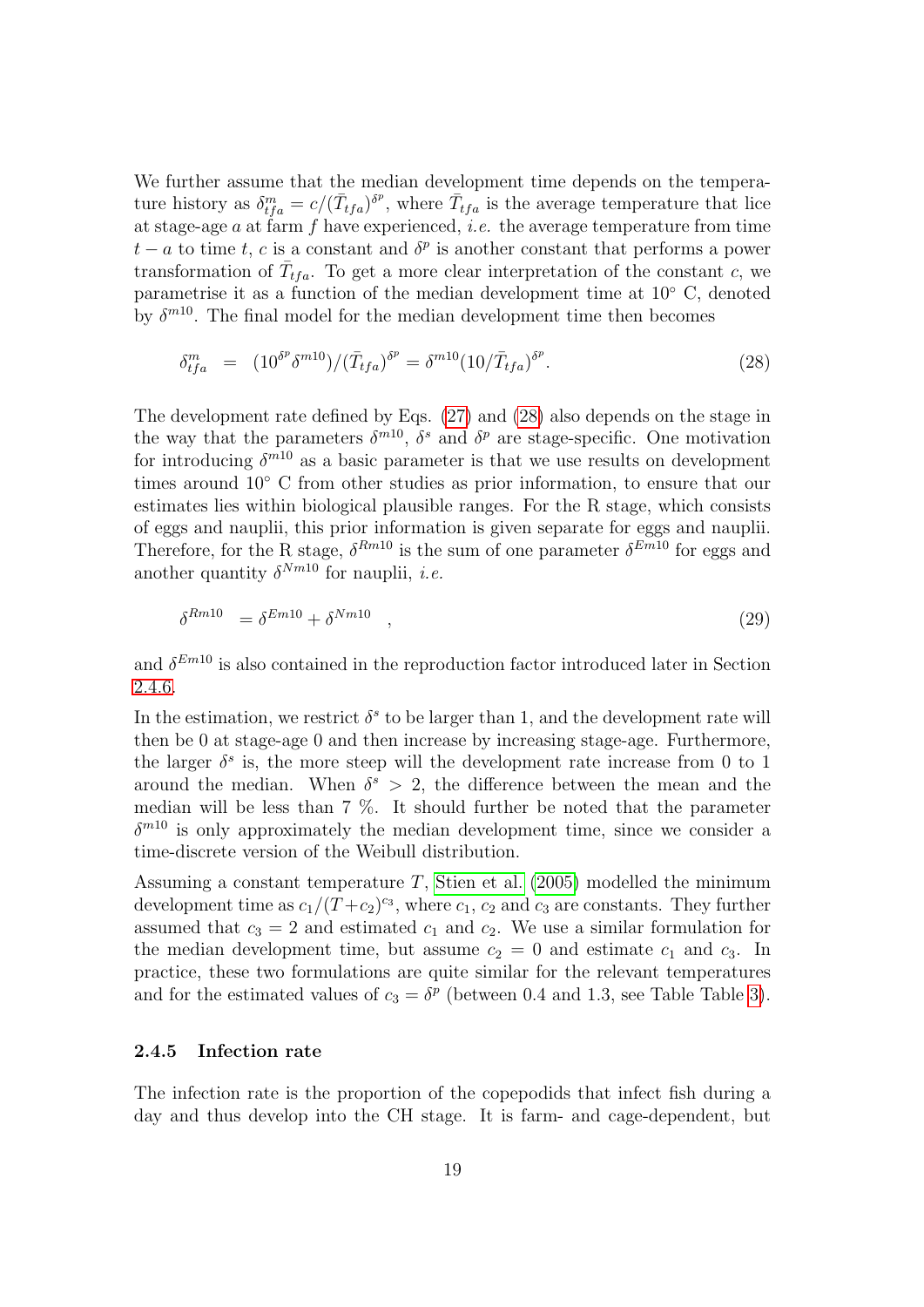does not depend on stage-age a, except that we assume that development may only happen for  $a \geq 1$ . This is modelled as

$$
d_{tfc}^{CO} = \exp(\eta_{tfc}^{CO})/(1 + \sum_{c} \exp(\eta_{tfc}^{CO})), \qquad (30)
$$

where

$$
\eta_{tfc}^{CO} = \delta_{0fc}^{CO} + \log(N_{tfc}^{SAL}) + \delta_1^{CO}(\log(W_{tfc}) - 0.55). \tag{31}
$$

Here  $N_{tfc}^{SAL}$  and  $W_{tfc}$  are the number (in millions) and the average weight (in kg), respectively, of fish in cage c at farm  $f$  and time  $t$ , and 0.55 is roughly the mean of the natural logarithm of the weight of fish. With this formulation,  $d_{tf}^{CO} = \sum_c d_{tfc}^{CO}$ will be the proportion of copepodids that infect fish in any cage during day  $t$ , and this will always be between 0 and 1. Furthermore, when the proportions or rates are small, the rate  $d_{tfac}^{CO}$  for each cage will approximately be proportional to the number of fish  $N_{tfc}^{SAL}$  in the cage and to  $W_{tfc}^{\delta_1^{CO}}$ .

The parameter  $\delta_{0fc}^{CO}$  controls the magnitude of the infection rate conditioned on the number and weight of fish within a given cage. In our model  $\delta_{0fc}^{CO}$  depends on cage and farm, reflecting that some farms or cages may be more exposed to infection than others due to for instance sea current conditions. This is handled by the following hierarchical structure:

$$
\delta_{0fc}^{CO} \sim \mathcal{N}(\delta_{0f}^{CO}, (\sigma^{COdf})^2), \tag{32}
$$

$$
\delta_{0f}^{CO} \sim \mathcal{N}(\delta_0^{CO}, (\sigma^{COd})^2), \tag{33}
$$

where  $\delta_{0f}^{CO}$  is a farm-specific mean and  $\delta_{0}^{CO}$  an overall mean. Furthermore,  $\sigma^{CO}$ reflects the variability between cages at the same farm, whereas  $\sigma^{COd}$  reflects the variability between farms.

#### <span id="page-19-0"></span>2.4.6 Reproduction factor

The recruitment model, Eq.  $(5)$ , includes the internal reproduction factor  $r_{tac}$ , which is modelled taking into account the following factors: Female adults extrude pairs of egg strings. They can extrude a new set of egg strings within 24 hour after the previous set was hatched, but hatching can take several days [\(Stien](#page-38-2) [et al., 2005\)](#page-38-2). The number of eggs per string may increase for each consequtive extrusion, which we approximate with stage-age. Finally, not all eggs are viable. In addition, we allow for density dependence in recruitment as suggested by [Stormoen et al. \(2013\)](#page-38-4), Krkošek et al. (2012) and [Groner et al. \(2014\)](#page-36-4).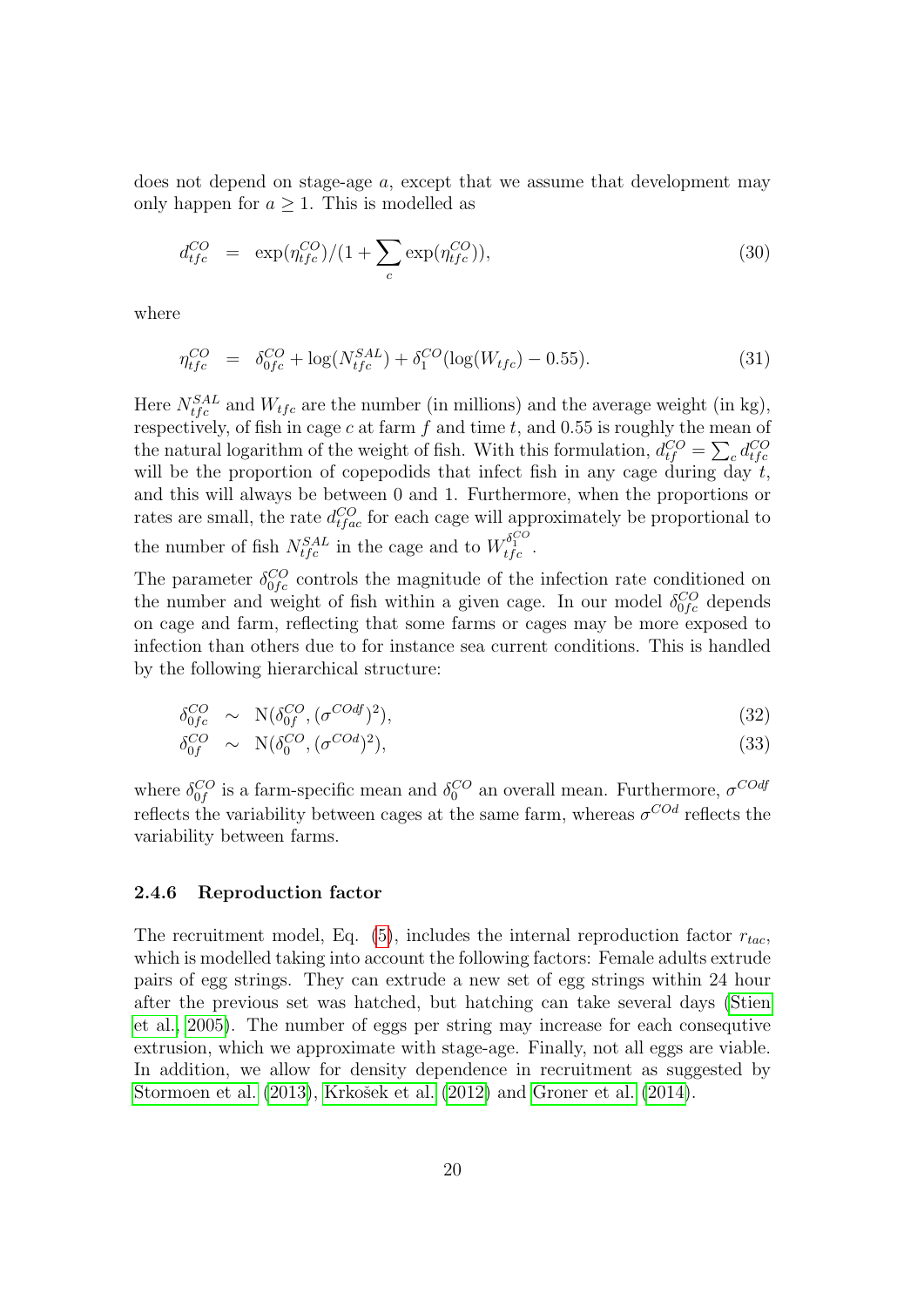The reproduction factor  $r_{tac}$  for internal recruitment at time t, stage-age a and cage c is thus modelled as

<span id="page-20-2"></span>
$$
r_{tac} = \beta_0^r \cdot (a+1)^{\beta_1^r} \cdot 1/(\delta_t^{Em} + 1) \cdot (1 - \exp(-\gamma^r \cdot A_{tc})). \tag{34}
$$

The first term in Eq. [\(34\)](#page-20-2),  $\beta_0^r$ , represents the number of viable eggs for the first extrusion. The next term,  $(a+1)^{\beta_1}$  models how the number of viable eggs per extrusion increases by stage-age. The third term,  $1/(\delta_t^{Em} + 1)$ , represents the rate of pairs of egg strings produced per day, which is the inverse of average time between each egg extrusions, which further is approximately the median hatching time plus one day for developing new egg strings. The median hatching time is given by

$$
\delta_t^{Em} = \delta^{Em10} (10/T_t)^{\delta^{Rp}}, \qquad (35)
$$

where  $T_t$  is the seawater temperature and  $\delta^{Em10}$  and  $\delta^{Rp}$  are parameters defined in Section [2.4.4.](#page-17-0) Finally, the term  $(1 - \exp(-\gamma^r \cdot A_{tc}))$  allows for density dependent recruitment. Here,  $A_{tc} = N_{tc}^{AF}/N_{tc}^{SAL}$  is the abundance of adult females in cage c at time t. A very large value of  $\gamma^r$  corresponds to a model without density dependent recruitment. Of the parameters involved in Eq. [\(34\)](#page-20-2), we estimate  $\delta^{m10E}$ ,  $\delta^{pR}$  and  $\gamma^r$  and fix  $\beta_0^r$  and  $\beta_1^r$  to 172.5 and 0.2, respectively (see Section 2.5 in the Supplementary material for a motivation of these values).

#### <span id="page-20-0"></span>2.4.7 Reproduction factor for external recruitment

The reproduction factor  $r_t^{Ext}$  for external recruitment in Eq. [\(5\)](#page-13-0) is similar to the internal one, but the female lice abundance  $A_{tc}$  in Eq. [\(34\)](#page-20-2) is replaced by a weighted average of the counted abundance at neighbouring farms,  $A_t^{AFExt}$ (Section [2.3](#page-5-0) and Section 1.1 in the Supplementary material). Furthermore, we assume that all these female lice at neighbouring farms are at stage-age  $a = 10$ . The assumed stage-age of 10 is rather arbitrary, but the results are insensitive to this choice.

### <span id="page-20-1"></span>2.5 Modifying factor in the external recruitment

The modifying factor  $e_t^{Ext}$  for external recruitment is farm-specific, so we include the farm index  $f$  as well. At the log-scale, it varies over time around a farm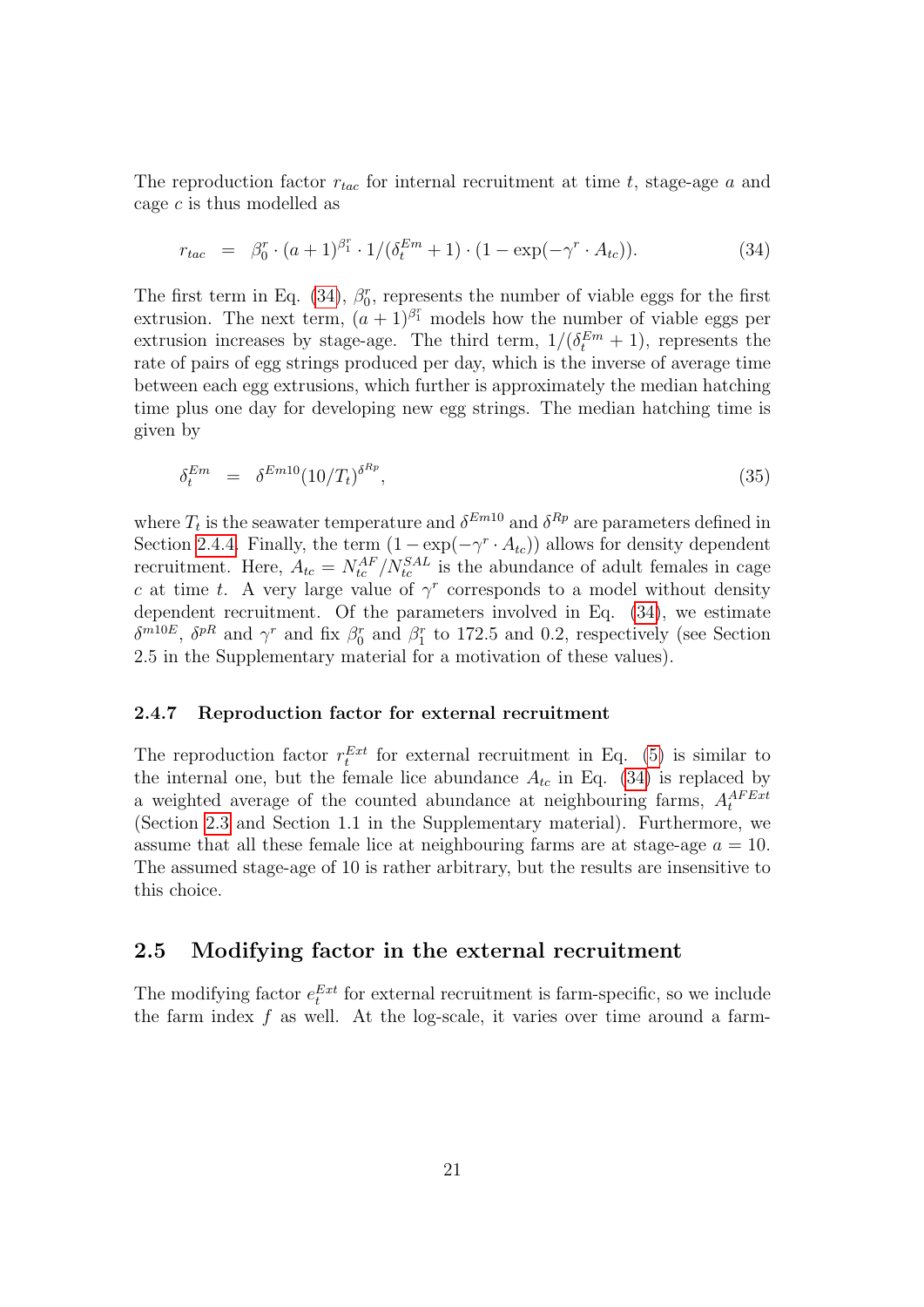specific level according to the following  $AR(1)$  model:

$$
e_{tf}^{Ext} = \exp(z_{tf}^{Ext}), \tag{36}
$$

$$
(z_{tf}^{Ext} - \mu_f^{Ext}) = \phi^{Ext} \cdot (z_{(t-1)f}^{Ext} - \mu_f^{Ext}) + \varepsilon_{tf}^{Ext}, \tag{37}
$$

$$
(\varepsilon_{tf}^{Ext}) \sim \mathcal{N}(0, (\sigma^{Extar})^2), \tag{38}
$$

$$
\mu_f^{Ext} \sim \mathcal{N}(\mu^{Ext}, (\sigma^{Ext})^2). \tag{39}
$$

Here,  $\mu_f^{Ext}$  is the farm-specific expected value on the log-scale,  $\phi^{Ext}$  the autoregressive coefficient and  $(\sigma^{Extar})^2$  the residual variance. Furthermore,  $\mu^{Ext}$  is the overall expected value and  $(\sigma^{Ext})^2$  the between-farm variance of  $\mu_f^{Ext}$ .

#### <span id="page-21-0"></span>2.5.1 Cleaner fish model

Let  $S_{tc}^{clf}$  denote the number of cleaner fish stocked and  $N_{tc}^{clf}$  the total number of cleaner fish in cage c at time t.  $S_{tc}^{clf}$  is observed, whereas  $N_{tc}^{clf}$  is unknown and modelled as

$$
N_{tc}^{clf} = N_{(t-1)c}^{clf}(1 - \kappa^{clf}) + S_{tc}^{clf}, \tag{40}
$$

where  $\kappa^{clf}$  is the daily constant mortality rate of cleaner fish, common for all farms.

#### <span id="page-21-1"></span>2.5.2 Data model

In this subsection, we describe how the population model is related to the lice count data. Let  $Y_{tc}^{CG}$  be the number of lice in count group CG found on  $n_{tc}$ counted fish at time  $t$  and cage  $c$ , where the count groups are either chalimus  $(CH)$ , adult females  $(AF)$  or other mobiles  $(OM, i.e.,$  pre-adults and adult males). We assume that these follow a negative binomial distribution with mean  $\mu_{te}^{CG}$  $E(Y_{tc}^{CG})$  and a heterogeneity or aggregation parameter  $n_{tc} \rho^{CG}$ , such that the variance of  $Y_{tc}^{CG}$  is  $\mu_{tc}^{CG} + (\mu_{tc}^{CG})^2/(n_{tc}\rho^{CG})$ . Deleting the superscript CG and subscript  $tc$  for a moment, the probability distribution of  $Y$  is

$$
P(Y = y) = \frac{\Gamma(y + n\rho)}{y!\Gamma(n\rho)} \left(\frac{n\rho}{n\rho + \mu}\right)^{n\rho} \left(\frac{\mu}{n\rho + \mu}\right)^{y}.
$$
\n(41)

We get the total likelihood for each count group by multiplying over all counts, cages and farms. We further assume independence between count groups and get the total likelihood by multiplying the contribution from each count group.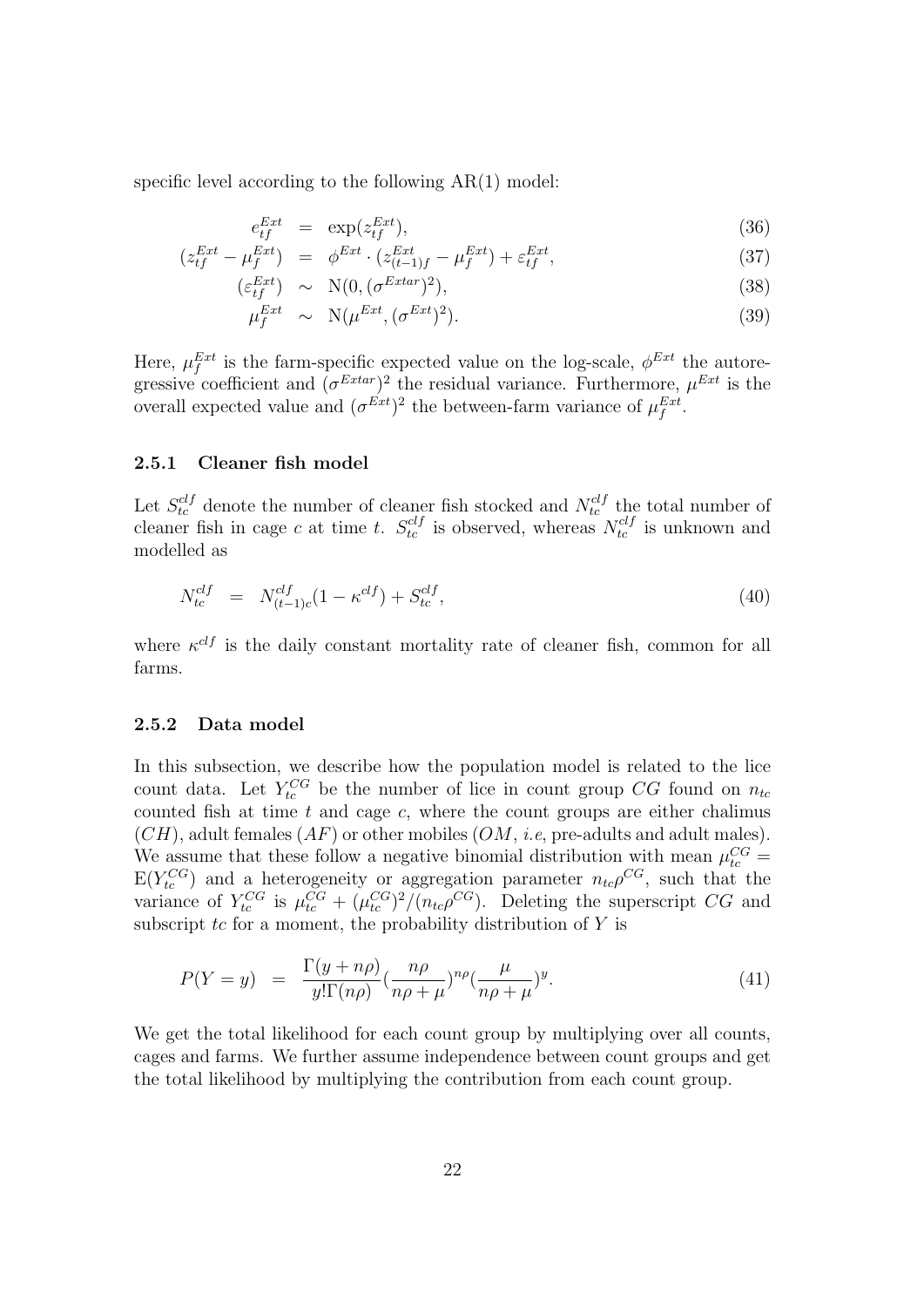The expected numbers of the various  $Y_{tc}^{CG}$ 's are given from the population model as

$$
E(Y_{tc}^{CH}) = n_{tc} \cdot p_{tc}^{CHcount} \cdot N_{tc}^{CH}/N_{tc}^{SAL}, \qquad (42)
$$

$$
E(Y_{tc}^{AF}) = n_{tc} \cdot N_{tc}^{AF}/N_{tc}^{SAL},\tag{43}
$$

$$
E(Y_{tc}^{OM}) = n_{tc} \cdot (N_{tc}^{PA} + N_{tc}^{AM}) / N_{tc}^{SAL}, \qquad (44)
$$

where the role of the factor  $p_{tc}^{CHcount}$  is to adjust for under-reporting of CH lice, since they are very small and difficult to count, especially on large fish. We assume that this factor is farm-specific (for instance, the staff at some farms may be more trained or motivated than staff at other farms), and we introduce from now on the index f for farm. Then, the model for  $p_{tfc}^{CHcount}$  is

$$
p_{tfc}^{CHcount} = \exp(\eta_{tfc}^{CHcount})/(1 + \exp(\eta_{tfc}^{CHcount})), \qquad (45)
$$

where

$$
\eta_{tfc}^{CHcount} = \beta_{0f}^{CHcount} + \beta_1^{CHcount}(W_{ftc} - 0.1), \qquad (46)
$$

where  $W_{ftc}$  as before is the mean weight of fish in cage c at farm f at time t. The constant 0.1 is chosen to make it easier to specify prior distributions for  $\beta_{0f}^{CHcount}$  and  $\beta_{1}^{CHcount}$ . Here,  $\beta_{1}^{CHcount}$  is common for all farms, but  $\beta_{0f}^{CHcount}$ varies between farms according to the following hierarchical model:

$$
\beta_{0f}^{CHcount} \sim \mathcal{N}(\beta_0^{CHcount}, (\sigma^{CHcount})^2). \tag{47}
$$

The model was estimated from the data including 32 farms, except the last months (3-11) of data for five of the farms that were used for evaluating conditional predictions. We used a Bayesian estimation approach, combining the prior distributions and the data likelihood into a joint posterior distribution for all model parameters. This was done by Markov Chain Monte Carlo (MCMC) simulations [\(Gilks et al., 1996\)](#page-36-9). First, several initial chains were run to identify a rough range for plausible parameter values. Then four independent chains were started from slightly different starting values within this range. The first 25000 iterations were used as burn-in to establish convergence, and the posterior distributions were calculated by combining 100 thinned samples from the last 6000 iterations from each of the chains. See Section 4 in the Supplementary Material for more details on the MCMC algorithm.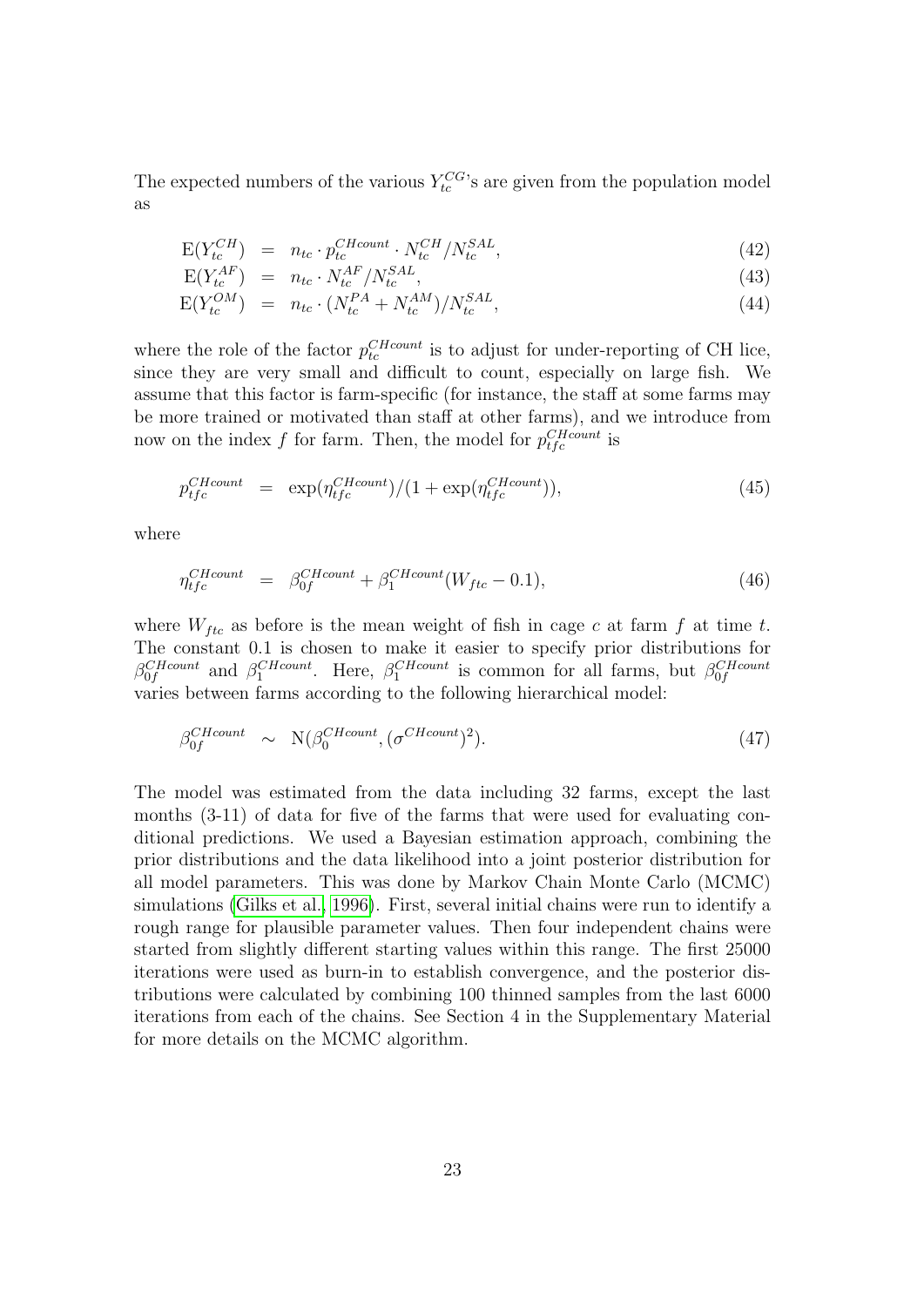# 3 Results and discussion

## 3.1 Fitted and predicted values

The model generated expected values that fitted the observed infection levels of chalimus (CH), adult female (AF) and other mobile stages (OM) well (Figure [4,](#page-24-0) and Section 3 in the Supplementary material with results for seven other farms). Predictions for the time periods not used for fitting the model were also consistent with the data with respect to the timing of population growth of adult female (AF) and other mobile stages (OM) (Figure [4,](#page-24-0) and Figure 1-5 in Section 3 in the Supplementary material). These results support the notion that there is a substantial deterministic component in the transmission pathways and population dynamics of salmon lice in fish farms.

However, for periods with elevated predicted population sizes, abundances of salmon lice were sometimes over-estimated (e.g. AF abundance in August 2013, Figure 3, Section 3 in Supplementary material) and sometimes under-estimated (e.g. AF and OM in first part of September 2013, Figure [4\)](#page-24-0). These large deviations in some predictions are likely to reflect 1) that there are predictor variables that have not been included in the present model (e.g. salinity), 2) substantial uncertainty in some predictor variables like the abundance of cleaner fish in the cages, and 3) that stochasticity, in particular with respect to the infection process, limit our ability to make precise predictions. Accordingly, also the credible intervals for the predictions were wide when elevated abundances of infection were predicted (e.g. Figure [4\)](#page-24-0).

There was substantial underreporting of the number of lice at the CH stage. Depending on the size of the fish, the model estimates suggested that on average only 9% to 19% of the CH lice were counted (Figure [5\)](#page-25-0). In addition, there was substantial between farm variability in this counting error (Figure [5\)](#page-25-0). The relationship between observed abundances of lice at the CH stage and predicted values was poorer than for the other stages (OM and AF), even when the underreporting was accounting for (the grey "counting error" area for CH in Figure [4](#page-24-0) is wide and includes zero). This can be quantified by the aggregation parameter  $\rho$  which was 50-75% lower than for OM and AF (Table [3\)](#page-27-0). This indicates that the information content in the counts of CH stage lice is limited.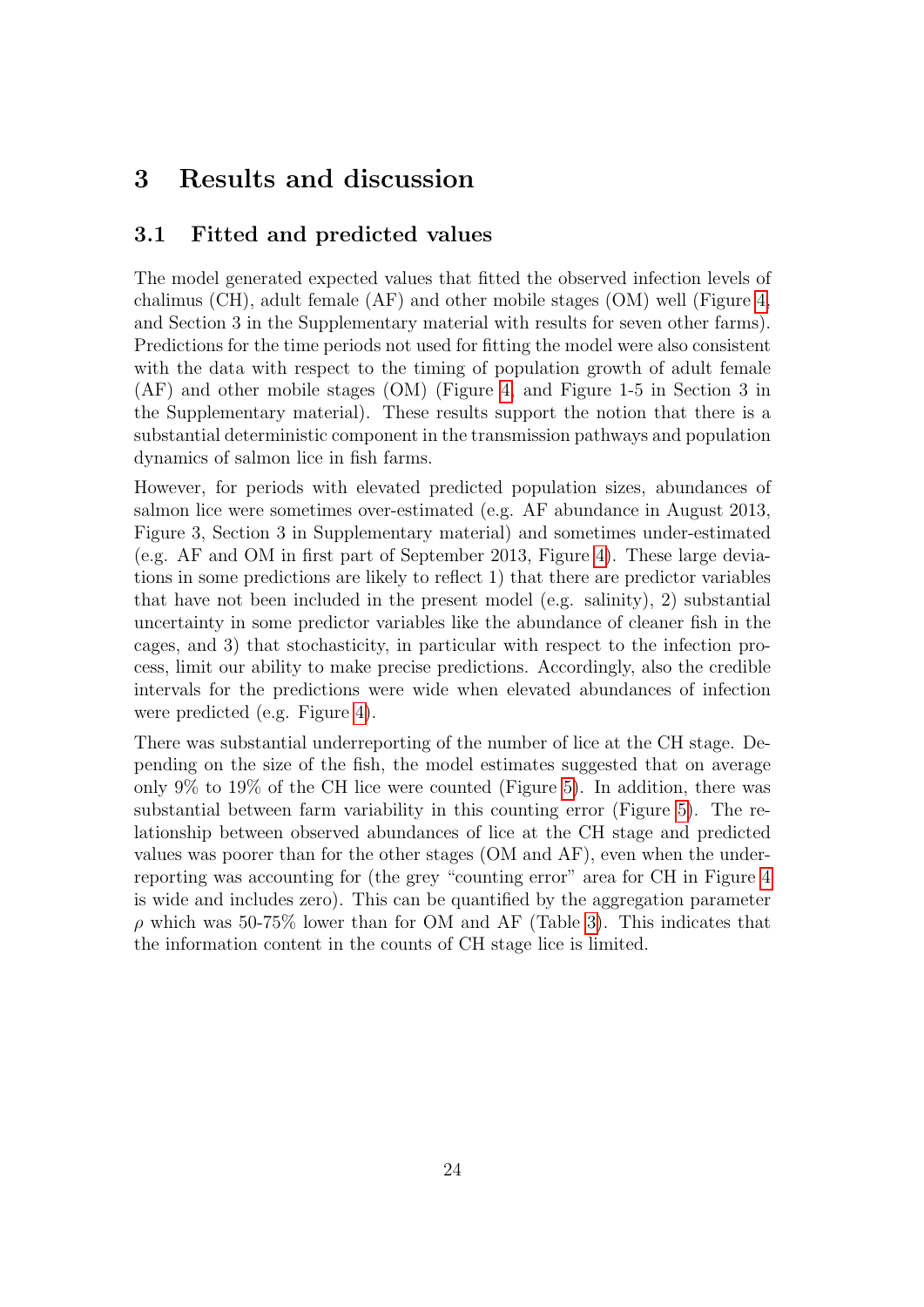

<span id="page-24-0"></span>Figure 4: Fitted (until 15. May 2013) and predicted (from 16. May 2013) values for the lice and the cleaner fish populations. Symbols are as given in Figure [2](#page-9-0) with the following additions: Upper panel: Fitted (posterior mean) cleaner fish ratio (dotted black curve). Three lower panels: i) Fitted values (red curves to the right of the vertical black dotted line), ii) predictions conditioned on known temperature, external infection pressure index and number and weight of salmon (red curves to the left of the vertical black dotted line), iii) corresponding 95% credible interval for the lice population (pink area) and iv) additional 95% credible interval for lice counts (grey area), i.e. including the randomness in the negative binomial distribution for lice counts.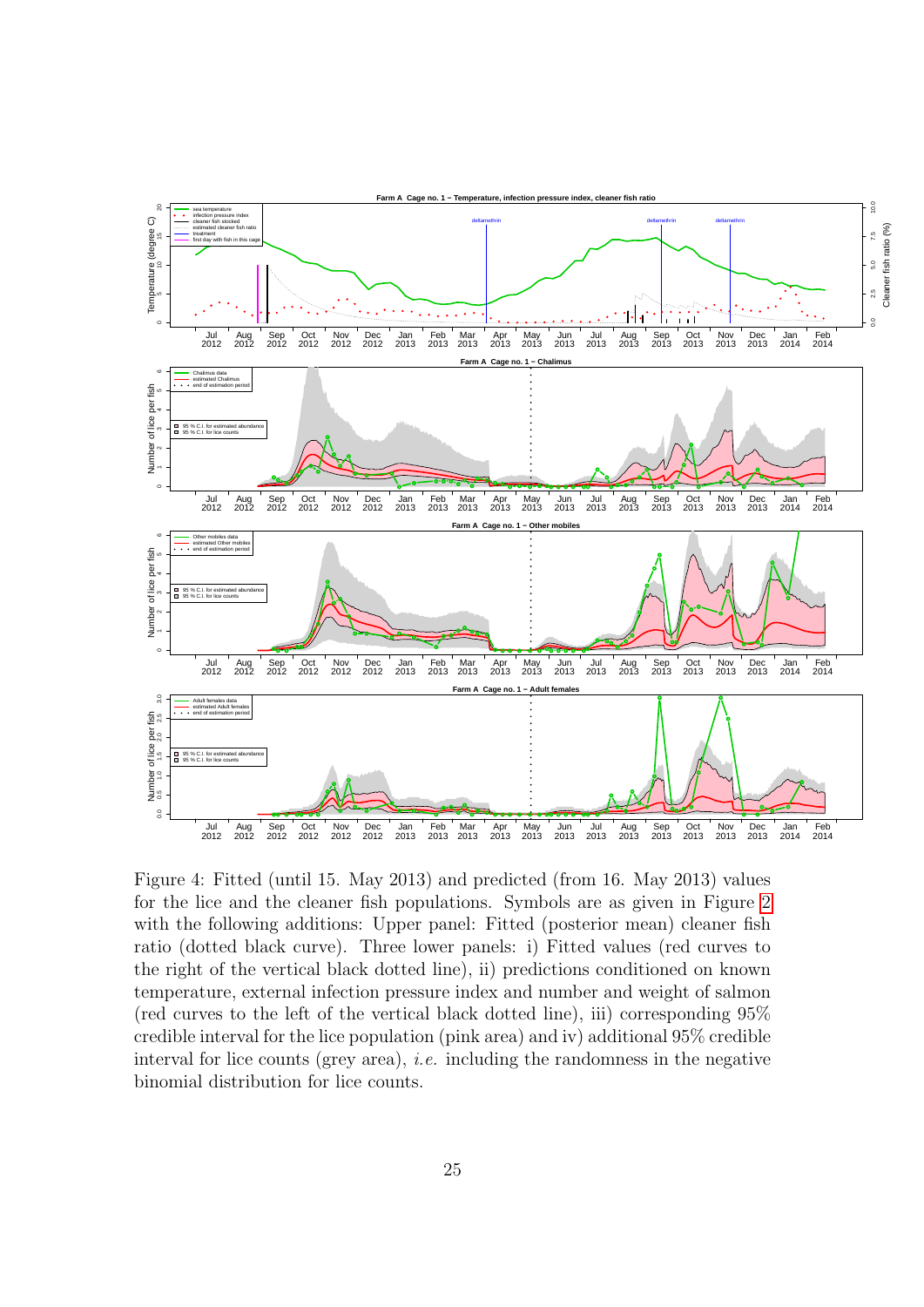

<span id="page-25-0"></span>Figure 5: Posterior mean of the proportion of true CH lice counted as a function of fish weight, on average over all farms (solid line) and 95% limits for the betweenfarm variability (dashed lines).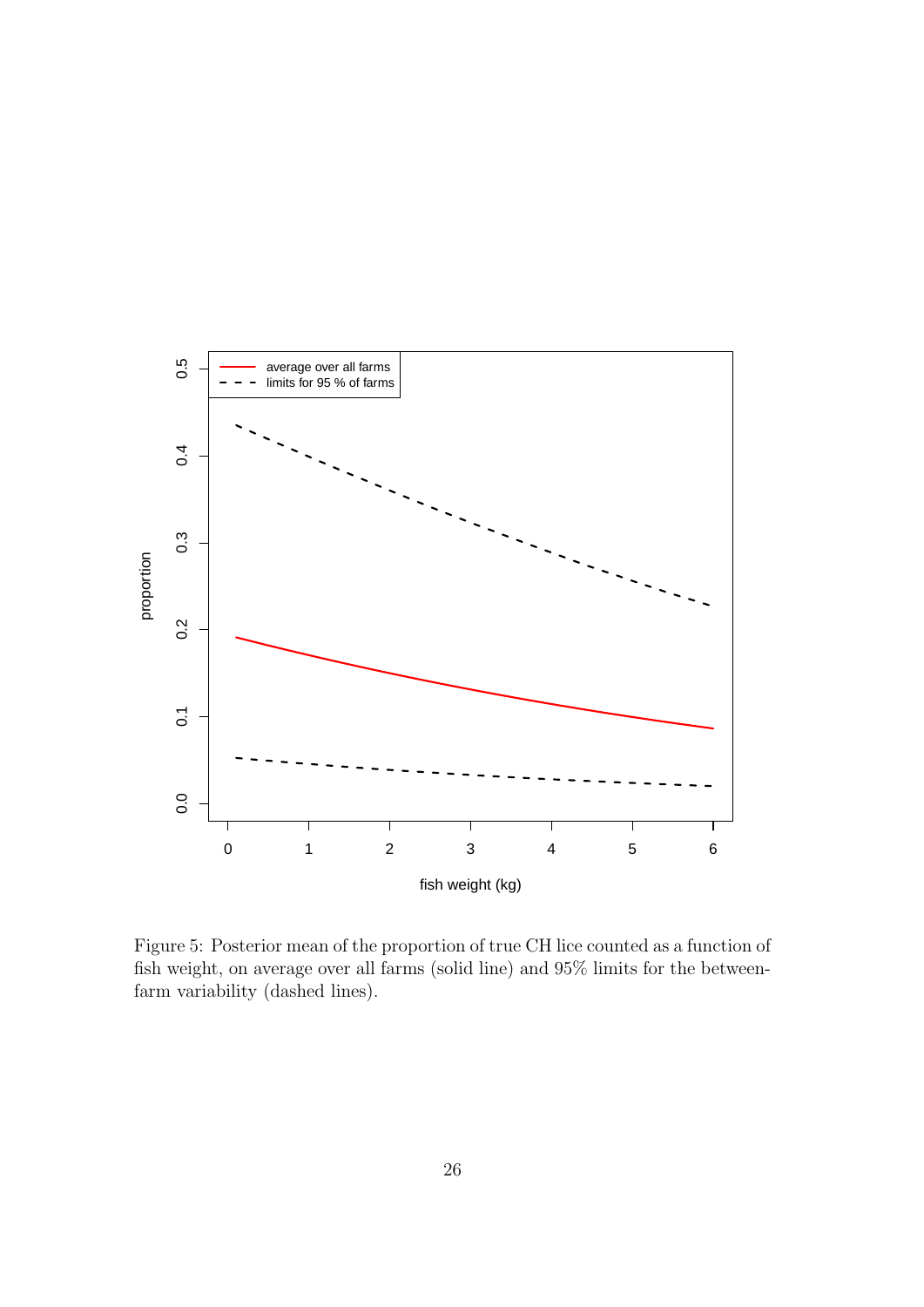### 3.2 Parameter estimates

Posterior mean estimates and credible intervals for parameters in the model are given in Tables [3](#page-27-0) and [4.](#page-28-0) Note that for those parts of the model where we have no data, covariation between parameters in the model may lead to potential bias, i.e. high estimates of one parameter may be compensated for by an associated change in the value of another parameter. An example of this is that mortality and development rates for the R and CO stages and the reproduction rate are related, but without relevant observations to tease them apart. For instance, if the reproduction rate is overestimated, this can be compensated either by increasing the mortality in the R and CO stages (which are assumed to be equal) or by reducing the infection rate (development from CO to CH).

When compared to previously published estimates on stage-specific mortality, there are some notable differences (Table [5\)](#page-29-0). The estimate of the mean mortality rate at the R and CO stages  $(\lambda^{RCOnat})$  was higher than the previous estimate (Table [5\)](#page-29-0). However, note that in our model, this quantity also accounts for nauplii and copepodids that drift away from the farm, in addition to the pure natural mortality. For the CH, PA and A stages, the mortality rates vary over time, but we calculated their overall expectations (averages in the long run) by simulation. The overall expectation for the mortality rate of the CH and PA stages tended to be towards the lower range of previous estimates, while the estimate for the adult stage was within the range of previous studies (Table [5\)](#page-29-0). These estimates must be interpreted with caution since the model assumes equal development rates between genders and, furthermore, that adult males are pooled together with the PA stages in the observational data. More detailed figures on mortality, including parameter uncertainties, are presented in Figures 9-13 in the Supplementary material.

We also used simulations to find the estimated median development times, since the  $\delta^{m10}$  parameters given in Table [3](#page-27-0) have exact interpretations only in the continuous Weibull distribution. Estimated median development times at 10◦C were similar to mean and minimum estimates from previous studies (Table [6\)](#page-29-1), however with a slightly higher estimate at the CH stage and fairly low estimate for the PA stage. Panel a) in Figure [6](#page-30-0) shows how the estimated development rates increases by stage-age at a temperature of 10◦C. These curves differ in principle from the development rates used in all population models mentioned in Section [2.1,](#page-3-0) since all these models use step functions with a development rate of 0 until a minimum development time and then a constant rate afterwards. For the R and CH stages, however, the estimated cumulative proportion of lice developed to the next stage (panel b) in Figure [6\)](#page-30-0) resembel these step functions. For the PA stage, however, the estimated development rate is fundamentally different from those used in other models, since the estimated development rate for PA is non-zero already after one day. This implies that some lice in the PA stage may develop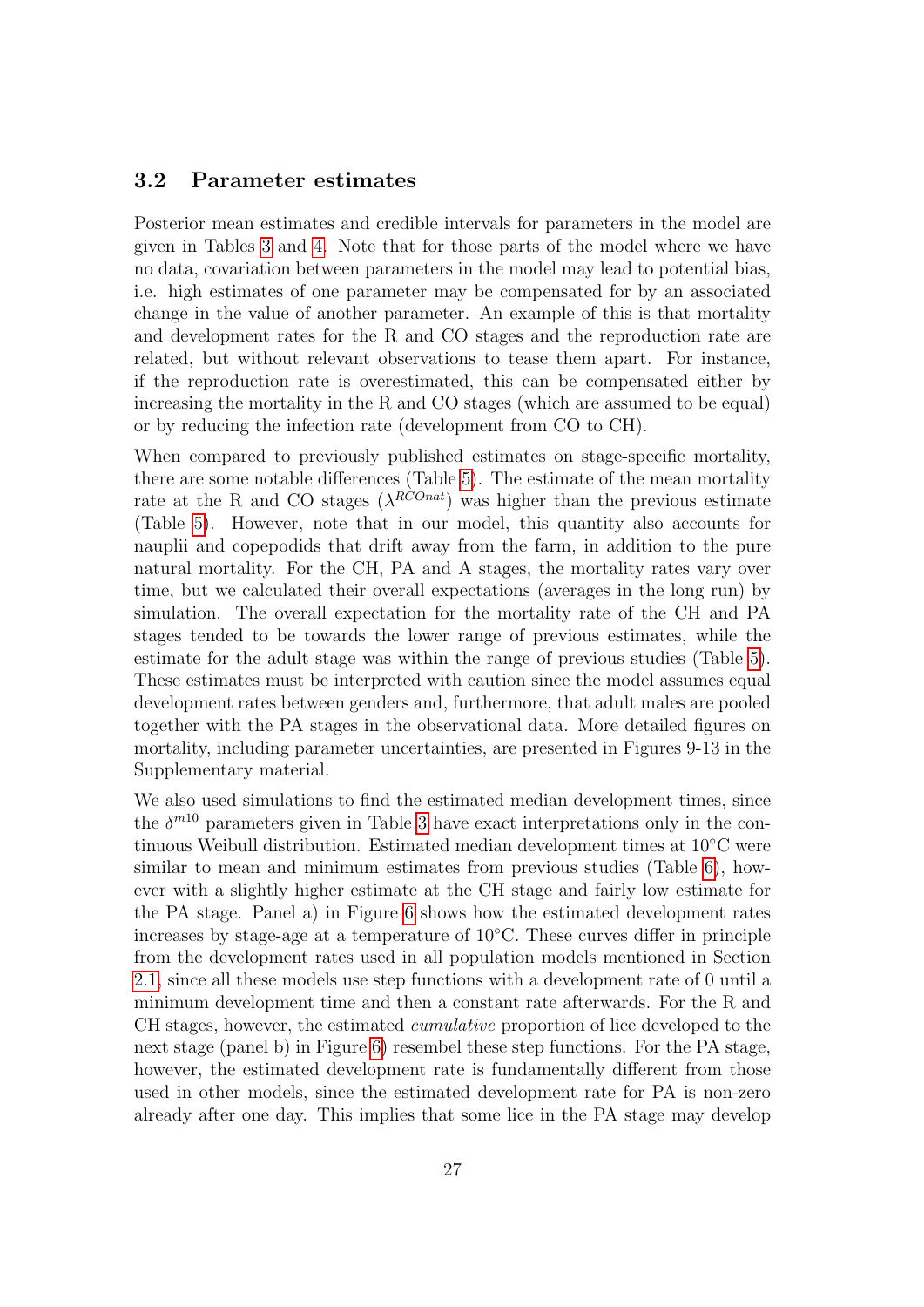| $P^{\text{out}}$ to $P^{\text{in}}$ and $P^{\text{out}}$<br>Part of |             | Parameter                | Parameter                               |         | Posterior | 95% C.I. | 95% C.I. |
|---------------------------------------------------------------------|-------------|--------------------------|-----------------------------------------|---------|-----------|----------|----------|
| model                                                               | Stage       | interpretation           | symbol                                  | Section | mean      | lower    | upper    |
| Natural mortality                                                   | R, CO       | Mortality rate           | $\lambda^{RCOnat}$                      | 2.4.3   | 0.303     | 0.293    | 0.314    |
| Mortality cl.fish                                                   | PA, A       | Regression coeff.        | $\lambda^{clf}$                         | 2.4.3   | 0.839     | 0.622    | 1.059    |
| Development                                                         | Egg         | Median at $10^{\circ}$ C | $\delta^{Em10}$                         | 2.4.4   | 4.720     | 4.403    | 5.159    |
| Development                                                         | Nauplii     | Median at $10^{\circ}$ C | $\delta^{Nm10}$                         | 2.4.4   | 4.096     | 3.646    | 4.421    |
| Development                                                         | R           | Shape parameter          | $\delta^{Rs}$                           | 2.4.4   | 18.865    | 16.027   | 19.975   |
| Development                                                         | $\mathbf R$ | Power parameter          | $\delta^{Rp}$                           | 2.4.4   | 0.401     | 0.400    | 0.405    |
| Development                                                         | CH          | Median at $10^{\circ}$ C | $\delta^{CHm10}$                        | 2.4.4   | 18.945    | 18.329   | 19.520   |
| Development                                                         | CH          | Shape parameter          | $\delta$ CH <sub>s</sub>                | 2.4.4   | 8.024     | 7.120    | 8.976    |
| Development                                                         | CH          | Power parameter          | $\delta^{CHp}$                          | 2.4.4   | 1.299     | 1.252    | 1.344    |
| Development                                                         | PA          | Median at $10^{\circ}$ C | $\delta^{PAm10}$                        | 2.4.4   | 10.700    | 10.126   | 11.257   |
| Development                                                         | PA          | Shape parameter          | $\delta^{PAs}$                          | 2.4.4   | 1.629     | 1.445    | 1.836    |
| Development                                                         | PA          | Power parameter          | $\delta^{PAp}$                          | 2.4.4   | 0.859     | 0.7806   | 0.937    |
| Development                                                         | CO          | Expectation              | $\delta_0^{CO}$                         | 2.4.5   | $-2.564$  | $-2.970$ | $-2.198$ |
| Development                                                         | CO          | Regression coeff.        | $\delta_1^{\circ}$ CO                   | 2.4.5   | 0.084     | 0.043    | 0.125    |
| Development                                                         | CO          | Variance within farm     | $\int_{0}^{\infty} COdf$ ) <sup>2</sup> | 2.4.5   | 0.034     | 0.027    | 0.044    |
| Development                                                         | CO          | Variance between farms   | $(\sigma^{COd})^2$                      | 2.4.5   | 0.360     | 0.202    | 0.620    |
| Reproduction                                                        | AF to R     | Basic number of eggs     | $\beta_0^r$                             | 2.4.6   | 172.500   | fixed    |          |
| Reproduction                                                        | AF to R     | Age dependence           | $\beta_1^r$                             | 2.4.6   | 0.200     | fixed    |          |
| Reproduction                                                        | AF to R     | Density dependence       | $\gamma^{r}$                            | 2.4.6   | 493       | 481      | 498      |
| Cleaner fish model                                                  |             | Mortality rate           | $\kappa^{clf}$                          | 2.5.1   | 0.027     | 0.022    | 0.034    |
| Data model                                                          | <b>CH</b>   | Aggregation parameter    | $\rho^{CH}$                             | 2.5.2   | 0.051     | 0.049    | 0.054    |
| Data model                                                          | $OM=PA+AM$  | Aggregation parameter    | $\rho^{OM}$                             | 2.5.2   | 0.194     | 0.183    | 0.206    |
| Data model                                                          | AF          | Aggregation parameter    | $\rho^{AF}$                             | 2.5.2   | 0.119     | 0.110    | 0.131    |
| Data model                                                          | CН          | Expectation              | $\beta_0^{CHcount}$                     | 2.5.2   | $-1.572$  | $-1.832$ | $-1.345$ |
| Data model                                                          | CН          | Variance                 | $\sigma$ CHcount $\gamma$ <sup>2</sup>  | 2.5.2   | 0.431     | 0.243    | 0.730    |
| Data model                                                          | CH          | Regression coeff.        | $\beta$ CHcount                         | 2.5.2   | $-0.164$  | $-0.189$ | $-0.135$ |

<span id="page-27-0"></span>Table 3: Posterior means with 95% credible intervals of parameters in the static parts of the model

to the A stage very quickly in the present model.

Note that these curves ignore mortality, and the cumulative mortalities may be high for stage-ages where the development rates still are quite low, especially at low temperatures. More detailed figures on development times, including parameter uncertainties and for different temperatures (5, 10 and  $15^{circ}C$ ), are presented in Figures 14-16 in the Supplementary material.

We obtain an estimate of the daily cleaner fish mortality of 0.027 (C.I. 0.022- 0.034, Table [3\)](#page-27-0). This suggest that the cleaner fish population is reduced to its half about 1 month after release. The model confirms that there is increased mortality of lice associated with the use of cleaner fish (Figure [7](#page-31-0) and Table [3\)](#page-27-0). With a  $10\%$  cleaner fish to salmon ratio, the estimated daily lice mortality (for lice in the PA and A stages) due to the use of cleaner fish, is 0.080 (C.I. 0.060- 0.100). This implies a reduction in the life expectancy for adult lice from 8.5 to 5 days with an increase in cleaner fish ratio from 0 to 10%, and a decrease in the life expectancy for pre-adult lice (PA) going from 127 days to 11 days for the same change in cleaner fish ratio. Therefore, in particular for PA lice, the use of cleaner fish is estimated to have a substantial effect on lice survival. However, in the present data, the (estimated) cleaner fish ratio seldom amounted stocked to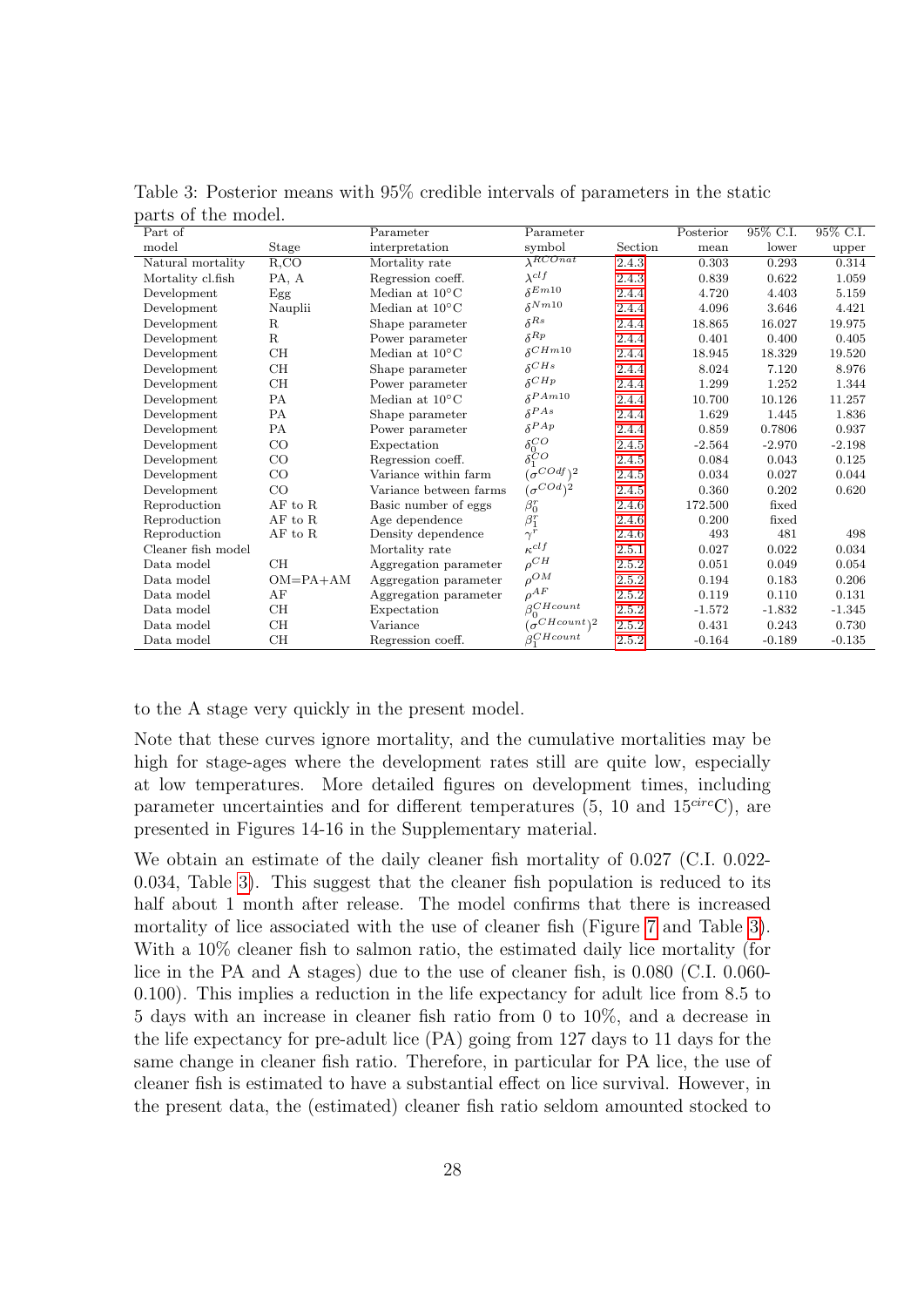| $\frac{1}{2}$ $\frac{1}{2}$ $\frac{1}{2}$ $\frac{1}{2}$ $\frac{1}{2}$ $\frac{1}{2}$ $\frac{1}{2}$ $\frac{1}{2}$ $\frac{1}{2}$ $\frac{1}{2}$ $\frac{1}{2}$ $\frac{1}{2}$ $\frac{1}{2}$ $\frac{1}{2}$ $\frac{1}{2}$ $\frac{1}{2}$ $\frac{1}{2}$ $\frac{1}{2}$ $\frac{1}{2}$ $\frac{1}{2}$ $\frac{1}{2}$ $\frac{1}{2}$<br>Part of |           | Parameter                  | Parameter                     |         | Posterior            | 95% C.I.  | 95% C.I. |
|--------------------------------------------------------------------------------------------------------------------------------------------------------------------------------------------------------------------------------------------------------------------------------------------------------------------------------|-----------|----------------------------|-------------------------------|---------|----------------------|-----------|----------|
| model                                                                                                                                                                                                                                                                                                                          | Stage     | interpretation             | symbol                        | Section | mean                 | lower     | upper    |
| Natural mortality                                                                                                                                                                                                                                                                                                              | CН        | Expectation in $AR(1)$     | $\lambda_0^{CHnat}$           | 2.4.3   | $-6.943$             | $-7.043$  | $-6.847$ |
| Natural mortality                                                                                                                                                                                                                                                                                                              | CН        | Coefficient in $AR(1)$     | $\phi$ CHnat                  | 2.4.3   | 0.011                | 0.001     | 0.027    |
| Natural mortality                                                                                                                                                                                                                                                                                                              | CН        | Variance in $AR(1)$        | $\sigma^{CHnat}$ <sup>2</sup> | 2.4.3   | 0.019                | 0.011     | 0.026    |
| Natural mortality                                                                                                                                                                                                                                                                                                              | РA        | Expectation in $AR(1)$     | $\lambda_0^{PA}$ nat          | 2.4.3   | $-4.908$             | $-5.040$  | $-4.713$ |
| Natural mortality                                                                                                                                                                                                                                                                                                              | PA        | Coefficient in $AR(1)$     | $a^{\text{P}Anat}$            | 2.4.3   | 0.025                | 0.001     | 0.065    |
| Natural mortality                                                                                                                                                                                                                                                                                                              | РA        | Variance in $AR(1)$        | $\sigma^{PAnat}$ <sup>2</sup> | 2.4.3   | 0.130                | 0.099     | 0.173    |
| Natural mortality                                                                                                                                                                                                                                                                                                              | A         | Expectation in $AR(1)$     | $\lambda_0^{Anat}$            | 2.4.3   | $-2.411$             | $-2.492$  | $-2.332$ |
| Natural mortality                                                                                                                                                                                                                                                                                                              | A         | Coefficient in $AR(1)$     | $\phi^{Anat}$                 | 2.4.3   | 0.693                | 0.676     | 0.708    |
| Natural mortality                                                                                                                                                                                                                                                                                                              | A         | Variance in $AR(1)$        | $(\sigma^{Anat})^2$           | 2.4.3   | 0.729                | 0.685     | 0.775    |
| Mortality ch.tr.                                                                                                                                                                                                                                                                                                               | CH, PA, A | Expectation, deltamethrin  | $\lambda^{DMcht}$             | 2.4.3   | 2.400                | 1.641     | 3.145    |
| Mortality ch.tr.                                                                                                                                                                                                                                                                                                               | CH, PA, A | Variance, deltamethrin     | $(\sigma^{DMcht})^2$          | 2.4.3   | 9.070                | 6.031     | 12.427   |
| Mortality ch.tr.                                                                                                                                                                                                                                                                                                               | PA, A     | Expectation, azamethiphos  | $\lambda^{AZcht}$             | 2.4.3   | 0.133                | $-0.675$  | 1.007    |
| Mortality ch.tr.                                                                                                                                                                                                                                                                                                               | PA, A     | Variance, azamethiphos     | $(\sigma^{AZcht})^2$          | 2.4.3   | $(\sigma^{DMcht})^2$ |           |          |
| Mortality ch.tr.                                                                                                                                                                                                                                                                                                               | PA, A     | Expectation, $H_2O_2$      | $\lambda^{HPcht}$             | 2.4.3   | 4.056                | 3.219     | 5.159    |
| Mortality ch.tr.                                                                                                                                                                                                                                                                                                               | PA, A     | Variance, $H_2O_2$         | $(\sigma^{HPcht})^2$          | 2.4.3   | $(\sigma^{DMcht})^2$ |           |          |
| Mortality ch.tr.                                                                                                                                                                                                                                                                                                               | CH, PA, A | Expectation, emamectin     | $\lambda^{EMcht}$             | 2.4.3   | $-4.744$             | $-5.456$  | $-4.280$ |
| Mortality ch.tr.                                                                                                                                                                                                                                                                                                               | CH, PA, A | Variance, emamectin        | $(\sigma^{EMcht})^2$          | 2.4.3   | 1.825                | 0.865     | 3.483    |
| Mortality ch.tr.                                                                                                                                                                                                                                                                                                               | CH, PA    | Expectation, diflubenzuron | $\lambda^{DIcht}$             | 2.4.3   | $-8.712$             | $-12.555$ | $-4.638$ |
| Mortality ch.tr.                                                                                                                                                                                                                                                                                                               | CH, PA    | Variance, diflubenzuron    | $(\sigma^{DIcht})^2$          | 2.4.3   | $(\sigma^{EMcht})^2$ |           |          |
| External recr.                                                                                                                                                                                                                                                                                                                 | AF to R   | Expectation in $AR(1)$     | $\mu^{Ext}$                   | 2.5     | 0.300                | 0.182     | 0.411    |
| External recr.                                                                                                                                                                                                                                                                                                                 | AF to R   | Coefficient in $AR(1)$     | $\phi^{Ext}$                  | 2.5     | 0.934                | 0.924     | 0.944    |
| External recr.                                                                                                                                                                                                                                                                                                                 | AF to R   | Variance in $AR(1)$        | $\sigma^{Extar}$ <sup>2</sup> | 2.5     | 0.164                | 0.152     | 0.175    |
| External recr.                                                                                                                                                                                                                                                                                                                 | AF to R   | Variance                   | $\sigma^{Ext}$ <sup>2</sup>   | 2.5     | 0.007                | 0.001     | 0.027    |

<span id="page-28-0"></span>Table 4: Posterior means with 95% credible intervals of parameters in the timevarying parts of the model.

more than 5%, which seems to be too low to avoid additional treatments, since medical treatments were applied in almost all cages in the data set.

The effects of the various chemotherapeutic treatments are difficult to compare since the assumed duration of the effects varies between treatments and by temperature, and because they affect different stages of lice. Furthermore, since lice develop resistance towards such treatments [\(Aaen et al., 2015\)](#page-35-8), we expect that the effect will decrease over time. Nevertheless, the estimated expected cumulative mortality of lice (found by simulation) in the PA or A stages due to bath treatments (*i.e.* non-feed) ten days post treatment at  $10°C$ , were high for hydrogen peroxide (0.99, C.I. 0.97-1.00), and deltamethrin/cypermethrin (0.94 , C.I. 0.88-0.97) and somewhat lower for azamethiphos (0.74 , C.I. 0.64-0.85). The first two of these are similar to what others have reported for non-resistant lice populations, being 99% for hydrogen peroxide [\(Groner et al., 2013\)](#page-36-6) and 95% for deltamethrin and cypermethrin [\(Revie et al., 2005\)](#page-37-6). The estimated effects of all treatment types are further illustrated in Figures 9-13 in the Supplementary material.

Both external and internal recruitment varied substantially over time, and one of the two may dominate the other in certain periods. The estimated proportion of internal recruitment for each farm averaged over the whole production cycle varies from about 4 to 73%. On average over all farms, this proportion is 24% (C.I.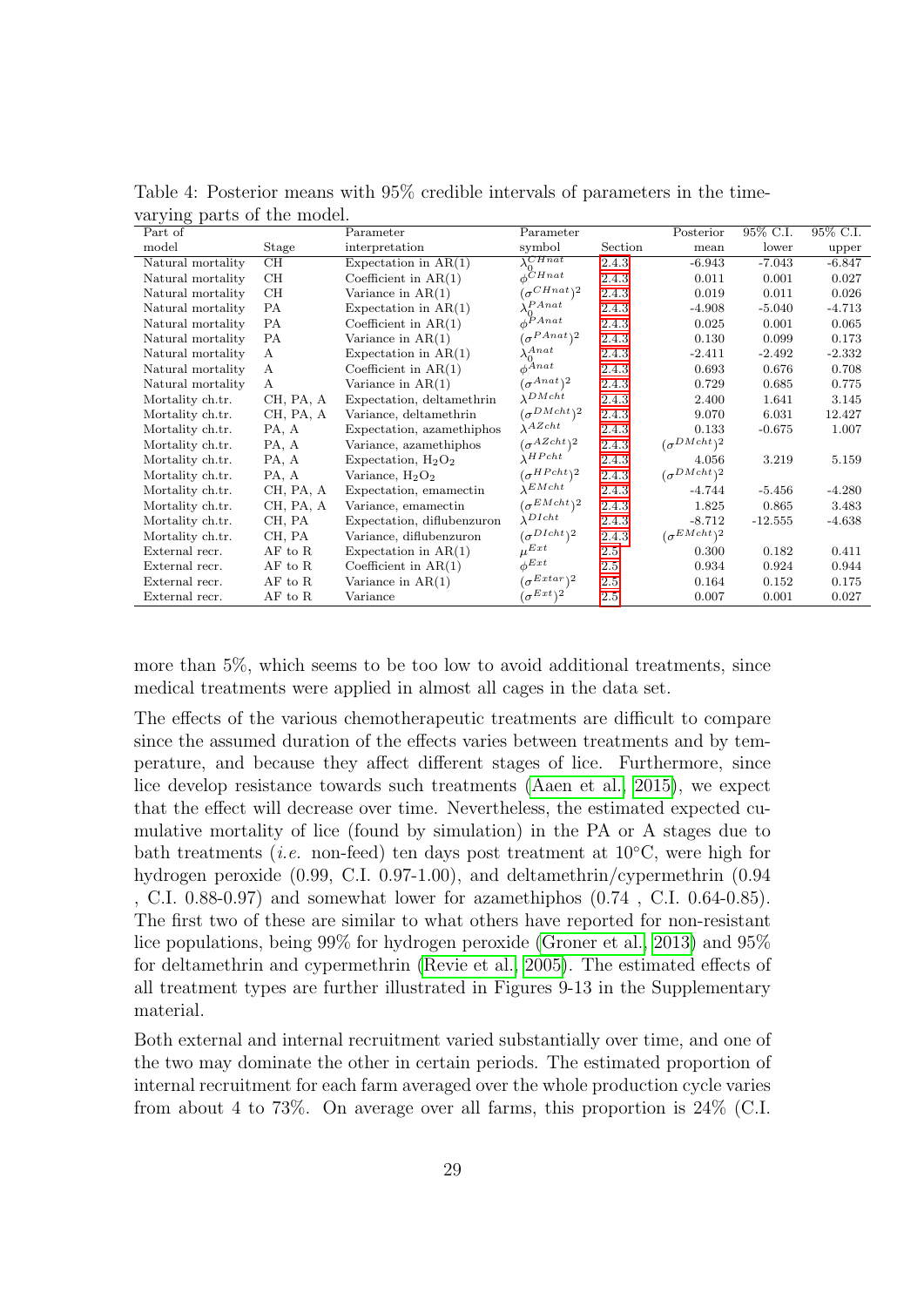|           | Point            |                   |            |                                                                 |                       |
|-----------|------------------|-------------------|------------|-----------------------------------------------------------------|-----------------------|
|           | estimate         |                   |            |                                                                 |                       |
| Stage     | or range         | 95% C.I.          | <b>Sex</b> | Comment                                                         | Reference             |
| nauplii   | 0.30             | $0.29 - 0.31$     |            | for $R = \text{eggs} + \text{nauplii}$ , includes drifting away | this paper            |
|           | 0.17             |                   |            | "plausible value"                                               | Stien et al. $(2005)$ |
| $\rm CO$  | 0.30             | $0.29 - 0.31$     |            | same as for R.                                                  | this paper            |
|           | 0.22             |                   |            | "plausible values"                                              | Stien et al. $(2005)$ |
| CH        | 0.0010           | $0.0009 - 0.0011$ |            |                                                                 | this paper            |
|           | $0.002 - 0.01$   |                   |            | "plausible values"                                              | Stien et al. $(2005)$ |
|           | $0.0006 - 0.020$ |                   |            | outer interval limits from 4 reported studies                   | $-$ " $-$             |
|           | $0.0002 - 0.026$ |                   |            | range over 7 trials on juvenile Pacific salmon                  | Krkošek et al. (2009) |
| <b>PA</b> | 0.0079           | 0.0068-0.0096     |            |                                                                 | this paper            |
|           | $0.02 - 0.18$    |                   | males      | "plausible values"                                              | Stien et al. $(2005)$ |
|           | $0.002 - 0.21$   |                   | males      | outer interval limits from 4 reported studies                   | $-$ " $-$             |
|           | $0.03 - 0.07$    |                   | females    | "plausible values"                                              | $-$ " $-$             |
|           | $0.011 - 0.102$  |                   | females    | outer interval limits from 4 reported studies                   | $-$ " $-$             |
|           | $0.14 - 0.34$    |                   |            | PA+A combined, range over 7 trials                              | Krkošek et al. (2009) |
|           |                  |                   |            | on juvenile Pacific salmon                                      |                       |
| А         | 0.12             | $0.11 - 0.13$     |            |                                                                 | this paper            |
|           | $0.03 - 0.06$    |                   | males      | "plausible values"                                              | Stien et al. $(2005)$ |
|           | $0.008 - 0.26$   |                   | males      | outer interval limits from 4 reported studies                   | $-$ " $-$             |
|           | $0.02 - 0.04$    |                   | females    | "plausible values"                                              | $-$ " $-$             |
|           | $0.003 - 0.70$   |                   | females    | outer interval limits from 3 reported studies                   | $-$ " $-$             |
|           | 0.14-0.34        |                   |            | PA+A combined, range over 7 trials                              | Krkošek et al. (2009) |
|           |                  |                   |            | on juvenile Pacific salmon                                      |                       |

<span id="page-29-0"></span>Table 5: Posterior means with 95% credible intervals of daily mortality from this study together with point estimates or ranges from previous studies.

<span id="page-29-1"></span>Table 6: Posterior means with 95% credible intervals of development times (in days) at 10◦C from this study together with point estimates or ranges from previous studies. Point

|           | 1 UHR                                                       |               |                                                           |                                      |                                                                                                                                 |                                                                                                                                             |
|-----------|-------------------------------------------------------------|---------------|-----------------------------------------------------------|--------------------------------------|---------------------------------------------------------------------------------------------------------------------------------|---------------------------------------------------------------------------------------------------------------------------------------------|
|           | estimate                                                    |               | Estimate                                                  |                                      |                                                                                                                                 |                                                                                                                                             |
| Stage     | or range                                                    | 95% C.I.      | of what                                                   | Sex                                  | Comment                                                                                                                         | Reference                                                                                                                                   |
| eggs      | 4.8                                                         | $4.5 - 5.3$   | median                                                    |                                      |                                                                                                                                 | this paper                                                                                                                                  |
|           | 8.8<br>4.6                                                  |               | minimum<br>mean                                           |                                      | from their Eq. $(8)$ and Table 3                                                                                                | Stien et al. $(2005)$<br>Samsing et al. (2016)                                                                                              |
| nauplii   | 4.2<br>$3.6\,$<br>3.8                                       | $3.7 - 4.5$   | median<br>minimum<br>mean                                 |                                      | from their Eq. $(8)$ and Table 3                                                                                                | this paper<br>Stien et al. $(2005)$<br>Samsing et al. (2016)                                                                                |
| CН        | 18.8<br>15.4<br>16.5<br>$11 - 13$<br>$13 - 15$<br>$11 - 14$ | 18.0-19.0     | median<br>minimum<br>minimum<br>range<br>range<br>minimum | males<br>females<br>males<br>females | from their Eq. $(8)$ and Table 3<br>from their Eq. $(8)$ and Table 3<br>5 trials on juvenile Pacific salmon at $9-11^{\circ}$ C | this paper<br>Stien et al. $(2005)$<br>Stien et al. $(2005)$<br>Eichner et al. $(2015)$<br>Eichner et al. $(2015)$<br>Krkošek et al. (2009) |
| <b>PA</b> | 10.5<br>10.4                                                | $10.0 - 11.0$ | median<br>minimum                                         | males                                | calculated as difference of their time                                                                                          | this paper<br>Stien et al. $(2005)$                                                                                                         |
|           | 15.4                                                        |               | minimum                                                   | females                              | from CH to A and from CH to PA<br>calculated as difference of their time<br>from CH to A and from CH to PA                      | Stien et al. $(2005)$                                                                                                                       |

 $23-26\%$ , with a median of 19. This is in accordance with results in Ådlandsvik [\(2015\)](#page-35-10), who reported a median of 18% for the proportion of internal recruitment,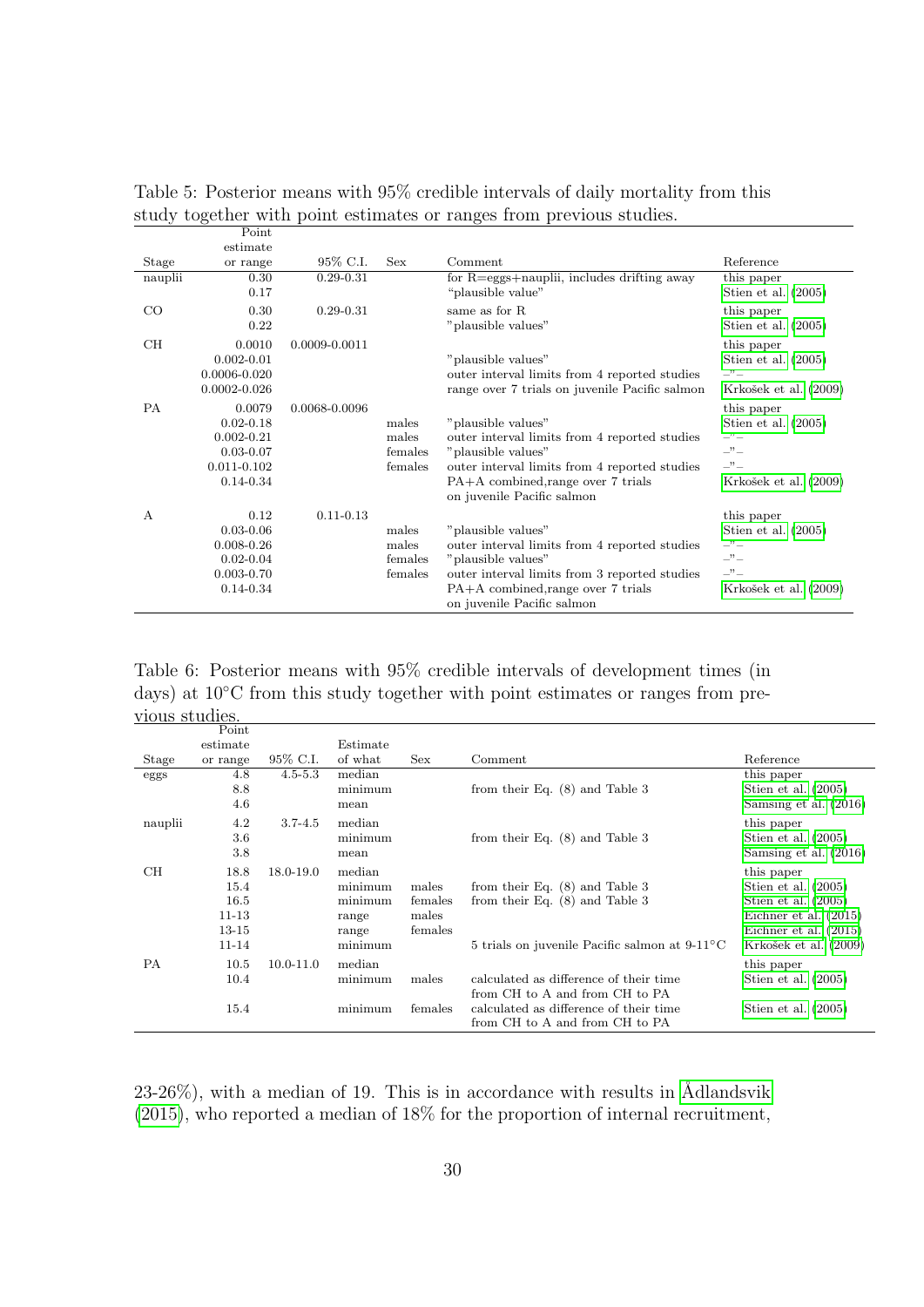

<span id="page-30-0"></span>Figure 6: Posterior means of daily development (a) and cumulative proportion developed to next stage (b) at temperature 10 for stages R, CH and PA. The curves are the posterior means of the development rates, conditioned on each stage-age, and may therefore be slightly different from curves based the posterior means of the parameter values plugged into Eq. [\(27\)](#page-17-1).

based on a simulation of the spread of lice larvae between 591 farms from a hydrodynamic model that takes sea currents into account [\(Johnsen et al., 2014\)](#page-36-10). When the abundance of adult female lice was low in the farm, naturally internal recruitment tended to be low, while internal recruitment was estimated to be very important in farms with a high abundance of adult females (Figure [8\)](#page-32-0).

Concerning the reproduction rate, we notice that the estimate of  $\gamma_0^r$  is 493 (C.I 481-498). In practice, this means that there is no evidence of density dependent reproductive rates (Allee effect) in the estimated model, contrary to the hypoth-esis suggested by [Stormoen et al. \(2013\)](#page-38-4), Krkošek et al. (2012) and [Groner et al.](#page-36-4) [\(2014\)](#page-36-4). One reason for this discrepancy is that recruitment from external sources is not considered in the aforementioned models. In our model, internal recruitment is on average of less importance than external recruitment at low abundances of AF lice. Reduced reproductive rates at low abundances of infection are therefore likely to be masked by external recruitment.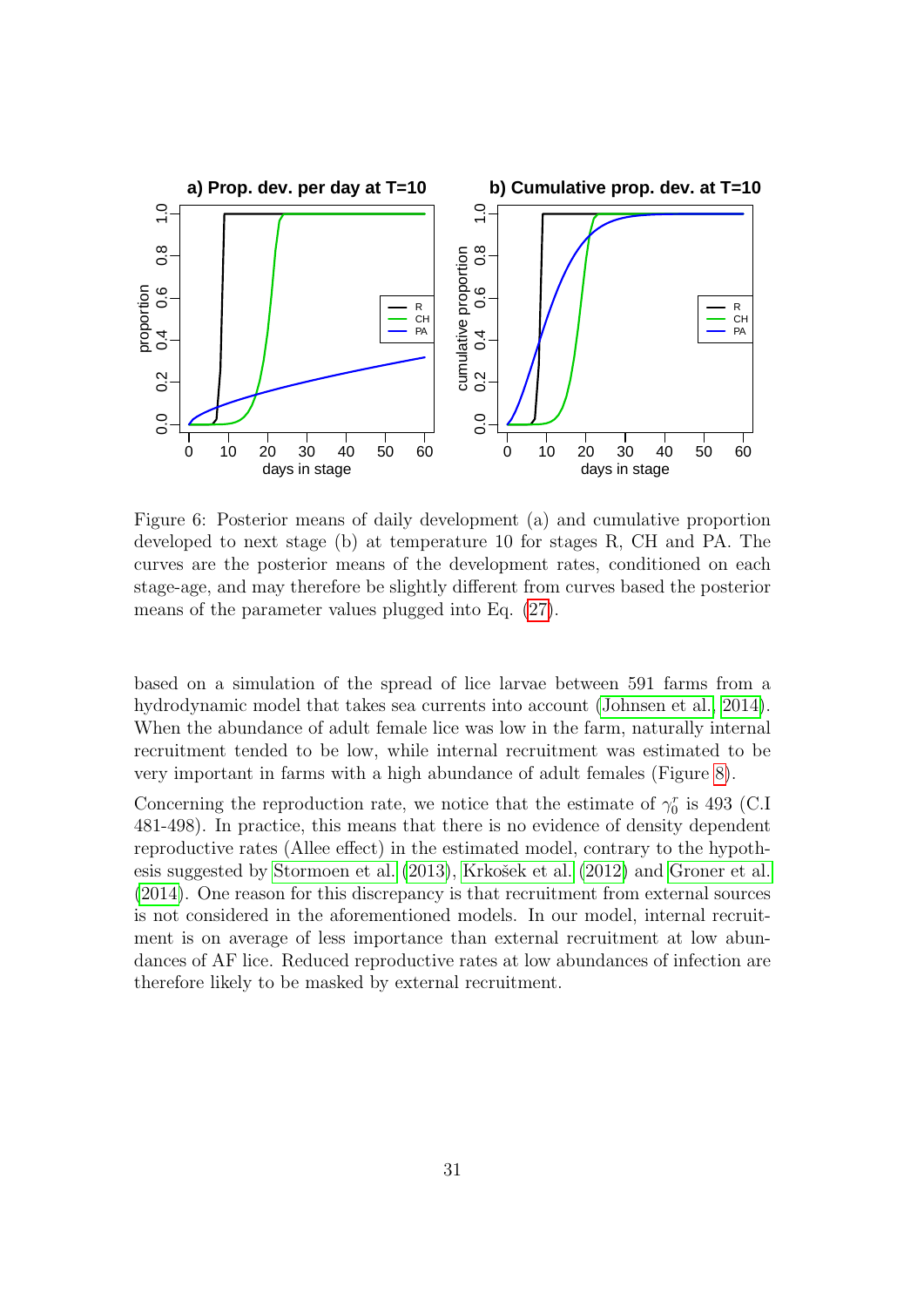

<span id="page-31-0"></span>Figure 7: Posterior mean and 95% credible intervals for the total mortality for the PA and A stages when the cleaner fish ratio is increased from 0 (only natural mortality) to 10%.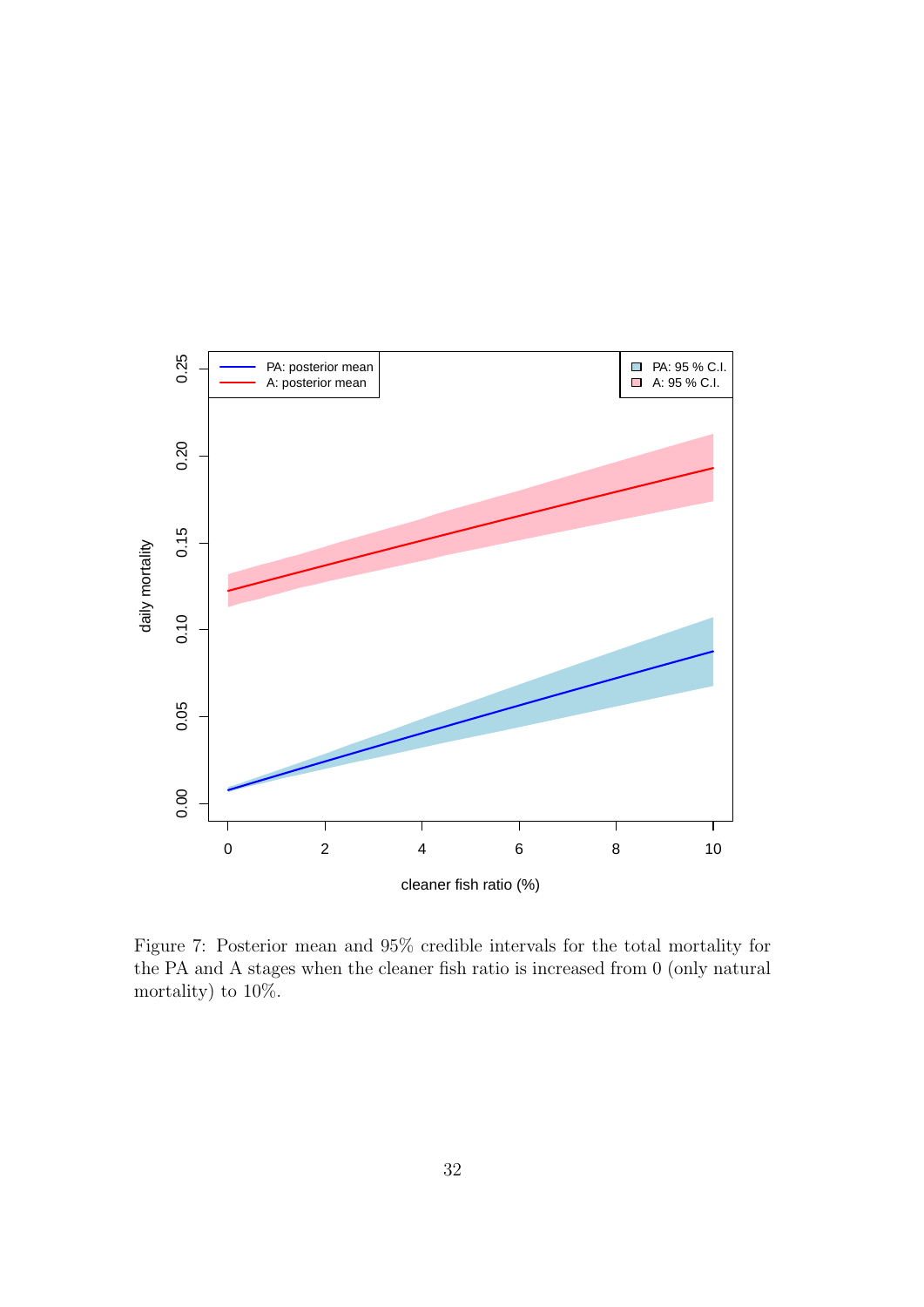

<span id="page-32-0"></span>Figure 8: Posterior mean of the average proportion of recruitment that has an internal source as a function of abundance of adult females, averaged over all farms and all time points.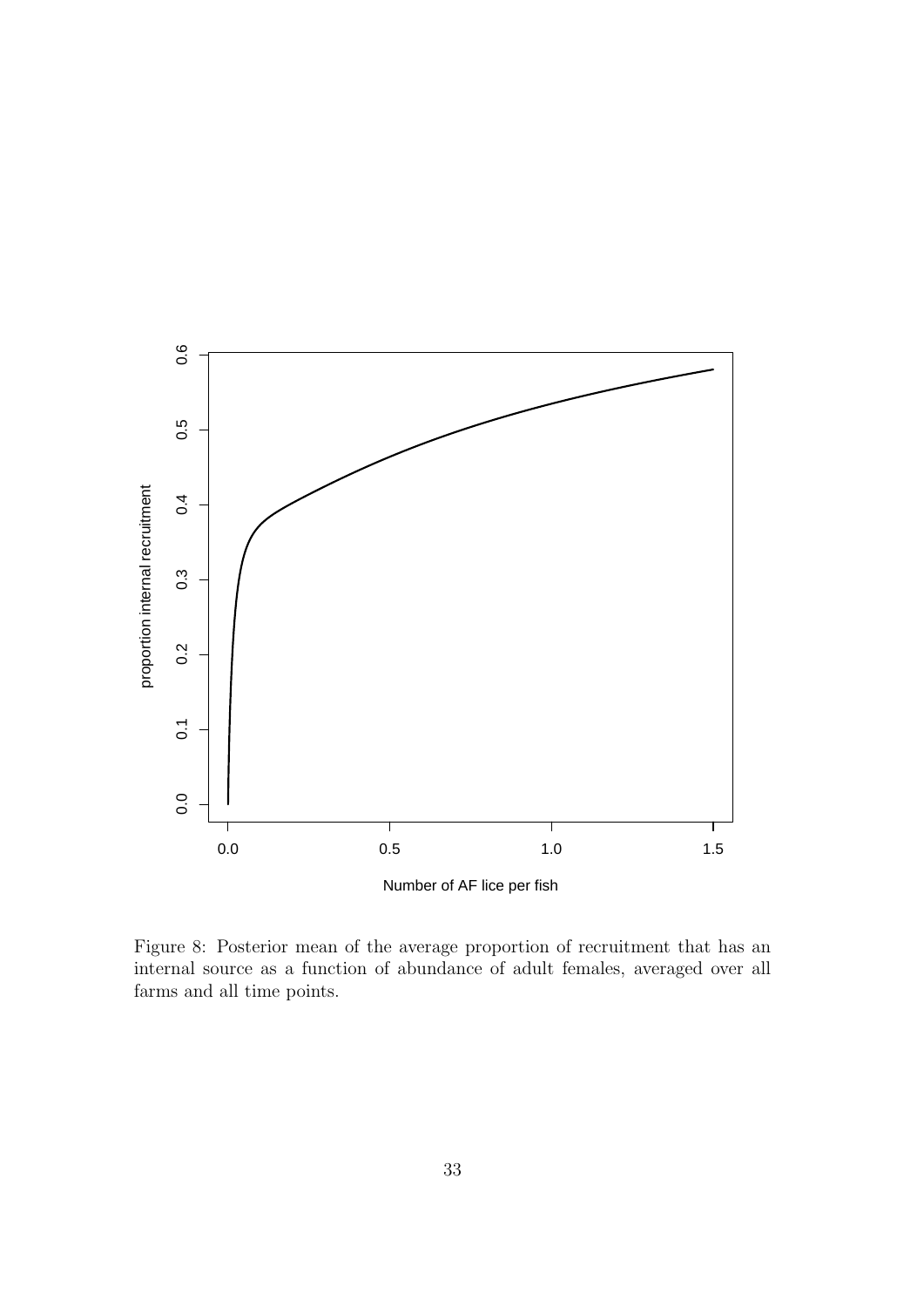# 4 Conclusion

The presented process model for the population dynamics of salmon lice in aquaculture farm systems combine 1) a model for the main stage structure of salmon lice; 2) model terms that describe internal and external recruitment of salmon lice to the farms; 3) models for the impact of a management strategies adopted to reduce and control salmon lice infection levels; and 4) allows for stochasticity in aspects of these processes. In addition, we describe a model for the link between the process model and data collected on a routine basis in modern aquaculture. This allows the process model to be fitted to data and updated when new production and salmon lice data from fish farms become available. The model produces estimates of lice abundances in fish farms that correspond well with observed infection levels. Furthermore, it allows reasonable predictions of pre-adult and adult sea lice infection levels to be made for several weeks into the future (Figure [4\)](#page-24-0). We note, however, that the observational data on the number of lice at the chalimus stage vary substantially, and is underestimated to varying degrees between fish farms. This suggests that the data collected on the abundance of lice at the chalimus stages contain limited information in terms of real infection levels in the farms.

The model generates stage specific estimates of development and mortality rates based on real production data. For the planktonic stages, the estimates of mortality rates were high relative to earlier field and laboratory studies, but these are not directly comparable, since our definition of mortality include lice that drift away from the farm. For the chalimus and pre-adult stages, the mortality rates were low compared to previous studies, while it was rather high for the adult stage. One reason could be the poor data support for the early life stages, since we have no data on the planktonic stages and poor data on the chalimus stages. The poor support by data makes it difficult to separate survival-estimates at these stages from other parameters in the model, in particular reproduction rates, development rates and biases in chalimus counts, and perhaps this problem propagates to the pre-adult stage. The median development times for are reasonable. However, we note that the distribution of development times from the pre-adult to the adult stages include the possibility of very short development times. It is unclear why this happens, but one possible explanation could be movement of adult lice between cages within a fish farm. Another explanation could be that some of the non-gravid female adults have been misclassified as pre-adults in the lice count data.

The model is well suited to quantify the effect of different treatments on lice infection levels. This aspect may be useful in monitoring development of resistance to treatments in sea lie populations. Furthermore, to our knowledge this is a first data-based quantification of the effect of using cleaner fish to manage lice levels in full scale salmon farms.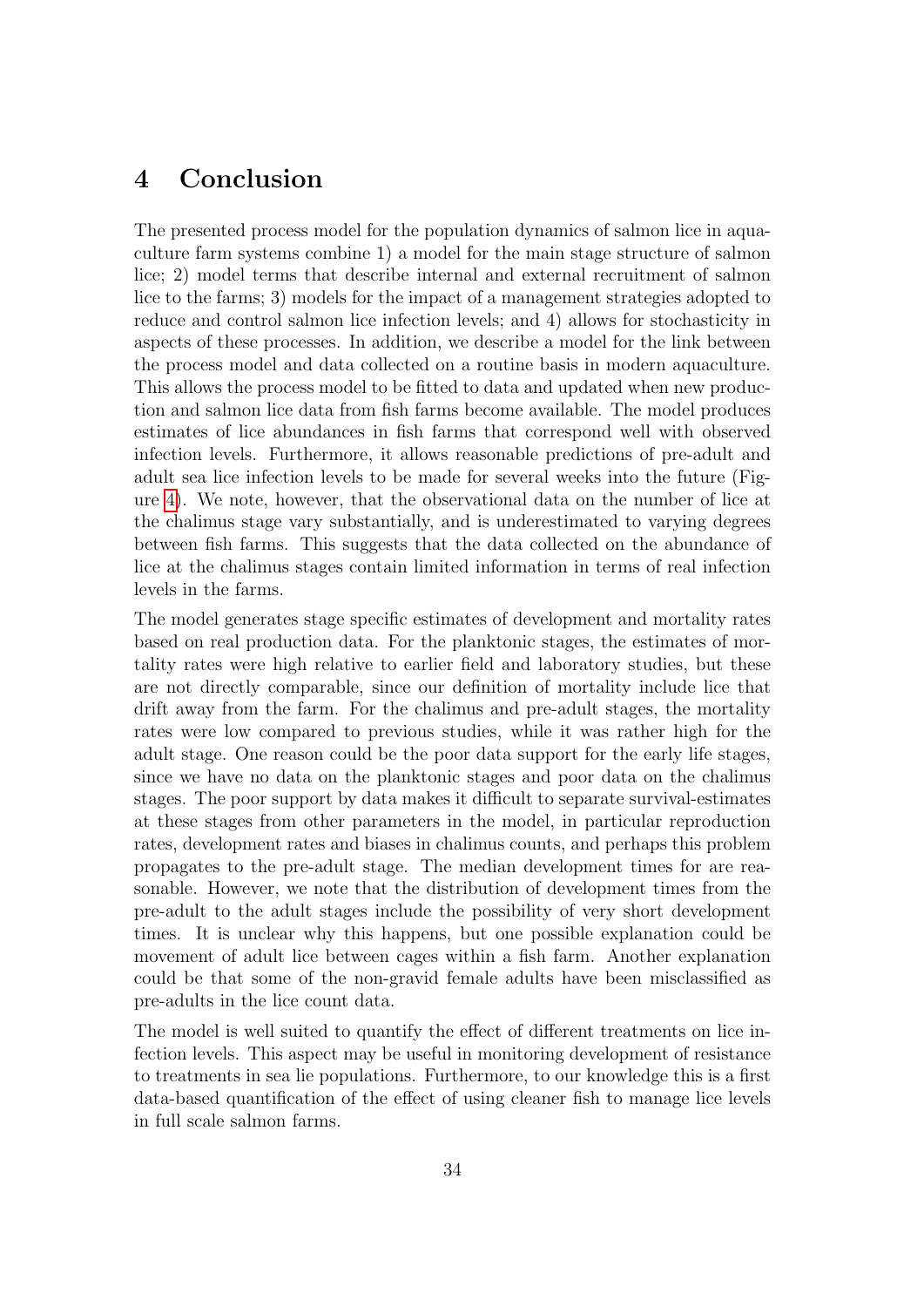The model allows both internal and external infection processes to be quantified. When there are no adult female lice in a fish farm, all new infections will necessarily come from external sources. When reproducing adult female lice are present, however, they may contribute substantially to infection pressure at the farm. Their impact on local recruitment will depend both on their numbers and their reproductive rate, but also on the external infection pressure. The model did not suggest any evidence of density dependent reproductive rates.

The emphasis on salmon louse control in salmon farming has gravely intensified in later years, resulting in the implementation of a variety of innovative control methods. Some of these methods aim to reduce salmon louse recruitment from external sources, whereas other methods aim at increasing the mortality of parasitic stages of the lice, such as the use of cleaner fish. To tease out actual effects of such control efforts at farm levels, or more so for farms in a production area, is not a simple task, given the interconnected production-system of fish farms and planktonic spread of this parasite. The present model for the population dynamics of salmon lice in aquaculture farm systems may resolve the complexity of processes to a degree that will improve evaluations of effects of various control efforts at farm levels. We believe that using the model as "mathematical laboratory" to explore effects of different salmon louse control strategies in interconnected farms in production areas has a large potential for rationalising area-wise control strategies in an informed manner.

# Acknowledgements

This work was funded by the Norwegian Seafood Research Fund through the project FHF 900970 "Populasjonsmodell for lakselus på merd og lokalitetsnivå". We thank the fish farming companies Marine Harvest, Salmar and Måsøval for supplying us with their detailed production and lice count data.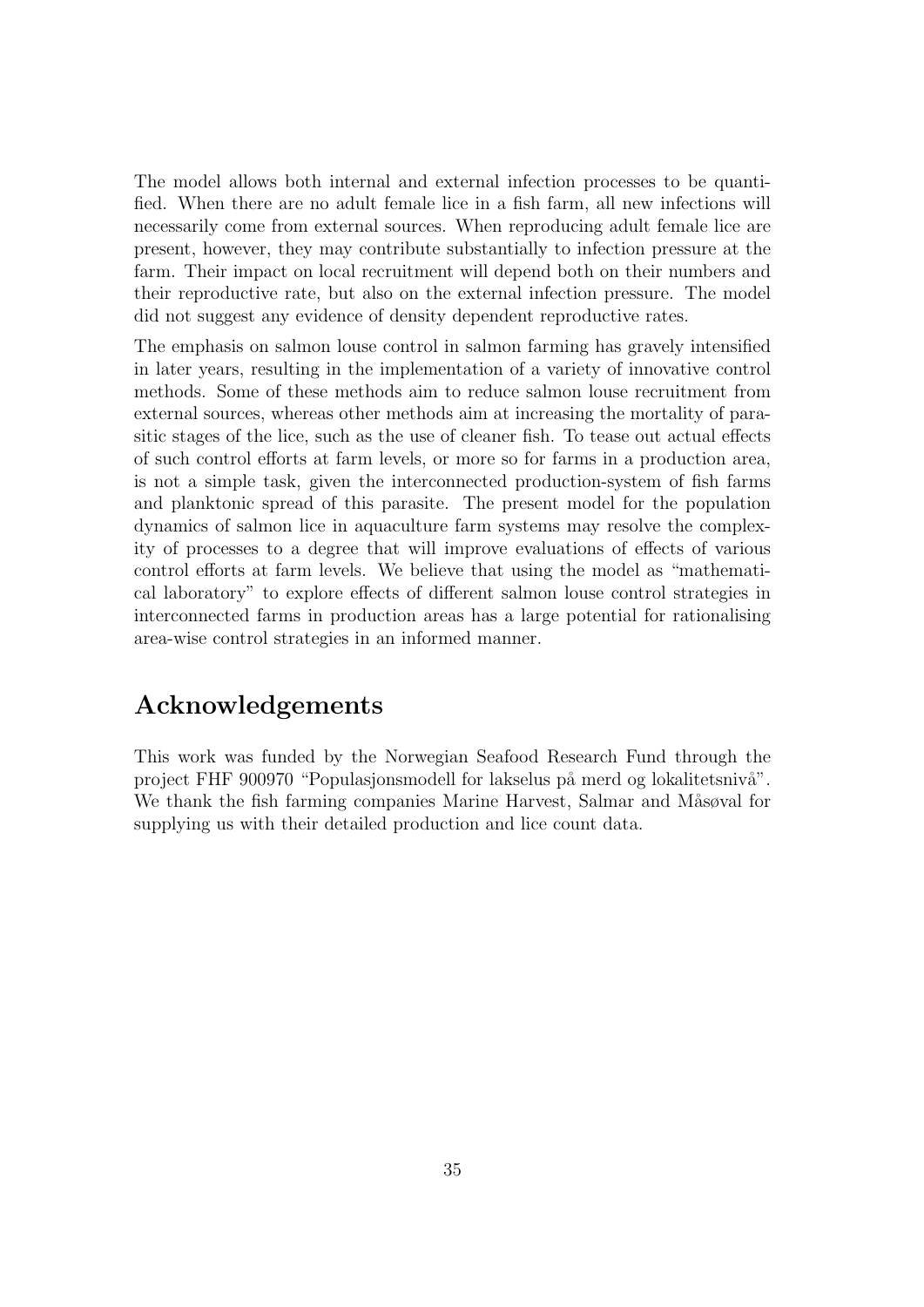# References

- <span id="page-35-8"></span>Aaen S, Helgesen K, Bakke M, Kaur K, Horsberg T. 2015. Drug resistance in sea lice: A threat to salmonid aquaculture. Trends in Parasitology 31: 72–81, doi:10.1016/j.pt.2014.12.006.
- <span id="page-35-7"></span>Aalen O, Borgan  $\emptyset$ , Gjessing H. 2008. Survival and event history analysis - A process point of view, Springer, New York.
- <span id="page-35-10"></span>Ådlandsvik B 2015. Forslag til produksjonsområder (in Norwegian). Tech. rep., Institute of Marine Research, Bergen, Norway, report from IMR no. 20-2015.
- <span id="page-35-6"></span>Aldrin M, Huseby R, Jansen P. 2015. Space-time modelling of the spread of pancreas disease (PD) within and between Norwegian marine salmonid farms. Prev Vet Med 121: 132–141, doi:10.1016/j.prevetmed.2015.06.005.
- <span id="page-35-2"></span>Aldrin M, Lyngstad T, Kristoffersen A, Storvik B, Borgan Ø, Jansen P. 2011. Modelling the spread of infectious salmon anaemia (ISA) among salmon farms based on seaway distances between farms and genetic relationships between ISA virus isolates. J R Soc Interface 8: 1346–1356.
- <span id="page-35-3"></span>Aldrin M, Storvik B, Frigessi A, Viljugrein H, Jansen P. 2010. A stochastic model for the assessment of the transmission pathways of heart and skeleton muscle inflammation, pancreas disease and infectious salmon anaemia in marine fish farms in Norway. Prev Vet Med 93: 51–61, doi:10.1016/j.prevetmed.2009.09.010.
- <span id="page-35-1"></span>Aldrin M, Storvik B, Kristoffersen A, Jansen P. 2013. Space-time modelling of the spread of salmon lice between and within Norwegian marine salmon farms. PLoS ONE 8: e64039, doi:10.1371/journal.pone.0064039.
- <span id="page-35-0"></span>Anonymous. 2015. Forutsigbar og miljømessig bærekraftig vekst i norsk lakse- og ørretoppdrett (in Norwegian), The Norwegian Ministry of Trade, Industry and Fisheries, Oslo.
- <span id="page-35-5"></span>Brooks-Pollock E, Roberts G, Keeling M. 2014. A dynamic model of bovine tuberculosis spread and control in Great Britain. Nature 511, doi:10.1038/nature13529.
- <span id="page-35-4"></span>Diggle P. 2006. Spatio-temporal point processes, partial likelihood, foot and mouth disease. Stat Methods Med Res 15: 325–336, doi:10.1191/0962280206sm454oa.
- <span id="page-35-9"></span>Eichner C, Hamre L, Nilsen F. 2015. Instar growth and molt increments in Lepeophtheirus salmonis (Copepoda: Caligidae) chalimus larvae. Parasitology International 64: 86–96, doi:10.1016/j.parint.2014.10.006.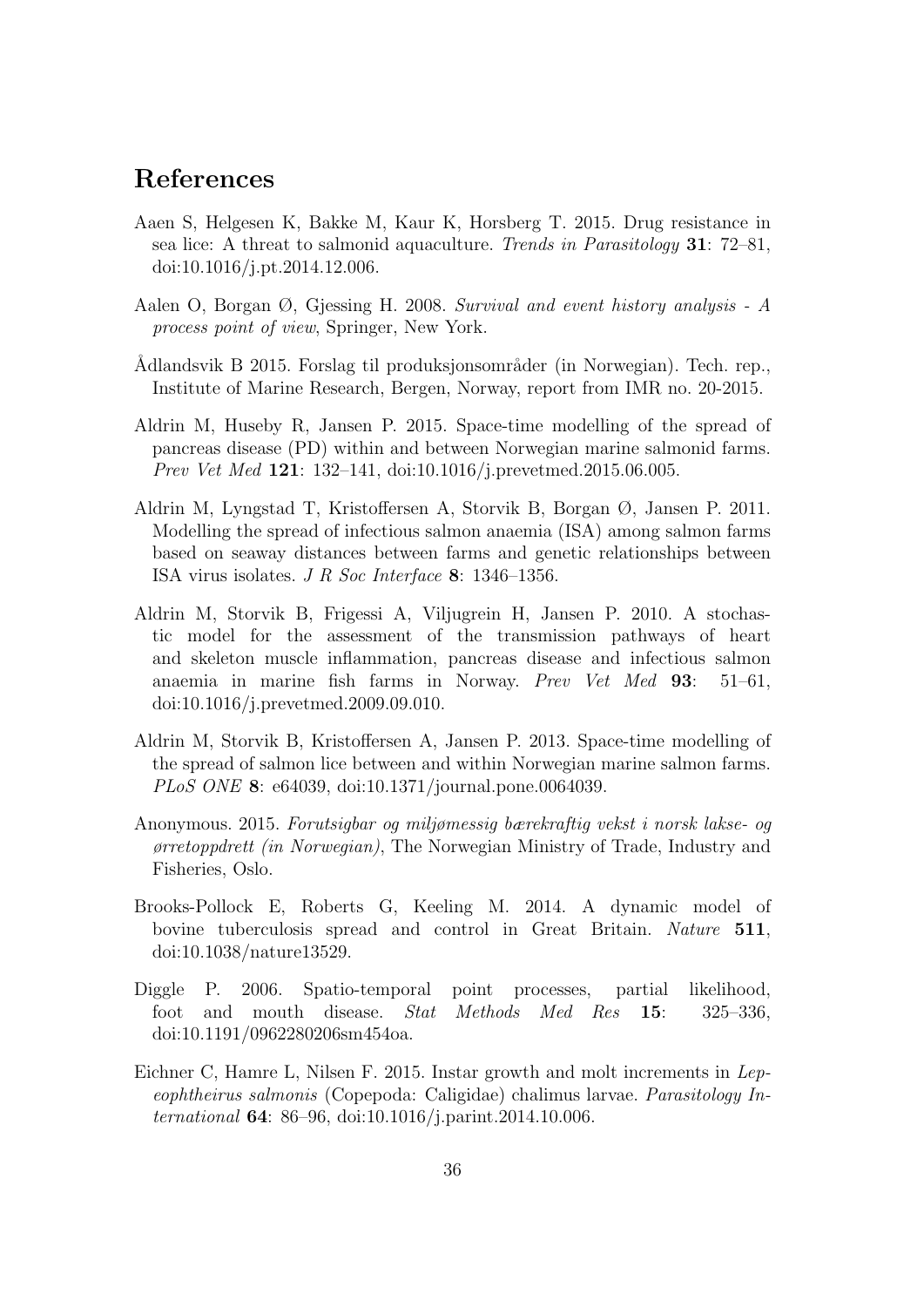- <span id="page-36-5"></span>Gettinby G, Robbins C, Lees F, Heuch P, Finstad B, Malkenes R, Revie C. 2011. Use of a mathematical model to describe the epidemiology of Lepeophtheirus salmonis on farmed Atlantic salmon Salmo Salar in the Hardangerford, Norway. Aquaculture 320: 164–170, doi:10.1016/j.aquaculture.2011.03.017.
- <span id="page-36-9"></span>Gilks W, Richardson S, Spiegelhalter De. 1996. Markov Chain Monte Carlo in Practice, Chapman & Hall/CRC, Boca Raton.
- <span id="page-36-6"></span>Groner M, Cox R, Gettinby G, Revie C. 2013. Use of agent-based modelling to predict benefits of cleaner fish in controlling sea lice, Lepeophtheirus salmonis, infestations on farmed Atlantic salmon, Salmo Salar L. Journal of Fish Diseases 36: 195–208, doi:10.1111/jfd.12017.
- <span id="page-36-4"></span>Groner M, Gettinby G, Stormoen M, Revie C, Cox R. 2014. Modelling the Impact of Temperature-Induced Life History Plasticity and Mate Limitation on the Epidemic Potential of a Marine Ectoparasite. PLoS ONE 9: e88465, doi:10.1371/journal.pone.0088465.
- <span id="page-36-7"></span>Groner M, McEwan G, Rees E, Gettinby G, Revie C. 2016. Quantifying the influence of salinity and temperature on the population dynamics of a marine ectoparasite. Canadian Journal of Fisheries and Aquatic Science 73: 1:11, doi:10.1139/cjfas-2015-0444.
- <span id="page-36-8"></span>Hamre L, Eichner C, Caipang C, Dalvin S, Bron J, Nilsen F, Boxshall G, Skern-Mauritzen R. 2013. The salmon louse Lepeophtheirus salmonis (Copepoda:Caligidae) life cycle has only two chalimus stages. PLoS ONE 8: e73539.
- <span id="page-36-2"></span>Höhle M. 2009. Additive-Multiplicative Regression Models for Spatio-Temporal Epidemics. Biom J 51: 961–978, doi:10.1002/bimj.200900050.
- <span id="page-36-0"></span>Jansen P, Kristoffersen A, Viljugrein H, Jimenez D, Aldrin M, Stien A. 2012. Sea lice as a density dependent constraint to salmonid farming. Proc R Soc B Doi:10.1098/rspb.2012.0084.
- <span id="page-36-10"></span>Johnsen I, Fiksen O, Sandvik A, Asplin L. 2014. Vertical salmon lice behaviour as a response to environmental conditions and its influence on regional dispersion in a fjord system. Aquacult Environ Interact 5: 127–141, doi:10.3354/aei00098.
- <span id="page-36-1"></span>Jonkers A, Sharkey K, Thrush M, Turnbull J, Morgan K. 2010. Epidemics and control strategies for diseases of farmed salmonids: A parameter study. Epidemics 2: 195–206, doi:10.1016/j.epidem.2010.08.001.
- <span id="page-36-3"></span>Keeling M, Woolhouse M, Shaw D, Matthews L, Chase-Topping M, Haydon D, Cornell S, Kappey J, Wilesmith, J., Grenfell B. 2001. Dynamics of the 2001 UK foot and mouth epidemic: stochastic dispersal in a heterogeneous landscape. Science 294: 813–817.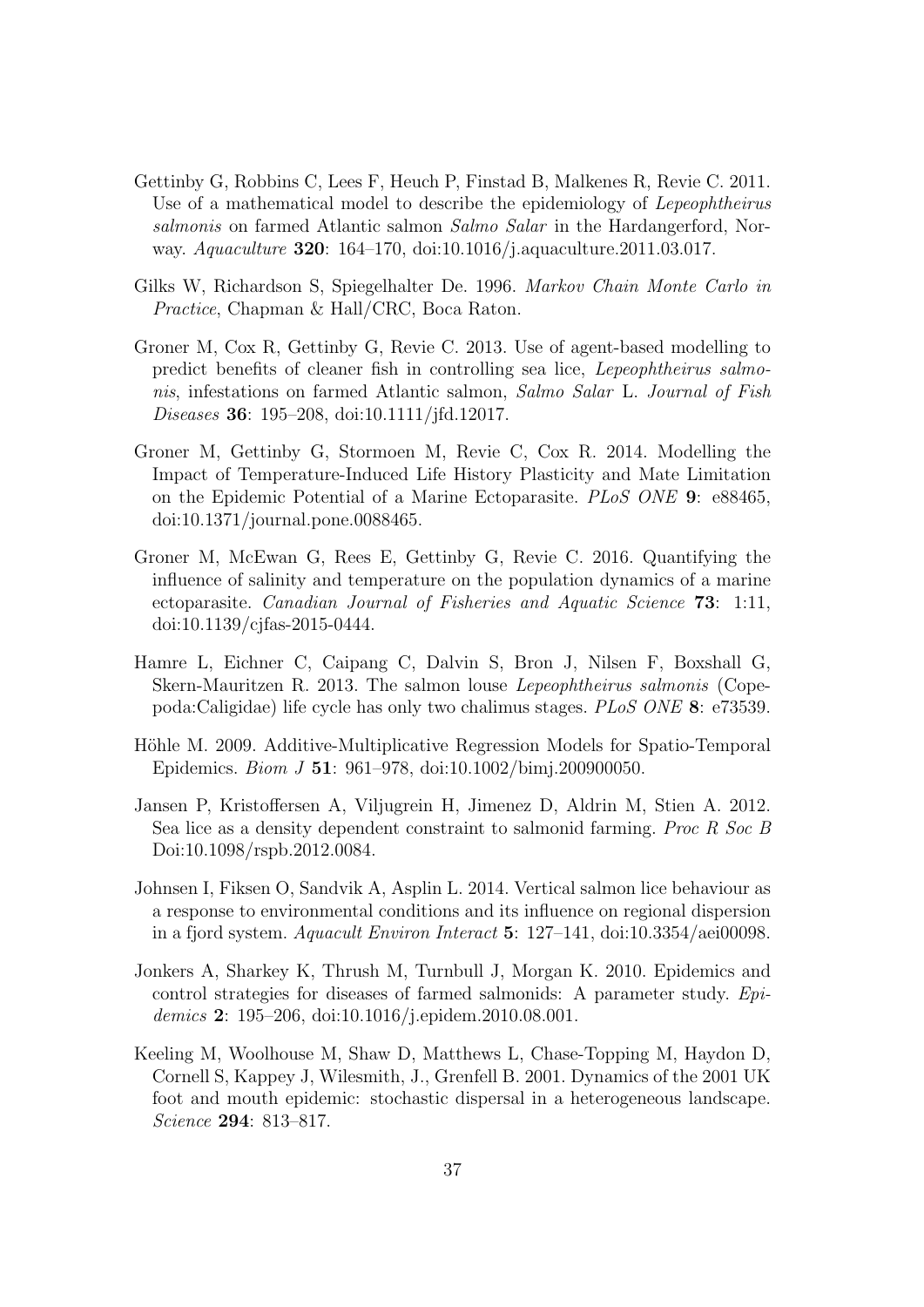- <span id="page-37-0"></span>Kristoffersen A, D. J, Viljugrein H, Grøntvedt R, Stien A, Jansen P. 2014. Large scale modelling of salmon lice (Lepeophtheirus salmonis) infection pressure based on lice monitoring data from Norwegian salmonid farms. Epidemics 9: 31–39, doi:10.1016/j.epidem.2014.09.007.
- <span id="page-37-4"></span>Kristoffersen A, Rees E, Stryhn H, R. I, Campisto J, Revie C, St-Hilaire S. 2013. Understanding sources of sea lice for salmon farms in Chile. Prev Vet Med 111: 165–175, doi:10.1016/j.prevetmed.2013.03.015.
- <span id="page-37-1"></span>Kristoffersen A, Viljugrein H, Kongtorp R, Brun E, Jansen P. 2009. Risk factors for pancreas disease (PD) outbreaks in farmed Atlantic salmon and rainbow trout in Norway during 2003-2007. Prev Vet Med 90: 127–136.
- <span id="page-37-5"></span>Krkošek M, Bateman A, Proboszcz S, Orr C. 2010. Dynamics of outbreak and control of salmon lice on two salmon farms in the Broughton Archipelago. Aquacult Environ Interact 1: 137–146, doi:10.3354/aei00014.
- <span id="page-37-11"></span>Krkošek M, Connors B, Lewis M, Poulin R. 2012. Allee Effects May Slow the Spread of Parasites in a Coastal Marine Ecosystem. The American Naturalist 179: 401–412, doi:10.5061/dryad.34g16868.
- <span id="page-37-2"></span>Krkošek M, Ford J, Morton A, Lele S, Myers R, Lewis M. 2007. Declining wild salmon populations in relation to parasites from farm salmon. Science 318: 1772–1775, doi:10.1126/science.1148744.
- <span id="page-37-7"></span>Krkošek M, Morton A, Volpe J, Lewis M. 2009. Sea lice and salmon population dynamics: effects of exposure time for migratory fish. Proc R Soc BScience 276: 2819–2828, doi:10.1098/rspb.2009.0317.
- <span id="page-37-10"></span>Leclercq E, Davie A, Migaud H. 2014. Delousing efficiency of farmed ballan wrasse (Labrus bergylta) against Lepeophtheirus salmonis infecting Atlantic salmon (Salmo salar) post-smolts. Pest Management Science  $70: 1274-1282$ , doi:10.1002/ps.3692.
- <span id="page-37-3"></span>Murray A, Salama N. 2016. A simple model of the role of area management in the control of sea lice. Ecological Modelling 337: 39–47, doi:10.1016/j.ecolmodel.2016.06.007.
- <span id="page-37-8"></span>Nygaard S 2010. Slides - Lusekurs for røktere - Bokn 26. mars 2010. Tech. rep., Fiskehelse og Miljø AS.
- <span id="page-37-9"></span>Ottesen K, Rykhus K, et al. 2012. Terapiveileder - Medikamentell behandling mot lus, revidert utgave våren 2012. Tech. rep., Arbeidesgruppe.
- <span id="page-37-6"></span>Revie C, Robbins C, Gettinby G, Kelly L, Treasurer J. 2005. A mathematical model of the growth of sea lice, Lepeophtheirus salmonis, populations on farmed